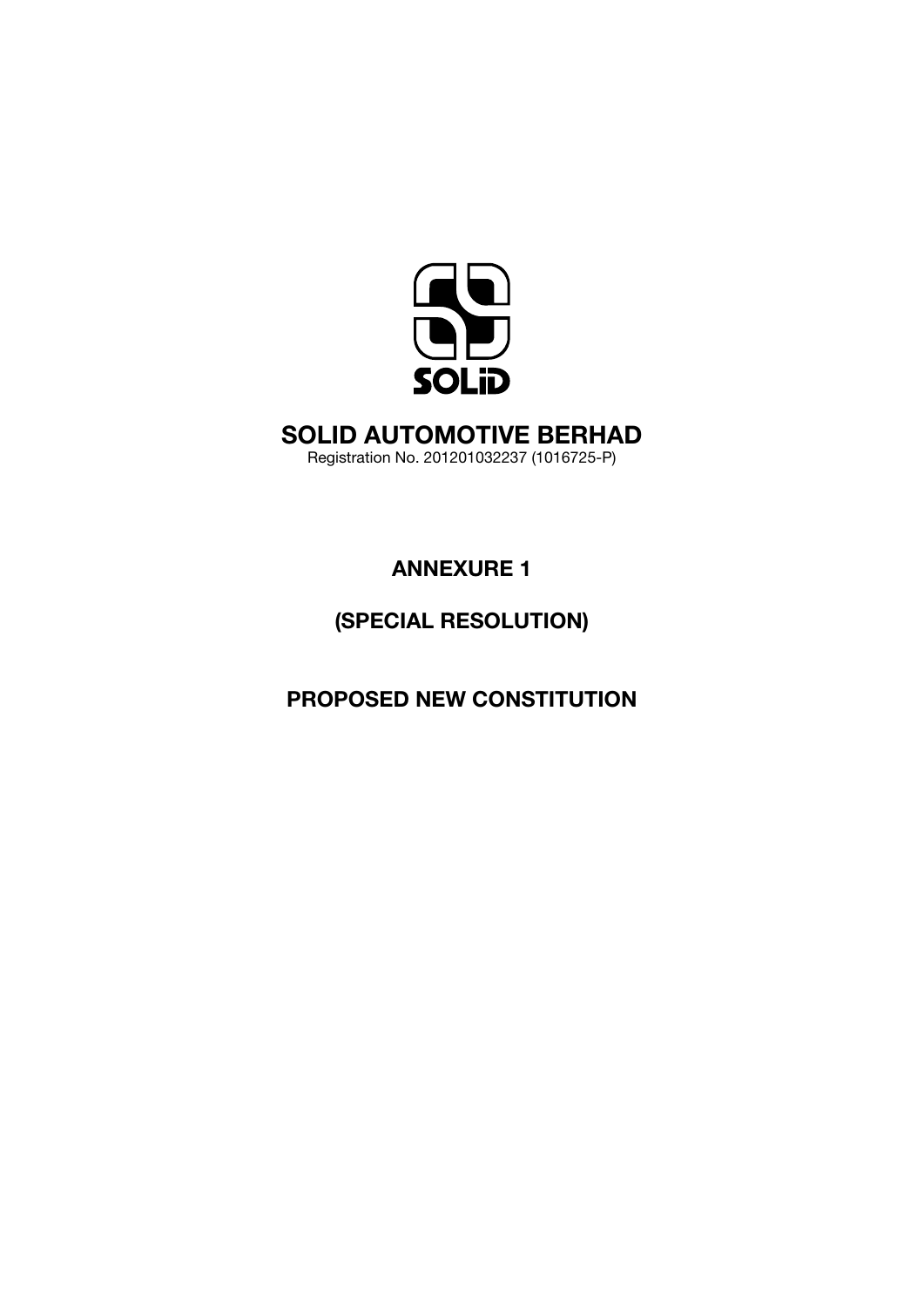Company No. 201201032237 (1016725-P)

# THE COMPANIES ACT 2016

#### MALAYSIA

#### PUBLIC COMPANY LIMITED BY SHARES

# **CONSTITUTION**

# OF

# SOLID AUTOMOTIVE BERHAD ---------------------------------------------------------

- 1. The name of the Company is "SOLID AUTOMOTIVE BERHAD".
- 2. The registered office of the Company is situated in Malaysia.
- 3. Section 21 of the Companies Act 2016 shall apply to the Company and the Company shall be capable of exercising all the functions of a body corporate and have the full capacity to carry on or undertake any business or activity that the Board considers to be advantageous to the Company and that are not prohibited under any law for the time being in force in Malaysia which shall include, but not limited to the following object clauses:-
	- (1) To purchase or otherwise acquire for investment, lands, houses, buildings, plantations and other property of any tenure and any interest therein and any movable property of any description or any interest therein and to create and sell freehold and leasehold ground rents and to make advances upon the security of land or house or other property or any interest therein and generally to sell, lease or exchange land and house property and any other property whether real or personal and whether for valuable consideration or not and to acquire and hold for investment shares, stocks, debentures, debenture stocks, bonds, obligations and securities issued or guaranteed by any company or private undertaking or any syndicate of persons constituted of carrying on business in Malaysia or elsewhere and debentures, debenture stock, bonds, obligations and securities issued or guaranteed by any government, sovereign ruler, commissioners, public body or authority, supreme, municipal, local or otherwise, whether at home or abroad.
	- (2) To carry on business as manufacturers, contractors, merchants, wholesalers, traders, distributors, importers and exporters of auto spares parts and accessories of all kinds and description.
	- (3) To carry on any other trade or business whatsoever which can in the opinion of the company be advantageously carried out or conveniently carried on by way of extension of, in connection with or is calculated directly or indirectly to develop any branch of the business of the company.
	- (4) To purchase, take on lease or in exchange, hire, and otherwise acquire any movable or immovable property and any rights or privileges which the company may think necessary or convenient for the purpose of its business, and in particular any land, buildings, easements, machinery, plant, and stock in trade.
	- (5) To construct, improve, maintain, develop, work, manage, carry out, or control any buildings, works, factories, mills, roads, ways, tramways, railways, branches or sidings, bridges, reservoirs, watercourses, wharves, warehouses, electric works, shops, stores, and other works and conveniences which may seem calculated directly or indirectly to advance the company's interest; and to contribute to, subsidize, or otherwise assist or take part in the construction, improvement, maintenance, development, working, management, carrying out, or control thereof.
	- (6) To invest and deal with the money of the company not immediately required in such manner as may from time to time be thought fit.
	- (7) To lend and advance money or give credit to any person or company; to guarantee and give guarantees or indemnities for the payment of money or the performance of contracts or obligations by any person or company; to secure or undertake in any way the repayment of moneys lent or advanced to or the liabilities incurred by any person or company; and otherwise to assist any person or company.
	- (8) To borrow or raise or secure the payment of money in such manner as the company may think fit and to secure the same or the repayment or performance of any debt liability contract guarantee or other engagement incurred or to be entered into by the company in any way and in particular by the issue of debentures perpetual or otherwise, charged upon all or any of the company's property (both present and future), including its uncalled capital; and to purchase, redeem, or pay off any such securities.
	- (9) To remunerate any person or company for services rendered, or to be rendered, in placing or assisting to place or guaranteeing the placing of any of the shares in the company's capital or any debentures, or other securities of the company, or in or about the organization, formation, or promotion of the company or the conduct of its business.
	- (10) To draw, make, accept, endorse, discount, execute, and issue promissory notes, bills of exchange, bills of lading, and other negotiable or transferable instruments.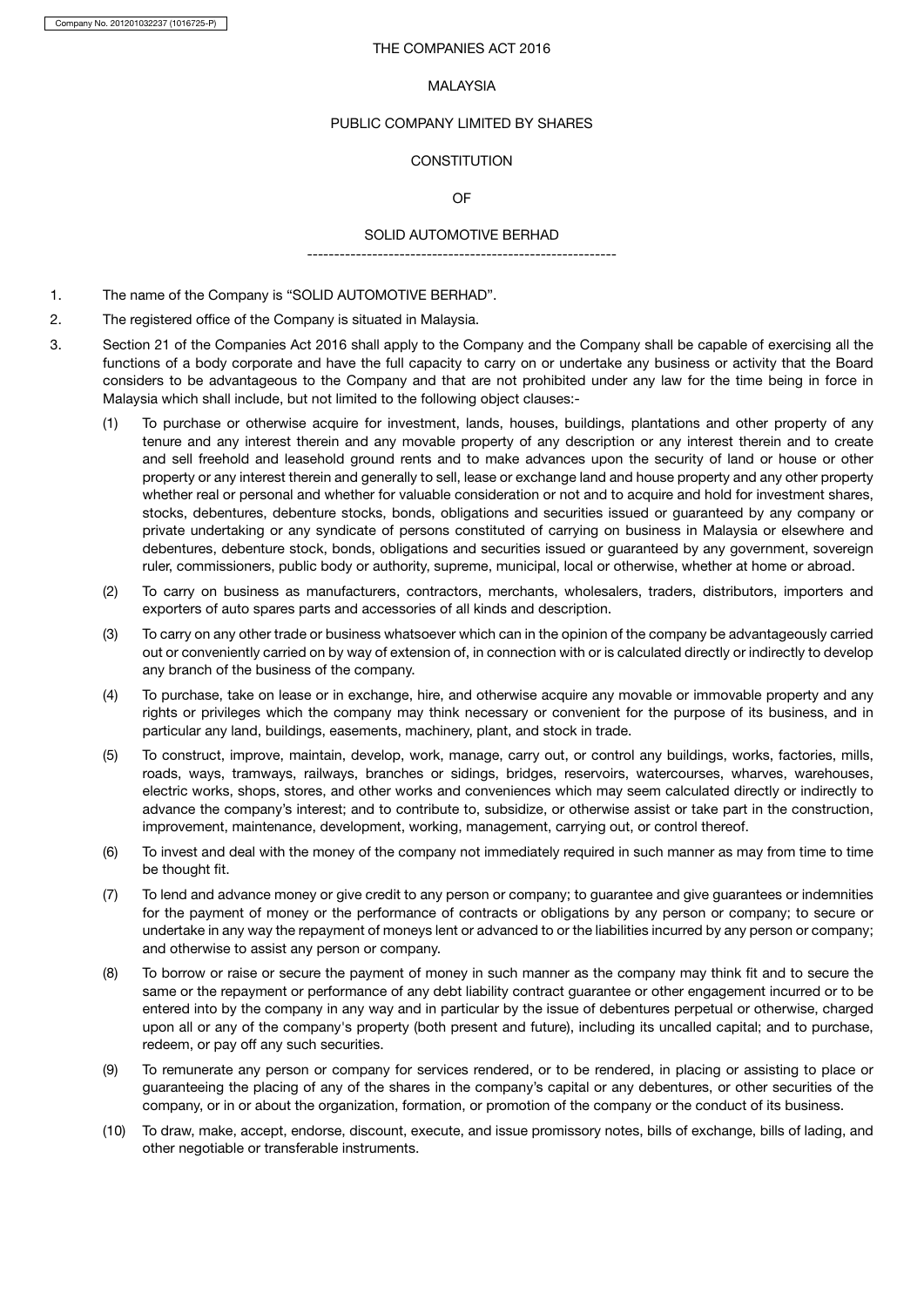- (11) To sell or dispose of the undertaking of the company or any part thereof for such consideration as the company may think fit, and in particular for shares; debentures, or securities of any other company having objects altogether or in part similar to those of the company.
- (12) To adopt such means of making known and advertising the business and products of the company as may seem expedient.
- (13) To apply for, secure, acquire by grant, legislative enactment, assignment, transfer, purchase, or otherwise, and to exercise, carry out, and enjoy and charter, licence, power, authority, franchise, concession, right, or privilege, which any Government or authority or any corporation or other public body may be empowered to grant; and to pay for, aid in, and contribute towards carrying the same into effect; and to appropriate any of the company's shares, debentures, or other securities and assets to defray the necessary costs, charges, and expenses thereof.
- (14) To apply for, promote, and obtain any statute, order, regulation or other authorization or enactment which may seem calculated directly or indirectly to benefit the company; and to oppose any bills, proceedings, or applications which may seem calculated directly or indirectly to prejudice the company's interests.
- (15) To procure the company to be registered or recognized in any country or place outside Malaysia.
- (16) To sell, improve, manage, develop, exchange, lease, dispose of, turn to account, or otherwise deal with all or any part of the property and rights of the company.
- (17) To issue and allot fully or partly paid shares in the capital of the company in payment or part payment of any movable or immovable property purchased or otherwise acquired by the company or any services rendered to the company.
- (18) To distribute any of the property of the company among the members in kind or otherwise but so that no distribution amounting to a reduction of capital shall be made without the sanction required by law.
- (19) To take or hold mortgages, liens, and charges to secure payment of the purchase price, or any unpaid balance of the purchase price, of any part of the company's property of whatsoever kind sold by the company, or any money due to the company from purchasers and others.
- (20) To carry out all or any of the objects of the company and do all or any of the above things in any part of the world and either as principal, agent, contractor, or trustee, or otherwise, and by or through trustees or agents or otherwise, and either alone or in conjunction with others.
- (21) To do all such other things as are incidental or conducive to the attainment of the objects and the exercise of the powers of the company.
- 4. The Company shall have full capacity and powers to achieve such objects as mentioned above.
- 5. The liability of the Members is limited to any amount unpaid on the shares held by the members.
- 6. The provisions set out in the Companies Act 2016 which may be modified or substituted by the provisions of these clauses shall not apply to the Company, except in so far as the same are repeated or contained in this Constitution.

#### INTERPRETATION

7. In these Constitution the words standing in the first column of the table next hereinafter contained shall Interpretation bear the meanings set opposite to them respectively in the second column thereof, if not inconsistent Clause with the subject or context:-

| <b>WORDS</b>             | <b>MEANINGS</b>                                                                                                                                                                                                                                                         |
|--------------------------|-------------------------------------------------------------------------------------------------------------------------------------------------------------------------------------------------------------------------------------------------------------------------|
| Act                      | The Companies Act 2016 and any statutory modification, amendment<br>or re-enactment thereof and any other legislation for the time being in<br>force made thereunder and any written law for the time being in force<br>concerning companies and affecting the Company. |
| <b>Beneficial Owner</b>  | Has the meaning ascribed to it in the Act.                                                                                                                                                                                                                              |
| Board                    | The board of directors for the time being of the Company.                                                                                                                                                                                                               |
| <b>Bursa Depository</b>  | Bursa Malaysia Depository Sdn. Bhd. [Registration No. 198701006854<br>(165570-W)] including any further change of name.                                                                                                                                                 |
| <b>Business Day</b>      | A day (not being a Saturday, Sunday or public holiday) on which licensed<br>financial institutions are open for general banking business in Kuala<br>Lumpur and Selangor.                                                                                               |
| Central Depositories Act | Securities Industry (Central Depositories) Act 1991, and any statutory<br>modification, amendment or re-enactment thereof for the time being in<br>force.                                                                                                               |
| Clause                   | Clauses of this Constitution as originally framed or altered from time to<br>time by Special Resolution.                                                                                                                                                                |
| Clear days               | Exclusive of the day on which the notice is served or deemed to be served<br>or the date an announcement/ notification is made by the Company or<br>the Board and the day which the meeting or event is to take place.                                                  |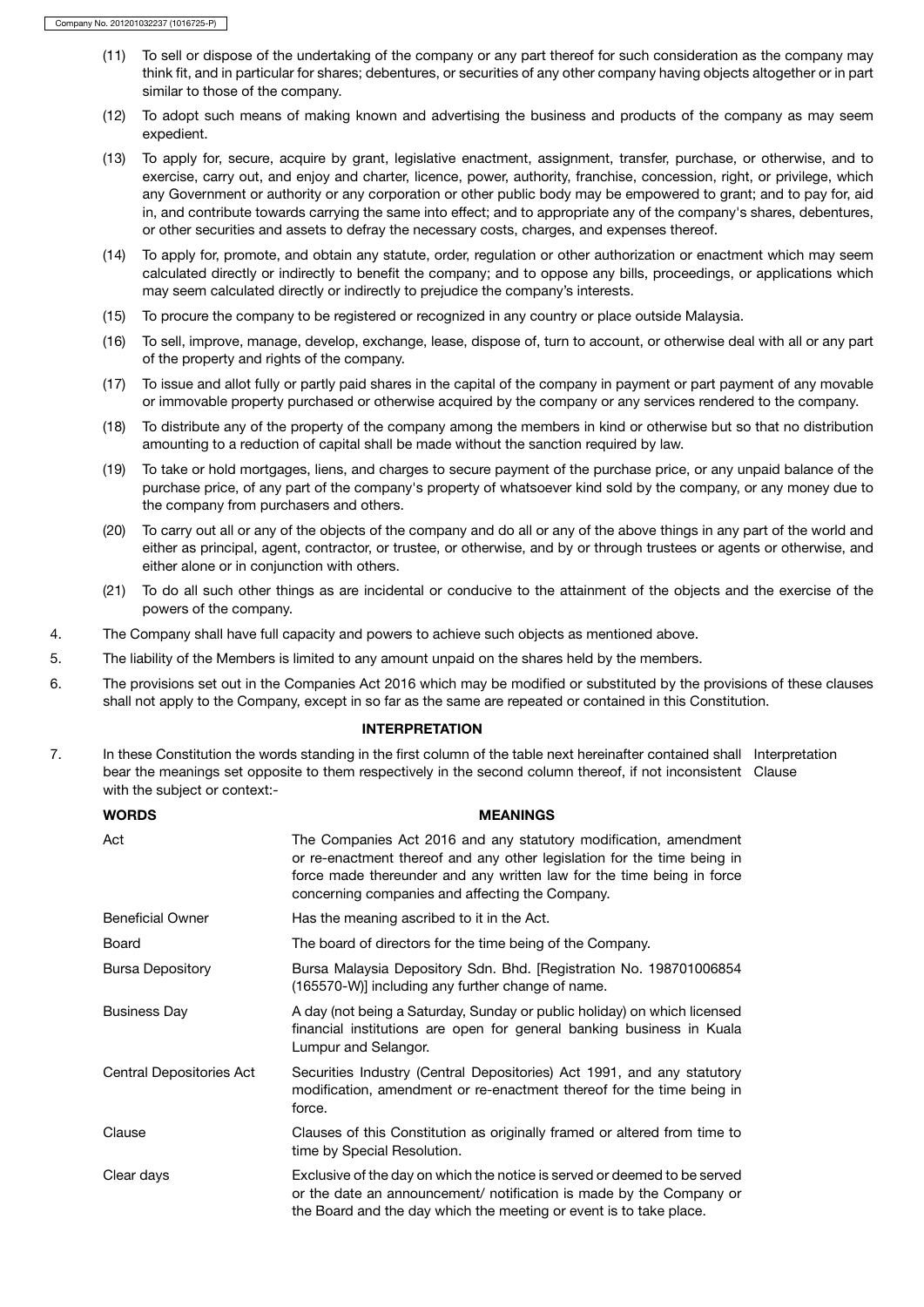Company No. 201201032237 (1016725-P)

| <b>CMSA</b>                               | Capital Markets and Services Act 2007, and any statutory modification,<br>amendment or re-enactment thereof for the time being in force.                                                                                                                                                                                                                                                         |
|-------------------------------------------|--------------------------------------------------------------------------------------------------------------------------------------------------------------------------------------------------------------------------------------------------------------------------------------------------------------------------------------------------------------------------------------------------|
| Company                                   | Solid Automotive Berhad [Registration No. 201201032237 (1016725-P)].                                                                                                                                                                                                                                                                                                                             |
| Constitution                              | This Constitution as originally framed or as altered from time to time by<br>Special Resolution.                                                                                                                                                                                                                                                                                                 |
| <b>Deposited Security</b>                 | A security in the Company standing to the credit of a Securities Account<br>of a Depositor and includes securities in the Securities Account that is in<br>suspense subject to the provisions of the Central Depositories Act and<br>the Rules.                                                                                                                                                  |
| Depositor                                 | A holder of a Securities Account as defined in Section 2 of the Central<br>Depositories Act.                                                                                                                                                                                                                                                                                                     |
| <b>Directors</b>                          | The directors for the time being of the Company as defined in Section<br>2(1) of the CMSA.                                                                                                                                                                                                                                                                                                       |
| Documents                                 | Any document required to be sent under the Listing Requirements to the<br>securities holder.                                                                                                                                                                                                                                                                                                     |
| <b>Electronic Address</b>                 | Any address or number used for the purpose of sending or receiving<br>documents or information by electronic means.                                                                                                                                                                                                                                                                              |
| Electronic Communication                  | A document or information is sent or supplied by electronic<br>communication if it is sent initially, and received at its destination by<br>means of electronic equipment for the processing (which expression<br>includes digital compression) or storage of data, and entirely transmitted,<br>conveyed and received by wire, by radio, by optical means or by other<br>electromagnetic means. |
| Electronic Form                           | Document or information sent or supplied in electronic form are those<br>sent by "Electronic Communication" or by any other means while in an<br>electronic form whereby a recipient of such document or information<br>would be able to retain a copy.                                                                                                                                          |
| Exchange                                  | Bursa Malaysia Securities Berhad [Registration No. 200301033577<br>(635998-W)] or such ither name as it may assume from time to time and<br>its successor-in-title and / or any other Exchange on which the Company<br>is listed.                                                                                                                                                                |
| <b>Exempt Authorised Nominee</b>          | An authorised nominee defined under the Central Depositories Act which<br>is exempted from compliance with the provisions of subsection 25A(1) of<br>the Central Depositories Act.                                                                                                                                                                                                               |
| <b>Listing Requirements</b>               | Bursa Malaysia Securities Berhad Main Market Listing Requirements<br>including any amendments thereto that may be made from time to time.                                                                                                                                                                                                                                                        |
| Main Venue                                | A primary physical venue in Malaysia where the chairperson of the<br>general meeting or any adjournment thereof is physically present.                                                                                                                                                                                                                                                           |
| Market Day                                | A day on which the stock market of the Exchange is open for trading in<br>Securities.                                                                                                                                                                                                                                                                                                            |
| Member                                    | Unless otherwise expressed to the contrary, any person(s) for the time<br>being holding one or more shares in the Company and whose name(s)<br>appears in the Register of Members and depositors whose name appears<br>on the Record of Depositors excepts Bursa Depository in its capacity as<br>a bare trustee member.                                                                         |
| Minister                                  | Minister of Finance or the minister for the time being charged with the<br>responsibility for finance.                                                                                                                                                                                                                                                                                           |
| Office                                    | The registered office for the time being of the Company.                                                                                                                                                                                                                                                                                                                                         |
| Record of Depositors                      | A record provided by the Bursa Depository to the Company or its<br>registrar(s) under Chapter 24.0 of the Rules.                                                                                                                                                                                                                                                                                 |
| Register or Register of<br><b>Members</b> | The register of members to be kept pursuant to the Act, and unless<br>otherwise expressed to the contrary, includes the Record of Depositors.                                                                                                                                                                                                                                                    |
| Registrar                                 | Such person, firm or company which for the time being maintains in<br>Malaysia, the register of securities holders.                                                                                                                                                                                                                                                                              |
| Rules                                     | The Rules of the Bursa Depository and any appendices thereto, as<br>amended, modified and supplemented from time to time.                                                                                                                                                                                                                                                                        |
| Seal                                      | The Common Seal of the Company or in appropriate case the official<br>seal.                                                                                                                                                                                                                                                                                                                      |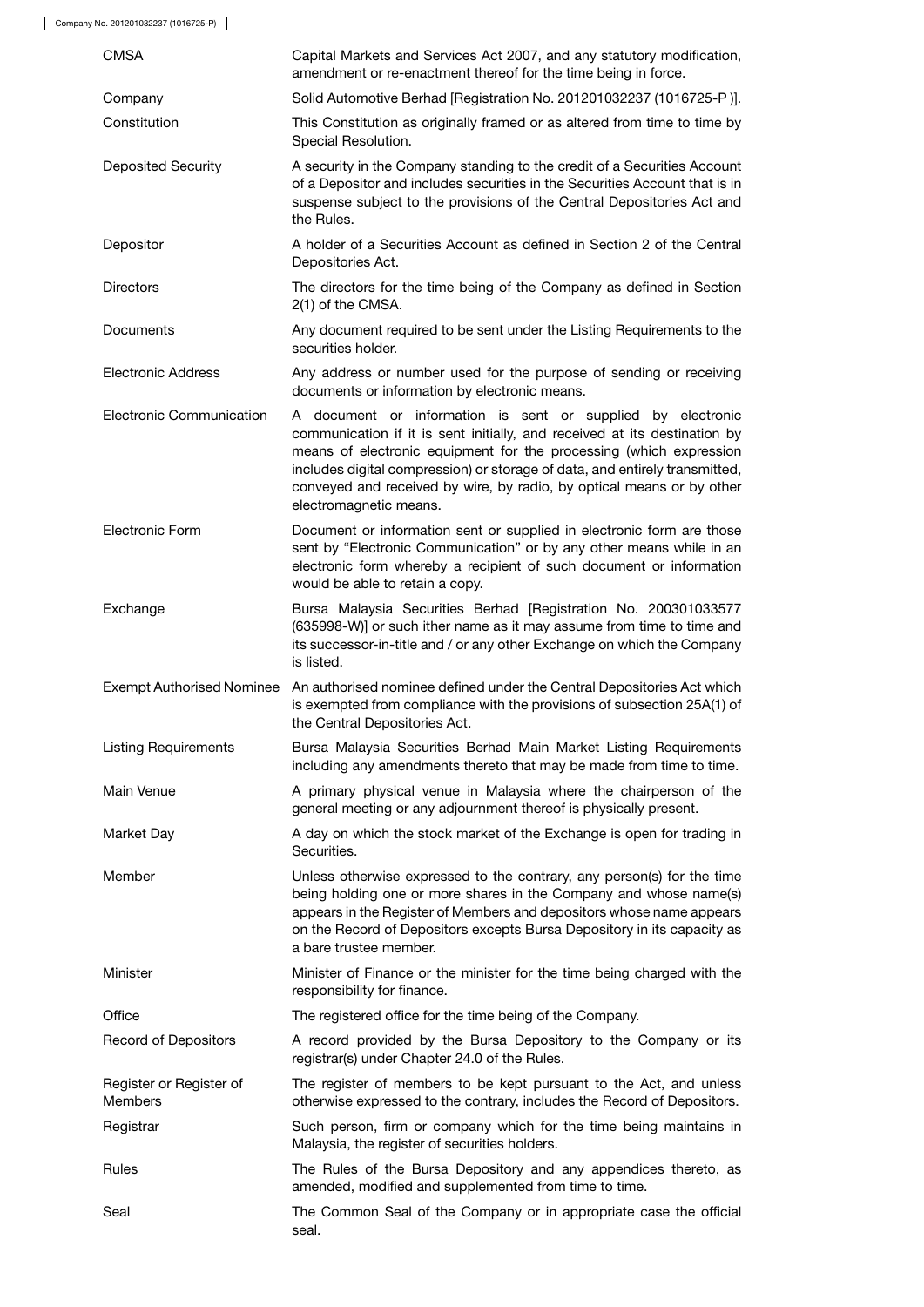| Secretary          | Any person or persons appointed to perform the duties of the secretary<br>of the Company and shall include a joint secretary, temporary assistant<br>or deputy secretary.                                                                              |
|--------------------|--------------------------------------------------------------------------------------------------------------------------------------------------------------------------------------------------------------------------------------------------------|
| <b>Securities</b>  | As defined in Section 2(1) of the CMSA.                                                                                                                                                                                                                |
| Securities Account | An account established by the Bursa Depository for a Depositor for the<br>recording of deposit or withdrawal of Securities and for dealing in such<br>Securities by the Depositor as permitted under the Central Depositories<br>Act and/or the Rules. |
| Share or Shares    | Issued share capital of a corporation and includes stock except where a<br>distinction between stock and shares is expressed or implied.                                                                                                               |

Writing shall include printing and lithography and any other mode or modes of representing or reproducing words, symbols or other information which may be displayed in a visible form, whether in a physical document or in an Electronic Form sent by way of an Electronic Communication or otherwise howsoever.

Words importing the singular number only shall include the plural number and vice versa and the masculine shall include the feminine and neuter genders and vice versa.

Words importing persons shall include partnership, firms, corporations and companies.

Subject as aforesaid, any words or expressions contained in these Clauses shall be interpreted in accordance with the provisions of the Interpretation Acts, 1948 and 1967 of Malaysia, as amended, modified and supplemented from time to time and any re-enactment thereof and of the Act and the Listing Requirements.

# EFFECT OF THE LISTING REQUIREMENTS

8. (a) Notwithstanding anything contained in this Constitution, if the Listing Requirements prohibit an Effects of act being done, the act shall not be done.

the Listing **Requirements** 

- (b) Nothing contained in this Constitution prevents an act being done that the Listing Requirements require to be done.
- (c) If the Listing Requirements require an act to be done or not to be done, authority is given for that act to be done or not to be done (as the case may be).
- (d) If the Listing Requirements require this Constitution to contain a provision and it does not contain such a provision, this Constitution is deemed to contain that provision.
- (e) If the Listing Requirements require this Constitution not to contain a provision and it contains such a provision, this Constitution is deemed not to contain that provision.
- (f) If any provision of this Constitution is or becomes inconsistent with the Listing Requirements, this Constitution is deemed not to contain that provision to the extent of the inconsistency.
- (g) Notwithstanding anything contained in this Constitution, nothing herein contained shall prevent the Directors from applying to the Exchange for a waiver from compliance or observance of any of the Listing Requirements. In the event the compliance or observance of such Listing Requirements are waived by the Exchange, the Company shall not be required to comply with any of the Clauses relating to those Listing Requirements in respect of which compliance or observance has been waived by the Exchange.
- (h) The provisions of this Clause 8 shall only apply so long as any of the Securities of the Company are listed on the Exchange.

#### SHARE CAPITAL AND VARIATION OF RIGHTS

- 9. Subject to the Act and this Constitution, shares in the Company may be issued by the Directors and Power to issue any such shares may be issued with such preferred, deferred or other special rights or such restrictions, shares with special whether in regard to dividend, voting, return of capital, or otherwise as the Directors, subject to any rights ordinary resolution of the Company, may determine.
- 10. Without prejudice to any special rights previously conferred on the holders of any existing shares or Allotment of class of shares and subject to the provisions of this Constitution, the Act and the provisions of any shares resolution of the Company, shares in the Company may be issued by the Directors, who may allot, or otherwise dispose of such shares to such persons, on such terms and conditions, with such preferred, deferred or other special rights, and subject to such restrictions and at such times as the Directors may determine but the Directors in making any issue of shares shall comply with the following conditions:-
	- (a) in the case of shares of a class, other than ordinary shares, no special rights shall be attached until the same have been expressed in this Constitution and in the resolution creating the same;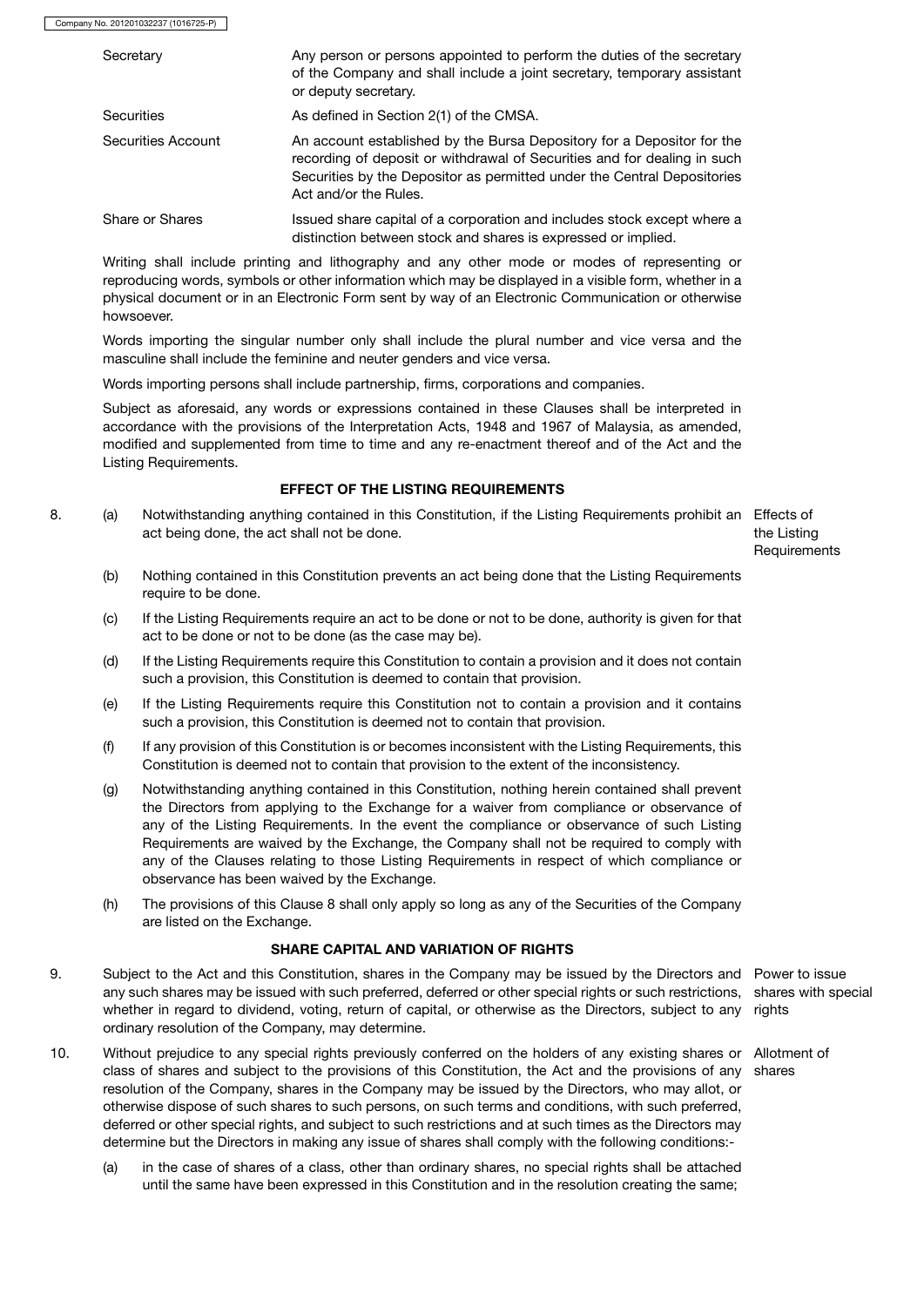- (b) every issue of shares or options to employees and/or Directors shall be approved by Members in general meeting and in respect of issuance of shares or options to Directors, such approval shall specifically detail the amount of shares or options to be issued to such Directors;
- (c) except in the case of an issue of Securities on a pro rata basis to Members or pursuant to a back-to-back placement undertaken in compliance with the Listing Requirements, a Director, major shareholder, chief executive or person connected with any Director, major shareholder or chief executive of the Company shall not participate, directly or indirectly, in an issue of ordinary shares or other Securities with rights of conversion to ordinary shares unless the Members of the Company in general meeting have approved the specific allotment to be made to the Director, major shareholder, chief executive or person connected with any Director, major shareholder or chief executive of the Company and the Director, major shareholder, chief executive or person connected with any Director, major shareholder or chief executive of the Company has abstained from voting on the relevant resolution;

In this Clause, "major shareholder", "chief executive" and "person connected to any Director, major shareholder or chief executive" shall have the same meaning described thereto in the Listing Requirements.

- (d) subject to the Act and the Listing Requirements and without limiting the generality of Sections 75 and 76 of the Act, the Company must not issue any ordinary shares or other Securities with rights of conversion to ordinary shares, except where the shares or Securities are issued with the prior Members' approval in a general meeting of the precise terms and conditions of the issue; and
- (e) in working out the number of shares or Securities that may be issued by the Company, if the security is a convertible security, each such security is counted as the maximum number of shares into which it can be converted or exercised.
- 11. Subject to the Act, any preference shares may with the sanction of an ordinary resolution, be issued Issuance of on the terms that they are, or at the option of the Company are liable, to be redeemed. The Company shall have the power to issue preference capital ranking equally with, or in priority to, preference shares already issued. Preference shareholders shall have the same rights as ordinary shareholders as regards to receiving notices, reports and audited financial statements and attending meetings of the Company. Preference shareholders shall also have the right to vote at any meeting convened for the purpose of reducing the share capital or winding up or during the winding up of the Company, or on a proposal for the disposal of the whole of the Company's property, business and undertaking, or where any resolution to be submitted to the meeting directly affects their rights and/or privileges attached to the shares, or when the dividend or part of the dividend on the preference shares is in arrears for more than six (6) months.
- 12. Notwithstanding Clause 11, the repayment of preference share capital other than redeemable preference Repayment of capital or any other alteration of preference shareholder's rights, may only be made pursuant to a special preference capital resolution of the preference shareholders concerned PROVIDED ALWAYS that where the necessary majority for such a special resolution is not obtained at the meeting, consent in writing, if obtained not less than 75% of the total voting rights of the preference shareholders within two (2) months of the meeting, shall be as valid and effectual as a special resolution carried at the meeting.
- 13. Subject to the provisions of Sections 71 and 91 of the Act, if at any time the share capital is divided into Modifications of different classes of shares, the rights attached to any class (unless otherwise provided by the terms of class rights issue of the shares of that class) may, whether or not the Company is being wound up, be varied with the sanction of a special resolution passed at a separate meeting of the Members of that class. Where necessary majority of such a special resolution is not obtained at the meeting, consent in writing if obtained from the holders of not less than 75% of the total voting rights of the Members of that class within two (2) months of the meeting, shall be as valid and effectual as a special resolution carried at the meeting. To every such separate general meeting, the provisions of this Constitution relating to general meetings shall mutatis mutandis apply, but so that the necessary quorum shall be at least two (2) persons who are Members present in person or represented by proxy holding at least one-third (1/3) of the number of issued shares of the class, excluding any shares of that class held as treasury shares and that any holder of shares of the class present in person or by proxy may demand a poll. If that class of shares only has one (1) holder, a quorum is constituted by one (1) person present holdings of such shares. For adjourned meeting, quorum is one person present holding shares of such class. To every such special resolution, the provisions of Section 292 of the Act shall with such adaptations as are necessary, apply.
- 14. The rights conferred upon the holders of the shares of any class issued with preferred or other rights Ranking of class shall not, unless otherwise expressly provided by the terms of issue of the shares of that class, be deemed to be varied by the creation or issue of further shares ranking as regards participation in the profits or assets of the Company in some or in all respects pari passu therewith. rights

preference capital & right to vote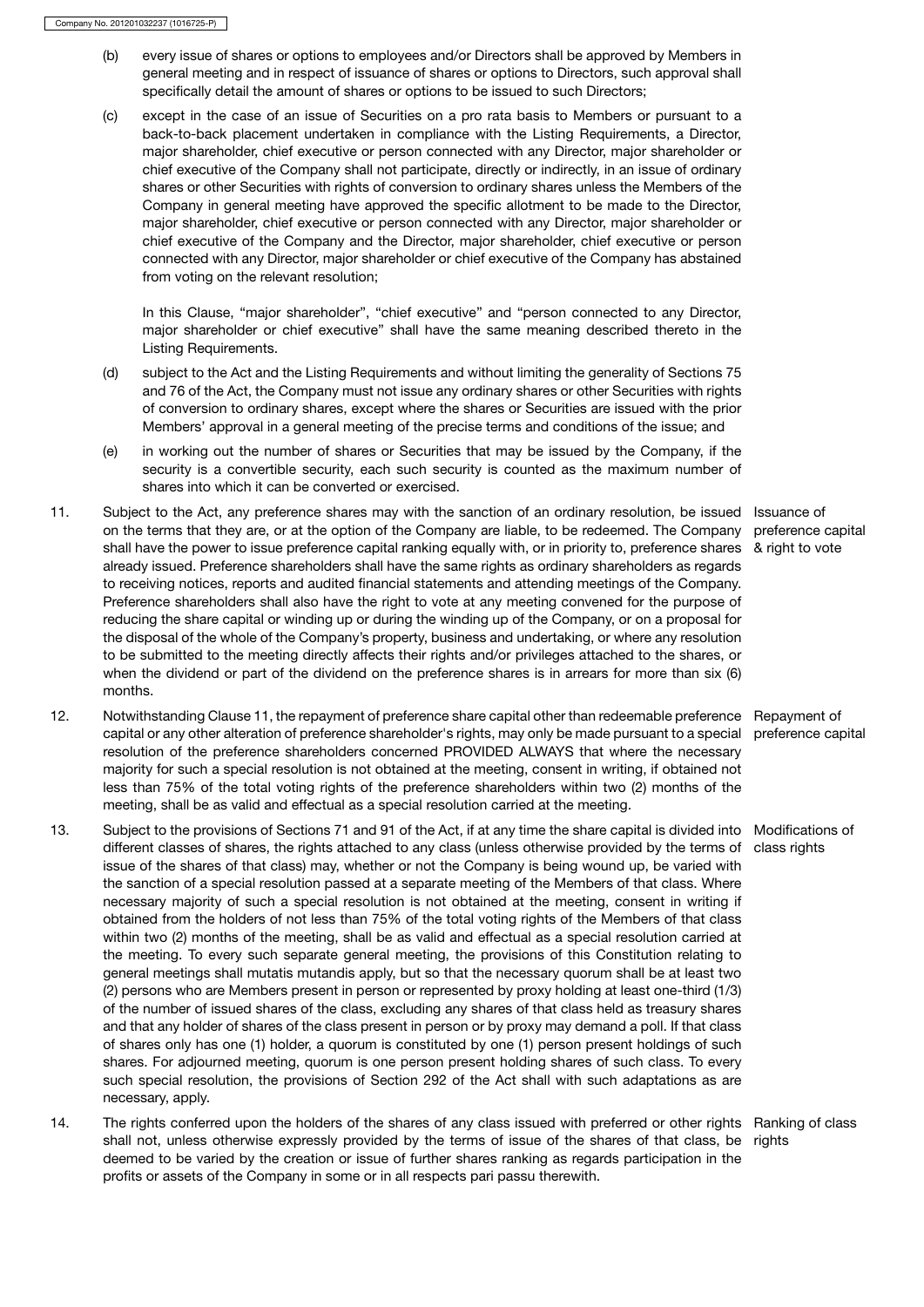- 15. The Company may pay a commission to any person in consideration of his subscribing or agreeing Commission on to subscribe, whether absolutely or conditionally, or procuring or agreeing to procure subscriptions, subscription of whether absolute or conditional, for any shares in the Company PROVIDED THAT the rate in percentage shares or the amount of the commission paid or agreed to be paid shall be disclosed in the manner required by the Act, that such commission shall not exceed the rate of ten per cent (10%) of the price at which such shares are issued, or an amount equivalent to such percentage of that price, whichever is the less and that the requirements of Section 80 of the Act shall be observed. Subject to the provisions of Section 78 of the Act, such commission may be satisfied by the payment of cash or allotment of fully or partly paid shares or partly in one way and partly in the other. The Company may also on any issue of shares pay such brokerage as may be lawful.
- 16. Where any shares are issued for the purpose of raising money to defray the expenses of the construction Interest on share of any works or buildings, or the provision of any plant which cannot be made profitable for a long capital during period, the Company may pay interest on so much share capital as is for the time being paid up for construction the period and subject to the conditions and restrictions mentioned in Section 130 of the Act and may charge the same to capital as part of the cost of the plant construction of the works or buildings or the provision of any plant.
- 17. Except as required by this Constitution or by law, no person shall be recognised by the Company as Trusts not to be holding any share upon any trust, and the Company shall not be bound by or be compelled in any way recognised to recognise (even with notice thereof) any equitable, contingent, future or partial interest in any share or any unit of share or any other right in respect of any shares, except an absolute right to the entirety thereof in the registered holder.

# ISSUE OF SECURITIES

- 18. The Company must ensure that all new issues of Securities for which listing is sought are made by Issue of Securities way of crediting the Securities Accounts of the allottees with such Securities save and except where they are specifically exempted from compliance with Section 38 of the Central Depositories Act, in which event they shall so similarly be exempted from compliance with this provision. For this purpose, the Company must notify the Bursa Depository of the names of the allottees and all such particulars required by the Bursa Depository, to enable the Bursa Depository to make the appropriate entries in the Securities Accounts of such allottees. The Company must not cause or authorise its Registrar to cause the Securities Accounts of the allottees to be credited with the additional Securities until after the Company has filed with the Exchange an application for listing of such additional Securities and has been notified by the Exchange that they have been authorised for listing.
- 19. Subject to the provisions of the Act, the Central Depositories Act and the Rules, the Company shall allot Timing for and/or issue Securities, despatch notices of allotment to the allottees and make an application for the allotment of quotation of such Securities within the period as may be prescribed by the Exchange and deliver to the securities Bursa Depository the appropriate certificates in such denominations as may be specified by the Bursa Depository and registered in the name of the Bursa Depository or its nominee company.
- 20. The certificate of title to share, stock, debentures, debenture stock, notes and other Securities of the Issue of Share Company shall be issued under the Seal and bear the signatures or the autographic signatures of one Certificates Director and the Secretary or a second Director or such other person as may be authorised by the Board, and shall specify the shares to which it relates, and the amount paid up thereon provided that the Board may by resolution determine that such signatures, or either of them, shall be dispensed with or shall be affixed by such other person as may be authorised by the Board or some method or system of mechanical signature.

#### LIEN

- 21. The Company shall have a first and paramount lien on every share and dividend from time to time Company's lien declared in respect of such shares:
	- on shares and
	- (a) for all unpaid calls and instalments upon the specific shares in respect of which such moneys are dividend due and unpaid;
	- (b) to such amounts as the Company may be called upon by law to pay and has paid in respect of the shares of the Member or deceased Member; and
	- (c) on such amounts which are owed to the Company for acquiring them, where the shares were acquired under an employees' share option scheme.

In each case, the lien extends to reasonable interest and expenses incurred because the amount is not paid. The Company shall be entitled to charge interest thereon, not higher than the overdraft rate charged for the time being by the Company's principal bankers or such other reasonable rate as the Directors may determine. The Directors may at any time declare any share to be wholly or in part exempt from the provisions of this Clause.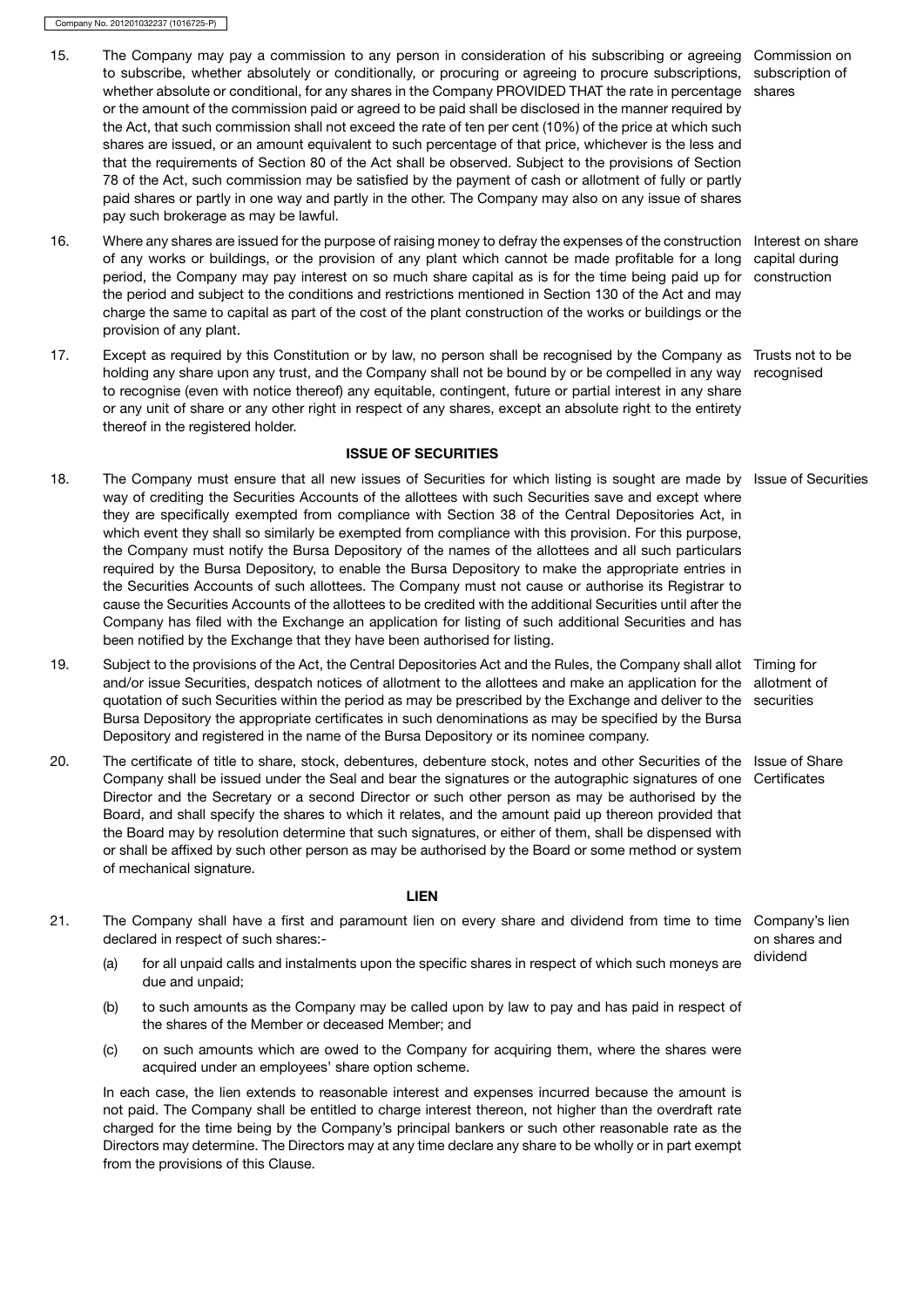- 22. Subject to the Central Depositories Act and the Rules, the Company may sell, in such manner as the Lien may be Directors think fit, any shares on which the Company has a lien, but no sale shall be made unless a enforced by the sum in respect of which the lien exists is presently payable, nor until the expiration of fourteen (14) days sale of shares after a notice in writing, stating and demanding payment of such part of the amount in respect of which the lien exists as is presently payable, has been given to the registered holder for the time being of the share, or the person entitled thereto by reason of his death or bankruptcy.
- 23. To give effect to any such sale, the Directors may authorise its registrar to cause Bursa Depository to Directors may credit the Securities Account of the purchaser of the shares sold or otherwise in accordance with the effect transfer directions of the purchaser. The purchaser shall be registered as the holder of the shares comprised in any such transfer and the Directors shall not be bound to see to the application of the purchase money nor shall the purchaser's title to the shares be affected by any irregularity or invalidity in the proceedings in reference to the sale and the remedy of the holder of such shares or of any person claiming under or through him in respect of any alleged irregularity or invalidity, shall be against the Company.
- 24. The proceeds of the sale after payment of the amount of interest and costs relating to the sale, shall be Application of received by the Company and applied in payment of such part of the amount in respect of which the lien proceed of sales exists as is presently payable and the residue, if any, shall (subject to a similar lien for sums not presently payable which exists over the shares before the sale) be paid to the person entitled to the shares at the date of the sale or his executors, administrators or assignees or as he directs.

# CALL ON SHARES

- 25. The Directors, subject to the Act and the provisions of the Listing Requirements, may from time to time Directors may make calls upon the Members as the Board may think fit in respect of any money unpaid on their shares make calls and not by the conditions of allotment thereof made payable at fixed times, provided that no calls shall exceed one-fourth of the issued price of the share or be payable at less than one (1) month from the date fixed for the payment of the last preceding call, and each Member shall (subject to receiving at least fourteen (14) days' notice specifying the date, time or times and place of payment) pay to the Company at the time or times and place so specified, the amount called on his shares. A call may be revoked or postponed as the Directors may determine.
- 26. A call shall be deemed to have been made at the time when the resolution of the Directors authorising Effective date of the call was passed. Any call may be made payable either in one sum or by instalments. No Member call shall be entitled to receive any dividend or to exercise any privilege as a Member, until he shall have paid all calls for the time being due and payable on every share held by him, together with interest and expenses (if any).
- 27. If a sum called in respect of shares is not paid before or on the day appointed for payment thereof, the Interest on unpaid person from whom the sum is due, shall pay interest on the sum from the day appointed for payment calls thereof to the time of actual payment at such rate not exceeding eight per cent (8%) per annum or such other rate as the Directors may determine, but the Directors shall be at liberty to waive payment of the interest, wholly or in part.
- 28. Any sum which by the terms of issue of a share is payable on allotment or at any fixed date, shall, for the When calls purposes of this Constitution be deemed to have been duly called for and shall be payable on the date deemed made on which by the terms of issue such sum becomes payable, and in case of non-payment, all the relevant provisions of this Constitution in respect of payment of interest and expenses, forfeiture or otherwise, shall apply as if the sum had become payable by virtue of a call duly made and notified.
- 29. The Directors may, from time to time:  $\blacksquare$  Difference in calls
	- (a) make arrangements on the issue of shares for varying the amounts and times of payment of calls as between Members;
	- (b) accept from any Member the whole or a part of the amount remaining unpaid on any shares although no part of that amount has been called up; and
	- (c) pay dividends in proportion to the amount paid up on each share where a larger amount is paid up on some shares than on others.
- 30. The Directors may, if they think fit, receive from any Member willing to advance all or any part of the Capital paid in money uncalled and unpaid upon any shares held by him, and upon all or any part of the money so advance of calls advanced may (until the same would, but for the advance, become payable) pay interest at such rate not exceeding (unless the Company in general meeting shall otherwise direct) eight per cent (8%) per annum as may be agreed upon between the Directors and the Member paying the sum in advance. Such capital paid on shares in advance of calls shall not, whilst carrying interest, confer a right to participate in profits. Except in liquidation, capital paid in advance of calls shall not, until the same would have become payable, be treated as paid up on the shares in respect of which they have been paid.

# INFORMATION ON SHAREHOLDING

- 31. (1) Subject to Clause 17, the Company may by notice in writing, require any Member of the Company, Company may within such reasonable time as is specified in the notice:
	- require information
	- (a) to inform the Company whether he holds any voting shares in the Company as Beneficial of a Member Owner or as trustee; and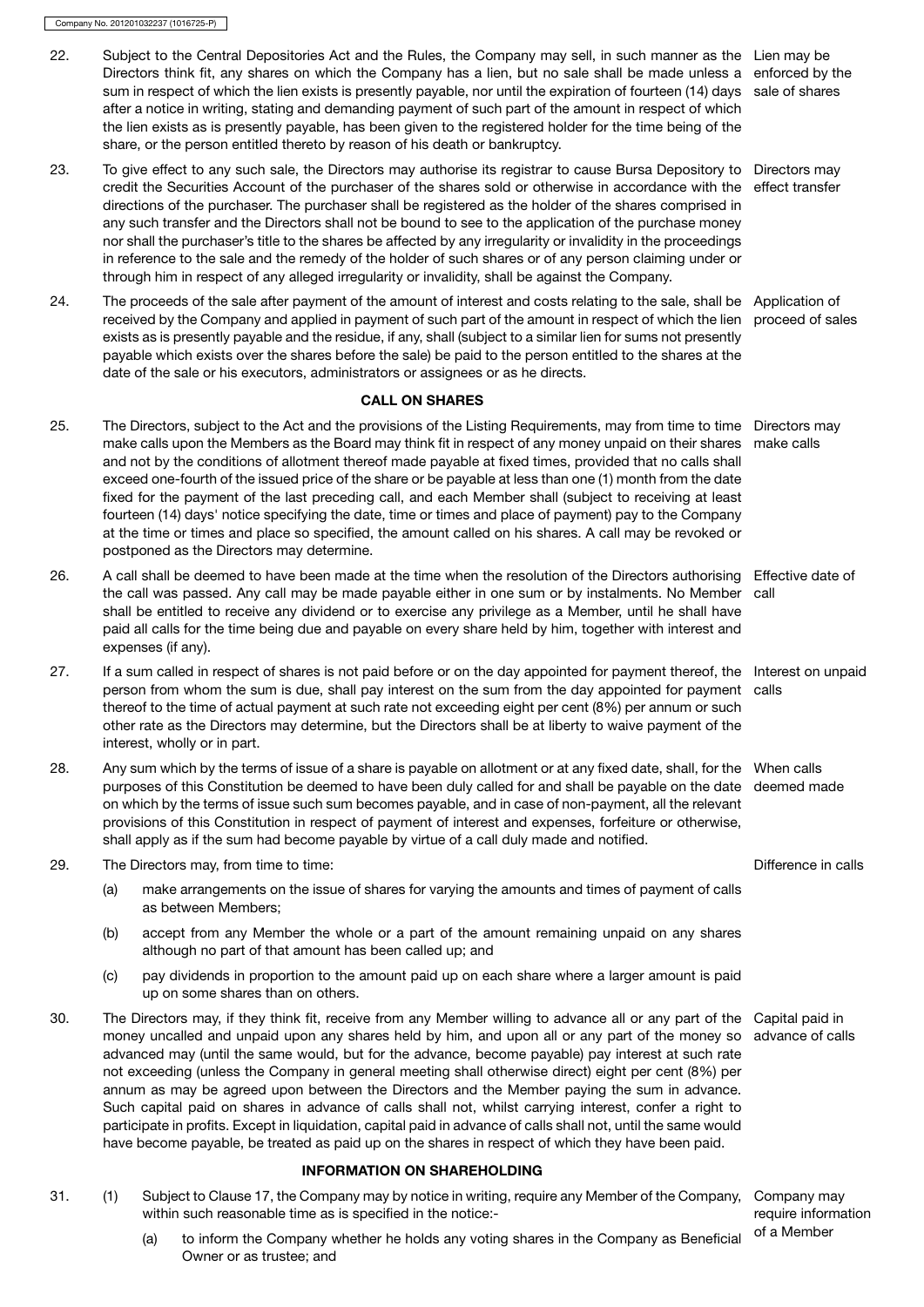- (b) if he holds them as trustee, to indicate so far as he can, the persons for whom he holds them by name and by other particulars sufficient to enable those persons to be identified and the nature of their interest.
- (2) Where the Company is informed pursuant to a notice given to any person under sub-section (1) hereof or under this sub-section, that any other person has an interest in any of the voting shares in the Company, the Company may by notice in writing require that other person within such reasonable time as is specified in the notice:-
	- (a) to inform the Company whether he holds that interest as Beneficial Owner or as trustee; and
	- (b) if he holds it as trustee, to indicate so far as he can, the person for whom he holds it by name and by other particulars sufficient to enable them to be identified and the nature of their interest.
- (3) The Company may by notice in writing require a Member of the Company to inform it, within Member to inform such reasonable time as is specified in the notice, whether any of the voting rights carried by Company any voting shares in the Company held by him, are the subject of any agreement or arrangement under which another person is entitled to control his exercise of those rights and, if so, to give particulars of the agreement or arrangement and the parties to such agreement or arrangement.

# TRANSFER OF SECURITIES

- 32. The instrument of transfer of any Securities shall be in writing and in the form approved in the Rules and Transferor's right shall be executed by or on behalf of the transferor and transferee, and the transferor shall be deemed to remain the holder of the Securities until the name of the transferee is entered in the Record of Depositors in respect thereof. The transfer of any listed Securities or class of listed Securities of the Company, shall be by way of book entry by the Bursa Depository in accordance with the Rules and, notwithstanding Sections 105, 106 and 110 of the Act, but subject to Section 148(2) of the Act and any exemption that may be made from compliance with Section 148(1) of the Act, the Company shall be precluded from registering and effecting any transfer of such listed Securities.
- 33. Subject to the Rules and Listing Requirements, the transfer of any Securities may be suspended at Suspension such times and for such periods as the Directors may from time to time determine. Ten (10) Market registration Days' notice, or such other period as may from time to time be specified by the Exchange governing the Register concerned, of intention to close the Register shall be given to the Exchange. At least three (3) Market Days' prior notice shall be given to the Bursa Depository to prepare the appropriate Record of Depositors.
- 34. The Bursa Depository may refuse to register any transfer of Deposited Security that does not comply Refusal to register with the Central Depositories Act and the Rules. No Securities shall in any circumstances be transferred transfer to any infant, bankrupt or person of unsound mind.
- 35. Subject to the provisions of this Constitution, the Directors may recognise a renunciation of any share Renunciation by the allottee thereof in favour of some other person.
- 36. Subject to any law in Malaysia for the time being in force, neither the Company nor the Directors nor Indemnity any of its officers shall incur any liability for the act of the Bursa Depository in registering or acting upon a transfer of Securities apparently made by a Member or any person entitled to the Securities by reason of death, bankruptcy or insanity of a Member although the same may, by reason of any fraud or other causes not known to the Company or the Directors or the Bursa Depository or other officers, be legally inoperative or insufficient to pass the property in the Securities proposed or professed to be transferred, and although the transfer may, as between the transferor Member and the transferee, be liable to be set aside and notwithstanding that the Company may have notice that such instrument or transfer was signed or executed and delivered by the transferor Member in the blank as to the name of the transferee, of the particulars of the Securities transferred or otherwise in defective manner. And in every case, the person registered as transferee, his executors, administrators and assignees alone shall be entitled to be recognised as the holder of such Securities and the previous holder shall, so far as the Company is concerned, be deemed to have transferred his whole title thereto.

# DISPOSAL OF SHARES OF MEMBERS WHOSE WHEREABOUTS UNKNOWN

- 37. Where by the exercise of reasonable diligence, the Company is unable to discover the whereabouts of Reasonable a Member for a period of not less than ten (10) years, the Company may cause an advertisement to be diligence published in a newspaper circulating in the place shown in the Register or the Record of Depositors as the address of the Member stating that the Company, after expiration of thirty (30) days from the date of the advertisement, intends to transfer the shares to the Minister charged with the responsibility for finance.
- 38. If after the expiration of thirty (30) days from the date of the advertisement the whereabouts of the Transfer of such Member remains unknown, the Company may transfer the shares held by the Member to the Minister Member's sharesand for that purpose may execute for and on behalf of such Member, a transfer of those shares to the Minister.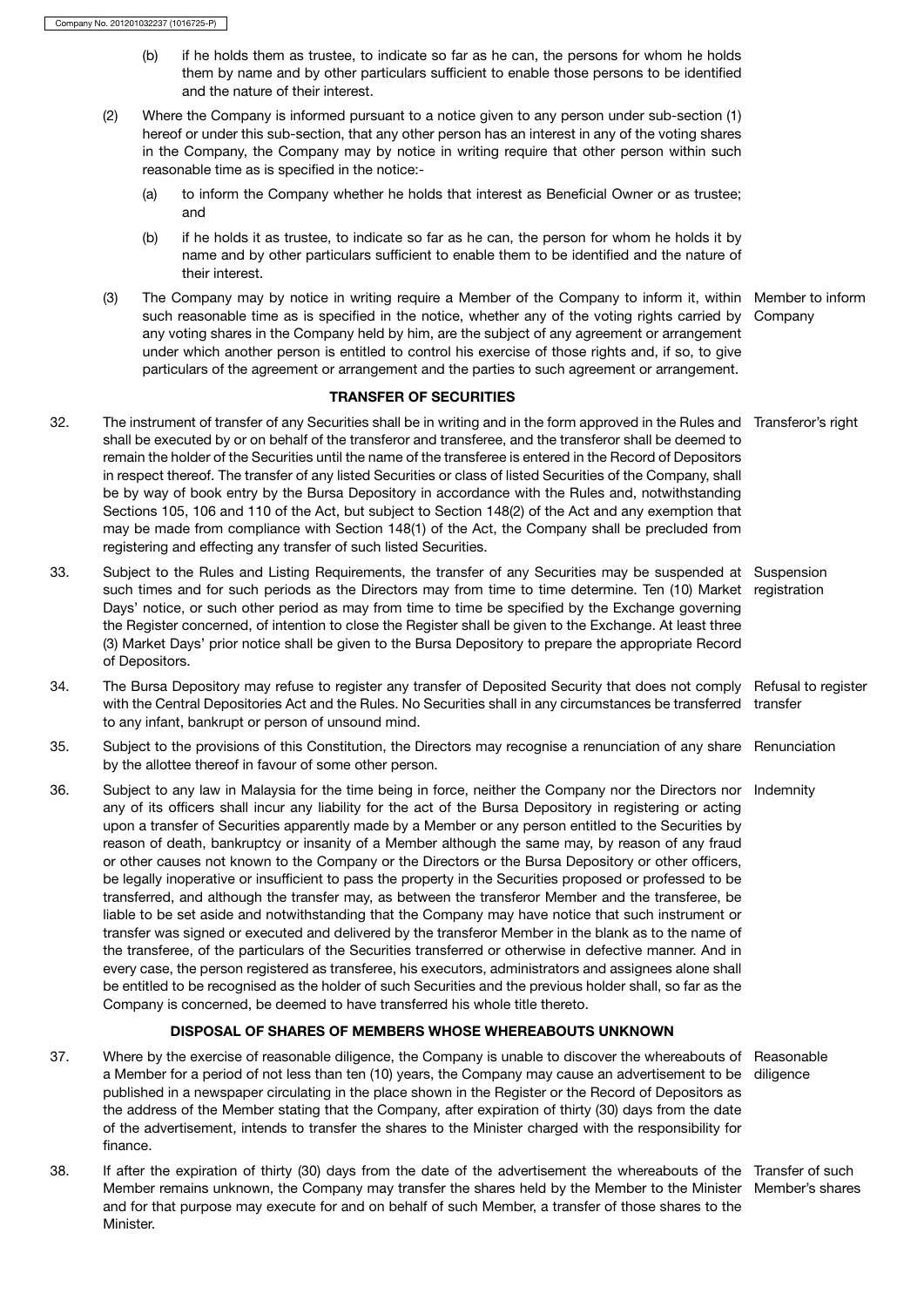# TRANSMISSION OF SHARES

- 39. In the case of the death of a Member, the legal representative(s), the executors or administrators of the Recognition of deceased shall be the only person(s) recognised by the Company and / or Bursa Depository as having any title to his interest in the shares; but nothing herein contained shall release the estate of a deceased Member from any liability in respect of any share which had been held by him. persons on death
- 40. Any person becoming entitled to a share in consequence of the death or bankruptcy of a Member may, Share of deceased upon such evidence being produced as may from time to time properly be required by the Directors or bankrupt and subject to the Rules and as hereinafter provided, elect either to be registered himself as holder Member of the share or to have some person nominated by him registered as the transferee thereof, but the Directors and / or Bursa Depository shall in either case, have the same right to decline or suspend registration as they would have had in the case of a transfer of the share by that Member before his death or bankruptcy provided always that where the share is a Deposited Security, subject to the Rules, a transfer or withdrawal of the shares may be carried out by the person becoming so entitled.
- 41. If any person so becoming entitled to a share in consequence of the death or bankruptcy of a Member Notice of election elects to register himself as the holder of the share, he shall deliver or send to the Company, a notice in writing signed by him and stating that he so elects, provided that where the share is a Deposited Security and the person becoming entitled elects to have the share transferred to him, the aforesaid notice must be served by him on the Bursa Depository. If he elects to have another person registered, he shall evidence his election by executing to that person a transfer of the share. All the limitations, restrictions and provisions of this Constitution relating to the right to transfer and the registration of transfers of shares shall be applicable to any such notice or transfer as aforesaid as if the death or bankruptcy of the Member had not occurred and the notice or transfer is a transfer signed by that Member.
- 42. Subject to the provisions of any law, where the registered holder of any share dies or becomes bankrupt, Person entitled his personal representative or the assignee or his estate, as the case may be, shall, upon the production may receive of such evidence as may from time to time be required by the Directors and / or the Bursa Depository on that behalf, be entitled to the same dividends and other advantages and to the same rights (whether in relation to meetings of the Company or to voting or otherwise) as the registered holder would have been entitled to if he had not died or become bankrupt. dividends etc.

43. Where:-

- (a) the Securities of a company are listed on another stock exchange; and
- (b) the Company is exempted from compliance with Section 14 of the Central Depositories Act or foreign register Section 29 of the Securities Industry (Central Depositories) (Amendment) Act, 1998, as the case may be, under the Rules in respect of such Securities,

the Company shall, upon the request of a Securities holder, permit a transmission of Securities held by such Securities holder from the register of holders maintained by the Registrar of the Company in the jurisdiction of the other stock exchange, to the register of holders maintained by the registrar of the Company in Malaysia and vice versa provided that there shall be no change in ownership of such Securities.

# FORFEITURE OF SHARES

- 44. If any Member fails to pay the whole or any part of any call or instalment of a call on or before the day Notice requiring appointed for payment thereof, the Directors may, at any time thereafter during such time as any part payment of the call or instalment remains unpaid, serve a notice on him or on the person entitled to the share by transmission, requiring payment of so much of the call or instalment as is unpaid, together with any interest, not exceeding eight per cent (8%) per annum or at such rate as the Directors shall determine and any expenses that may have accrued by reason of such non-payment.
- 45. The notice shall specify a further day (not earlier than the expiration of fourteen (14) days from the date Particulars of of the notice) on or before which the payment required by the notice is to be made and the place where notice payment is to be made and shall state that in the event of non-payment on or before the time and at the place appointed, the shares in respect of which the call was made will be liable to be forfeited.
- 46. If the requirements of any such notice as aforesaid are not complied with, any share in respect of Forfeiture which the notice has been given may at any time thereafter, before the payment required by the notice has been made, be forfeited by a resolution of the Directors to that effect. Such forfeiture of shares shall include all dividends declared in respect of the forfeited shares and not actually paid before the forfeiture.
- 47. A forfeited share may be sold or otherwise disposed of on such terms and in such manner as the Directors may sell Directors think fit, and at any time before a sale or disposition, the forfeiture may be cancelled on such shares or cancel terms as the Directors think fit. Notice of sale or disposal shall be sent to the holder of the shares sold or forfeituredisposed of within fourteen (14) days of the date of sale or disposal. Notwithstanding any such forfeiture as aforesaid, the Directors may, at any time before the forfeited share has been otherwise disposed of, annul the forfeiture upon the terms of payment of all calls and interest due thereon and all expenses incurred in respect of the share and upon such further terms (if any) as they shall see fit.

Transmission of Securities from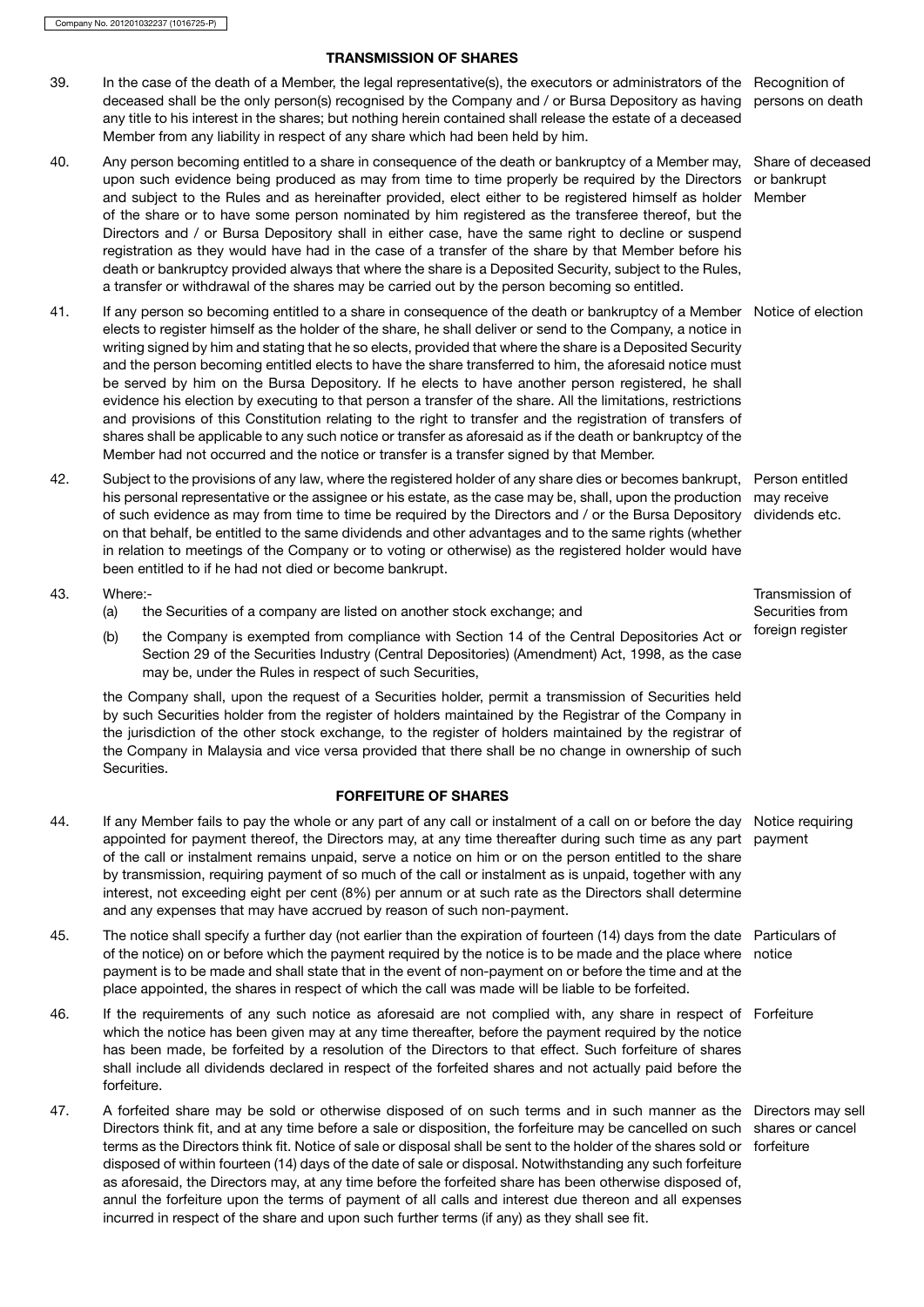- 48. A person whose shares have been forfeited shall cease to be a Member in respect of the forfeited Liability of Member shares, but shall remain liable to pay to the Company all monies which, at the date of forfeiture, was in respect of payable by him to the Company in respect of the shares (together with interest at the rate of eight per forfeited shares cent (8%) per annum from the date of forfeiture on the money for the time being unpaid if the Directors think fit to enforce payment of such interest), but his liability shall cease if and when the Company receives payment in full of all such money in respect of the shares.
- 49. The forfeiture of a share shall involve the extinction at the time of all interest in and all claims and Forfeiture of demands against the Company in respect of the share, and all other rights and liabilities incidental to the share as between the Member whose share is forfeited and the Company, except only such of those rights and liabilities as are by this Constitution expressly saved, or as are by the Act, the Central Depositories Act and the Rules given or imposed in the case of past Members.
- 50. A statutory declaration in writing by a Director or the Secretary that a share in the Company has been Evidence of duly forfeited on a date stated in the declaration shall be conclusive evidence of the facts therein stated forfeiture as against all persons claiming to be entitled to the share, and such declaration, together with the receipt of the Company for the consideration (if any), given for the share on the sale or disposition thereof, shall constitute a good title to the share, and such person shall be registered as the holder of the share and shall be discharged from all calls made prior to such sale or disposition, and the Company shall not be bound to see the application of the purchase money (if any), nor shall the purchaser's title to the share be affected by any act, omission or irregularity relating to or connected with the proceedings in reference to the forfeiture, sale, re-allotment or disposal of the share. The provision on the forfeiture in this Constitution shall apply in the case of non-payment of any sum which, by the terms of issue a share, becomes payable at a fixed time, as if the same had been payable by virtue of a call duly made and notified.
- 51. The Company may receive the consideration, if any, given for any forfeited share on any sale or Proceeds of sale disposition thereof and authorise any person to execute a transfer of the share in favour of the person to whom the share is sold or disposed of and he shall thereupon be registered as the holder of the share, and shall not have his title to the share be affected by an irregularity or invalidity in the proceedings in reference to the forfeiture, sale or disposal of the share. Any residue of the proceeds of sale of shares which are forfeited and sold or disposed of, after the satisfaction of the unpaid calls and accrued interest and expenses, shall be paid to the person whose shares have been forfeited or his executors, administrators or assignees or as he directs.
- 52. The provisions of this Constitution as to forfeiture shall apply in the case of non-payment of any sum Non-payment of which, by the terms of issue of a share, becomes payable at a fixed time, as if the same had been any sum pursuant payable by virtue of a call duly made and notified.
- 53. Where any share has been forfeited in accordance with this Constitution, notice of the forfeiture shall, Notice to holder of within fourteen (14) days from the date of forfeiture thereof, be given to the holder of the share or to the forfeited shares person entitled to the share by transmission, as the case may be, and an entry of such notice having been given, and of the forfeiture with the date thereof forthwith be made in the Register or the Record of Depositors, as appropriate, opposite the share.

# CONVERSION OF SHARES INTO STOCK

- 54. The Company may by ordinary resolution passed at a general meeting convert any paid-up shares into Conversion of stock and reconvert any stock into paid-up shares of any number. shares into stock and re-conversion by resolution 55. The holders of the stock may transfer the same, or any part thereof in the same manner and subject Transfer of stock to the same Clauses as and subject to which, the shares from which the stock arose might prior to conversion have been transferred, or as near thereto as circumstances permit; but the Directors may from time to time fix the minimum amount of stock transferable and restrict or forbid the transfer of fractions of that minimum. 56. The holders of stock shall, according to the amount of the stock held by them have the same rights, Rights of stock privileges and advantages as regards dividends, voting at meetings of the Company and other matters as if they held the shares from which the stock arose, but no such right, privilege or advantage (except holders
- participation in the dividends and profits of the Company and in the assets on winding up) shall be conferred by any such part of stock as it would not, if existing in shares, have conferred that right, privilege or advantage.
- 57. Such Clauses of this Constitution as are applicable to paid-up shares shall apply to stock and the words Definition"share" and "Member" therein shall include "stock" and "stockholder".

shares shall involve extinction of interest in any claims against Company

to the issue of a share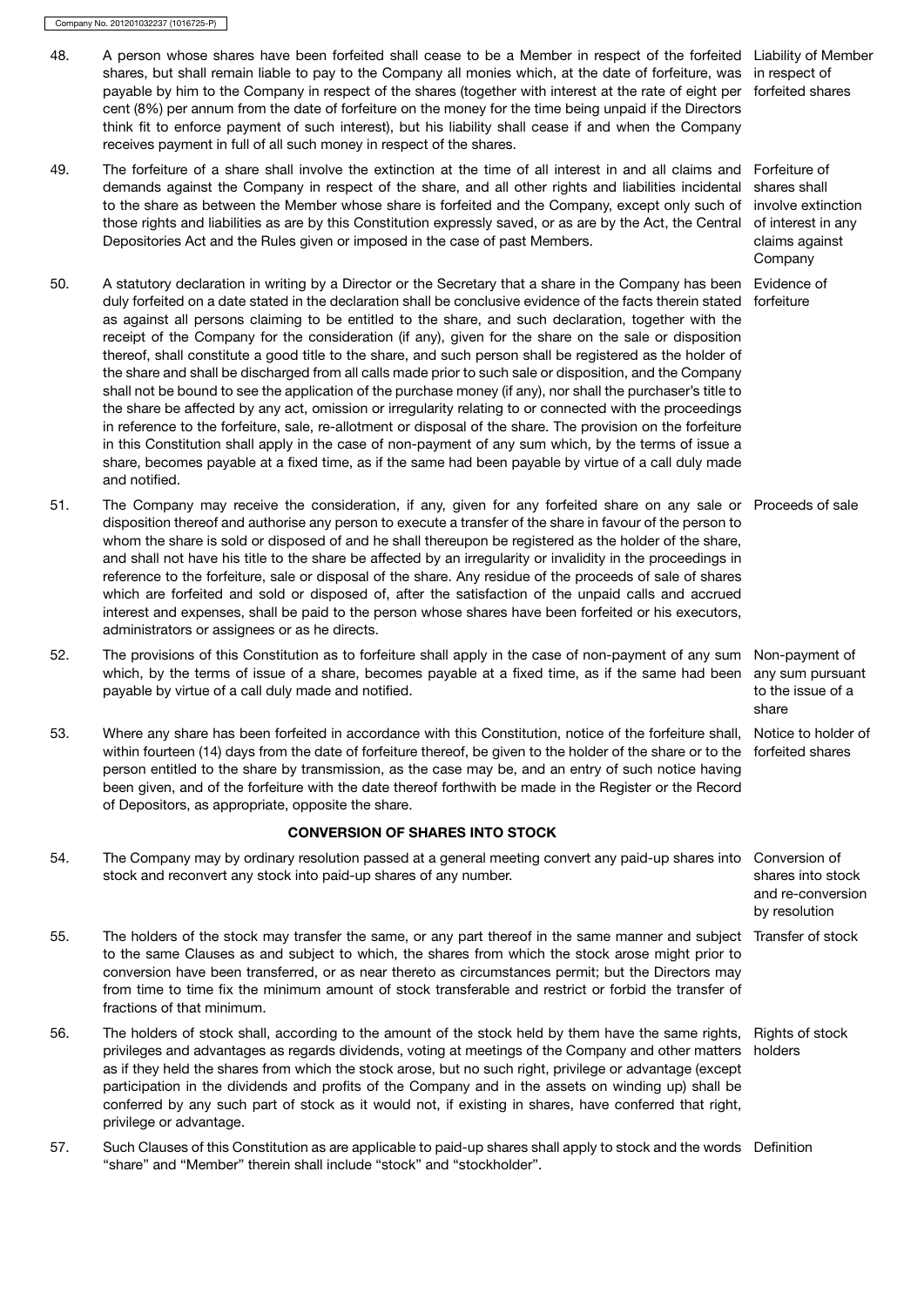# INCREASE OF CAPITAL

- 58. The Company may from time to time, by ordinary resolution increase its share capital by the creation Power to increase and issue of new shares, such new capital to be of such amount and to be divided into shares of such capital respective amounts and (subject to any special, limited or conditional voting rights for the time being attached to any existing class of shares) to carry such preferential rights or to be subjected to such conditions or restrictions in regard to dividend, return of capital or otherwise as the Company may, by the resolution authorising such increase, directs.
- 59. Subject to any direction to the contrary that may be given by the Company in general meeting, all new Issue of new shares or other convertible Securities shall, before issue, be offered to such persons as at the date of Securities to the offer are entitled to receive notices from the Company of general meetings in proportion as nearly as Members the circumstances admit, to the amount of the existing shares or Securities to which they are entitled. The offer shall be made by notice specifying the number of shares or Securities offered, and limiting a time within which the offer, if not accepted, will be deemed to be declined, and after the expiration of that time, or on the receipt of an intimation from the person to whom the offer is made that he declines to accept the shares or Securities offered, the Directors may dispose of those shares or Securities in such manner as they think most beneficial to the Company. The Directors may likewise also dispose of any new share or Security which (by reason of the ratio which the new shares or Securities bear to the shares or Securities held by persons entitled to an offer of new shares or Securities) cannot, in the opinion of the Directors, be conveniently offered under this Clause.
- 60. Notwithstanding above (but subject to the Act), the Company may (if required) apply to the Exchange for Waiver from a waiver from convening a general meeting to obtain shareholders' approval for further issue or issues of shares (other than bonus or rights issues) where:-
	- (a) the aggregate issues of shares (other than bonus and rights issues and other issues of shares which have been specifically approved by the shareholders in an extraordinary general meeting) new securities to or convertible securities issued during the preceding twelve (12) months is in accordance to the Members Act and the Listing Requirements; and
	- (b) there is in force at the time of the application for such waiver, a resolution of the Company in general meeting authorising the Directors to make such further issue or issues as stated above.
- 61. Except so far as otherwise provided by the conditions of issue, any capital raised by the creation of new New shares to shares shall be considered as part of the original share capital of the Company, and shall be subject to rank with original the same provisions with reference to the payment of calls, lien, transfer, transmission, forfeiture and shares otherwise as the original share capital.

# ALTERATION OF CAPITAL

- 62. The Company may by ordinary resolution:-<br> **EXECUTE:** Power to alter
	- (a) consolidate and divide all or any of its share capital, the proportion between the amount paid and capital the amount, if any, unpaid on each subdivided share shall be the same as it was in the case of the shares from which the subdivided share is derived; or
	- (b) convert all or any of its paid-up shares into stock and may reconvert that stock into paid-up shares and/or reclassify any class of shares int another class of shares; or
	- (c) subdivide its share capital or any part thereof, whatever is in the subdivision, the proportion between the amount paid and the amount, if any, unpaid on each subdivided share shall be the same as it was in the case of the shares from which the subdivided share is derived; or
	- (d) cancel shares which at the date of the passing of the resolution which have been forfeited and diminish the amount of its share capital by the amount of the shares so cancelled.
- 63. Subject to the provisions of the Act, the Listing Requirements and other requirements of the Exchange Share buy back and/or any other relevant laws, regulations, guidelines and/or authorities, the Company may from time to time by resolution of a general meeting, purchase in good faith and in the best interests of the Company, the Company's own shares through the Exchange on which the shares are quoted provided always that the Company is solvent at the date of purchase of the Company's shares and will not become insolvent by incurring the debt arising from the obligation to pay for the shares so purchased. Any shares in the Company so purchased by the Company shall be dealt with as provided by the Act, the requirements of the Exchange and any other relevant authority.
- 64. The Company may reduce its share capital by- Power to reduce
	- (a) a special resolution and confirmation by the Court in accordance with Section 116 of the Act; or capital
	- (b) a special resolution supported by a solvency statement in accordance with Section 117 of the Act.

convening a general meeting to further issuance of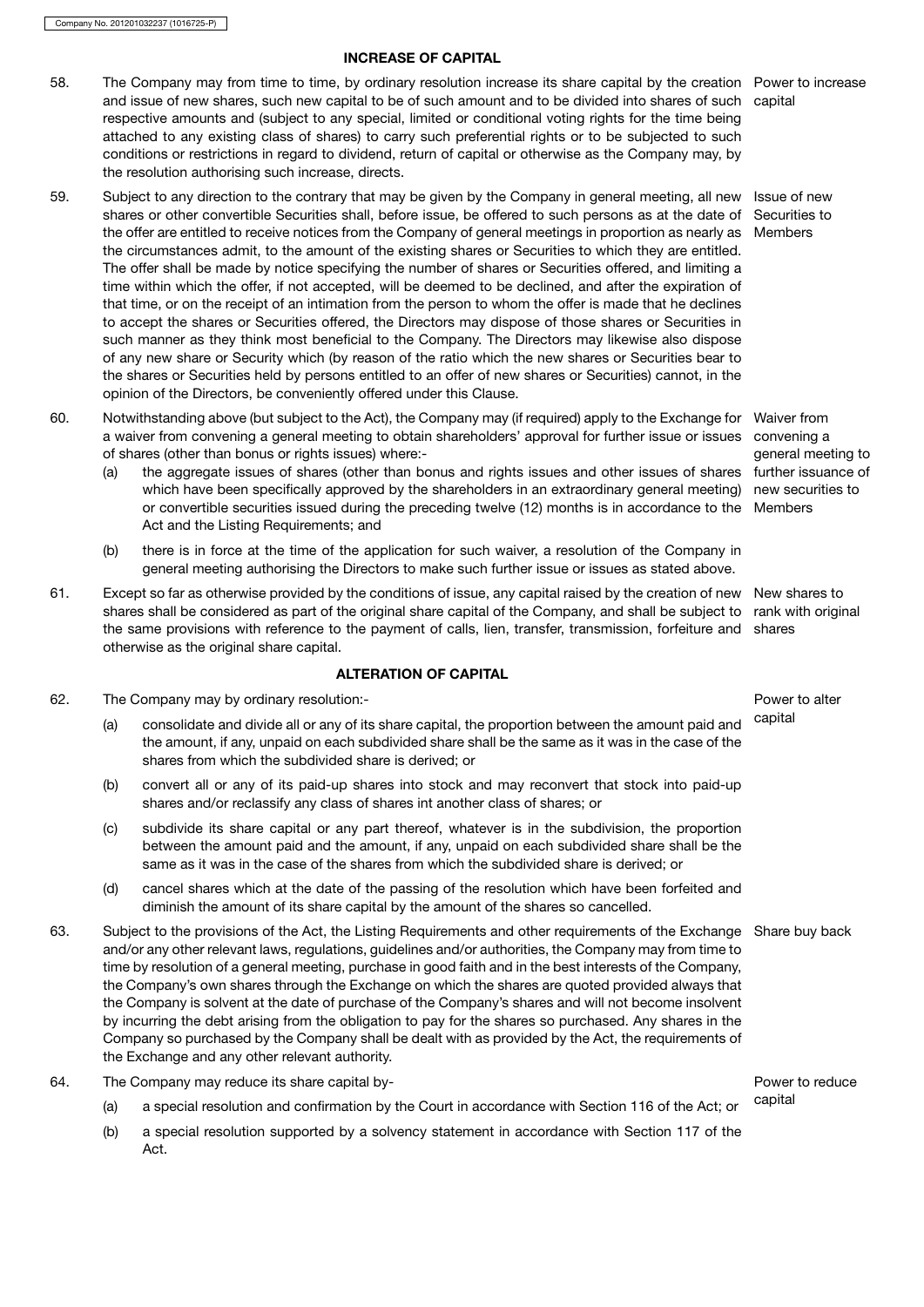# GENERAL MEETINGS

- 65. An annual general meeting of the Company shall be held in accordance with the provisions of the Act. All Annual General general meetings other than the annual general meeting shall be called extraordinary general meetings. All general meetings shall be held at such time, date and place as the Directors shall determine. Every notice of an annual general meeting shall specify the meeting as such and every meeting convened for passing a special resolution shall state the intention to propose such resolution as a special resolution.
- 66. The meeting of Members may be held at more than one (1) venue using any technology or method that Meeting of allows all Members of the Company to participate and to exercise the Members' rights to participate and vote at the meeting, and using any available technology to provide notice, conduct and record more venues or facilitate voting at that meeting or any adjournment of that meeting of Members subject to rules, regulations and laws prevailing. The main venue of the meeting of Members shall be in Malaysia and the Chairman shall be present at the Main Venue or broadcast venue (the only venue involved in the conduct of a virtual general meeting of Members) of the meeting in which is applicable.
- 67. (a) If authorised by the Board in its sole discretion, and subject to such guidelines and procedures General as the Board may adopt, the Members not physically present at a general meeting where the meetings by Chairman of the general meeting is physically present, may, by means of remote communication:- means of remote
	- communication (i) participate in such general meeting; and
	- (ii) be deemed present in person at such general meeting, be counted in the quorum and be entitled to vote at such general meeting.
	- (b) That the general meeting shall be duly constituted and its proceedings shall be valid if the Chairman of the general meeting is satisfied that adequate facilities are available throughout the general meeting to ensure that Members participating in the general meeting through remote communication are able:-
		- (i) to participate in the matters for which such general meeting has been convened;
		- (ii) to speak (whether by use of microphones, loudspeakers, audio-visual communication equipment, type text or any form of electronic means which allows the Members to raise any questions and/or express their views on the matters); and
		- (iii) to vote on matters submitted to the Members.
- 68. If, before or during a general meeting, it appears to the Chairman of the general meeting that:- Interruption or
	- (a) the facilities at the Main Venue or venue other than Main Venue for the conduct of general meeting; or
	- (b) the means used for the remote communication;

have become inadequate for the purposes referred to in Clause 87, any technical difficulty occurs, such that the Members do not have a reasonable opportunity to participate, then the Chairman of the general meeting shall:-

- (a) without the consent of the Members at the general meeting, interrupt or adjourn the general meeting until the difficulty is remedied; or
- (b) where a quorum remains present (either at the place at which the chairman is present or by technology as contemplated by Clause 87) and able to participate, subject to the Constitution, continue the meeting.

All businesses as conducted at that general meeting up to the adjournment shall be valid. The provisions of Clause 81 shall apply to that adjournment. No interruption or termination of any remote communication or the inability of a Member to participate in a general meeting by way of remote communication shall invalidate any general meeting held using such remote communications or any such resolution decided upon at such general meeting.

69. The Board may request the Members, proxies or representatives wanting to attend a general meeting to Security comply with security procedures which the Board deem appropriate. The Board may, at their discretion, refuse entry to, or remove from, a general meeting, a Member, proxy or representative who does not comply with the security procedures. Arrangements

Security procedures may include Member, proxy or representative not being allowed into a general meeting with recording or broadcasting devices without consent, or who refuses to comply with a request to turn off a mobile telephone, or other communication, recording or similar device, or who possesses an article which the Chairman of the general meeting considers as to be dangerous, offensive, or liable to cause disruption.

70. A Director shall, notwithstanding that he is not a Member, be entitled to attend and speak at any general Directors' meeting and at any separate meeting of the holders of any class of shares in the Company. entitlement

**Meetings** 

Members of two or

adjournment where facilities inadequate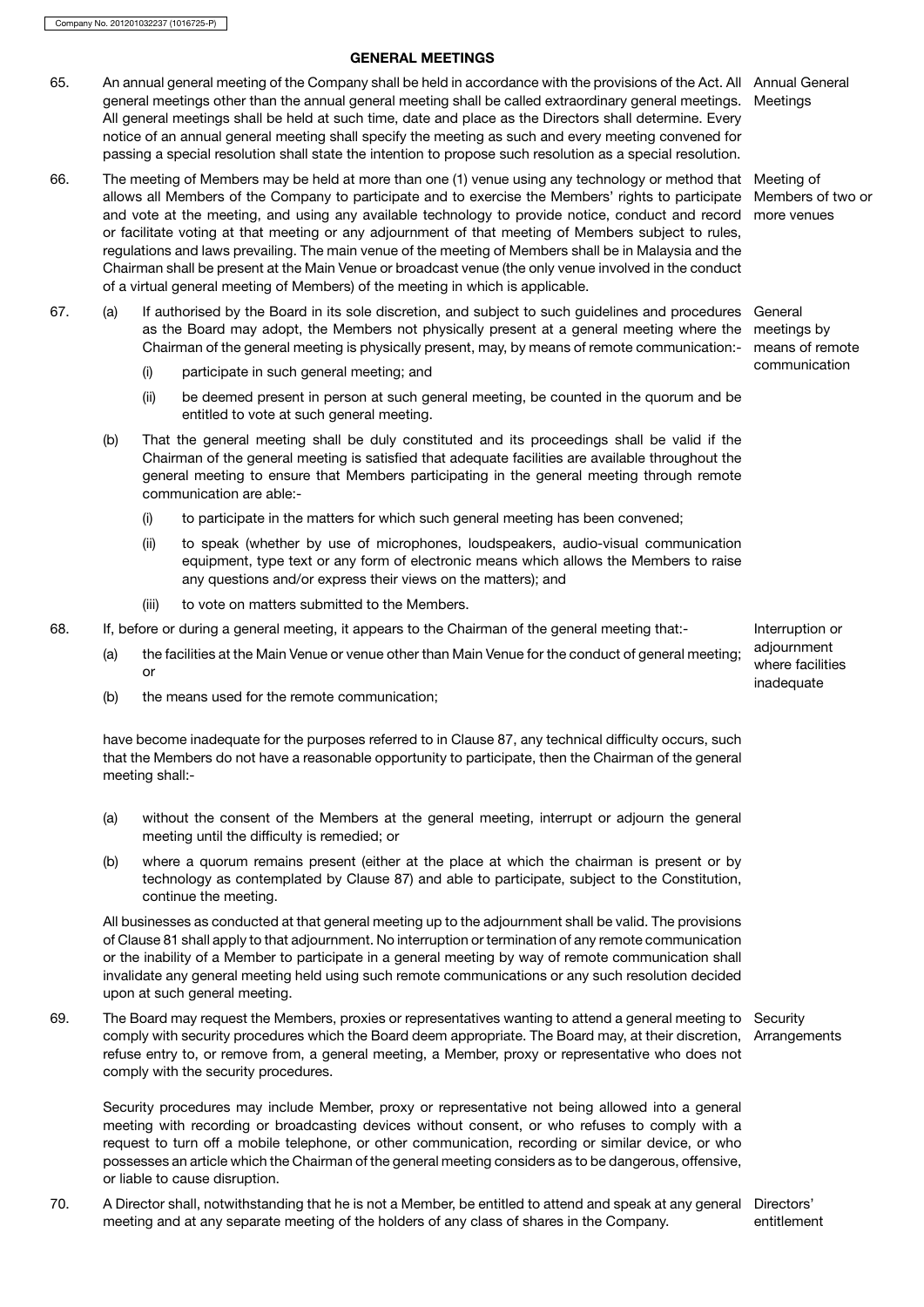- 71. A person requested by the Directors or the chairman to attend a general meeting, is entitled to be Invited attendee present (and if invited by the Chairman, to speak) at the meeting, irrespective of whether the person is a Member.
- 72. The Directors may, whenever they so decide by resolution, convene an extraordinary general meeting Extraordinary of the Company. In addition, an extraordinary general meeting shall be convened on such requisition general meeting as is referred to in Section 311 of the Act, or if the Company makes default in convening a meeting in compliance with a requisition received pursuant to Section 312, a meeting may be convened by the requisitionists themselves in the manner provided in Section 313 of the Act.
- 73. (1) The notice convening a meeting of Members shall specify the place, date and time of the meeting, Notice of Meetings and the general nature of business of the meeting. Notice shall be given to all Members at least fourteen (14) days before the meeting or at least twenty one (21) days before the meeting where any special resolution is to be proposed or where it is an annual general meeting. Any notice of a meeting called to consider special business shall be accompanied by a statement regarding the effect of any proposed resolution in respect of such special business. At least fourteen (14) days' notice or twenty one (21) days' notice in the case where any special resolution is proposed or where it is the annual general meeting, of every such meeting must be given by advertisement in at least one (1) nationally circulated Bahasa Malaysia or English daily newspaper and in writing to each stock exchange upon which the Company is listed.
	- (2) Subject to the Act, Listing Requirements, laws, rules or regulations, notice of a meeting of Members shall be in writing or Document which is required or permitted to be given, sent or served under the Act or under this Constitution shall be given to the Members or Securities holders either:-
		- (a) in hard copy,
		- (b) in Electronic Form, or
		- (c) partly in hard copy and partly in Electronic Form.
	- (3) A notice or Document:-
		- (a) given in hard copy shall be sent to any Member/ Securities holder either personally or by post to the address supplied by the Member/Securities holder to the Company or the Central Depository for such purpose; or
		- (b) given in Electronic Form shall be transmitted to the Electronic Address provided by the Member/Securities holder to the Company for such purpose or by publishing on the Company's website.
	- (4) A notice of a meeting of Members or Document shall not be validly given by the Company by means of a website unless a notification to that effect is given in accordance with Section 320 of the Act.
	- (5) The Company shall notify a Member/Securities holder of the publication of the notice or Document on the website and such notifications shall be in writing and shall be given in hard copy or Electronic Form stating:-
		- (a) that it concerns a meeting of Members or Securities holder;
		- (b) the place, date and time of the meeting;
		- (c) the general nature of the business of the meeting; and
		- (d) whether the meeting is an annual general meeting.

If the Company sends the notice or Document or notifications through electronic mail, there must be proof of electronic mail delivery. In the event of delivery failure, the Company shall send for a hard copy of the notice or Document to him.

Notice of meeting of Members may include text of any proposed resolutions and other information as the Directors deem fit.

- (6) The notice or Document shall be made available on the website throughout the period beginning from the date of the notification referred to in Clause 73(5) until the conclusion of the meeting.
- (7) The contact details of the Member/Securities holder as provided to the Depository shall be deemed as the last known address provided by the Member to the Company for purposes of communication with the Member/Securities holder.
- (8) Where any Member/Securities holder requests for a hard copy of the Document, the Company shall forward a hard copy of these Documents to the Member/Securities holder as soon as reasonably practicable after the receipt of the request, free of charge.
- (9) Where it relates to Documents required to be completed by Members/Securities holders for a rights issue or offer for sale, the Company must send these Documents through electronic mail, in hard copy or in any other manner as the Exchange may prescribe from time to time.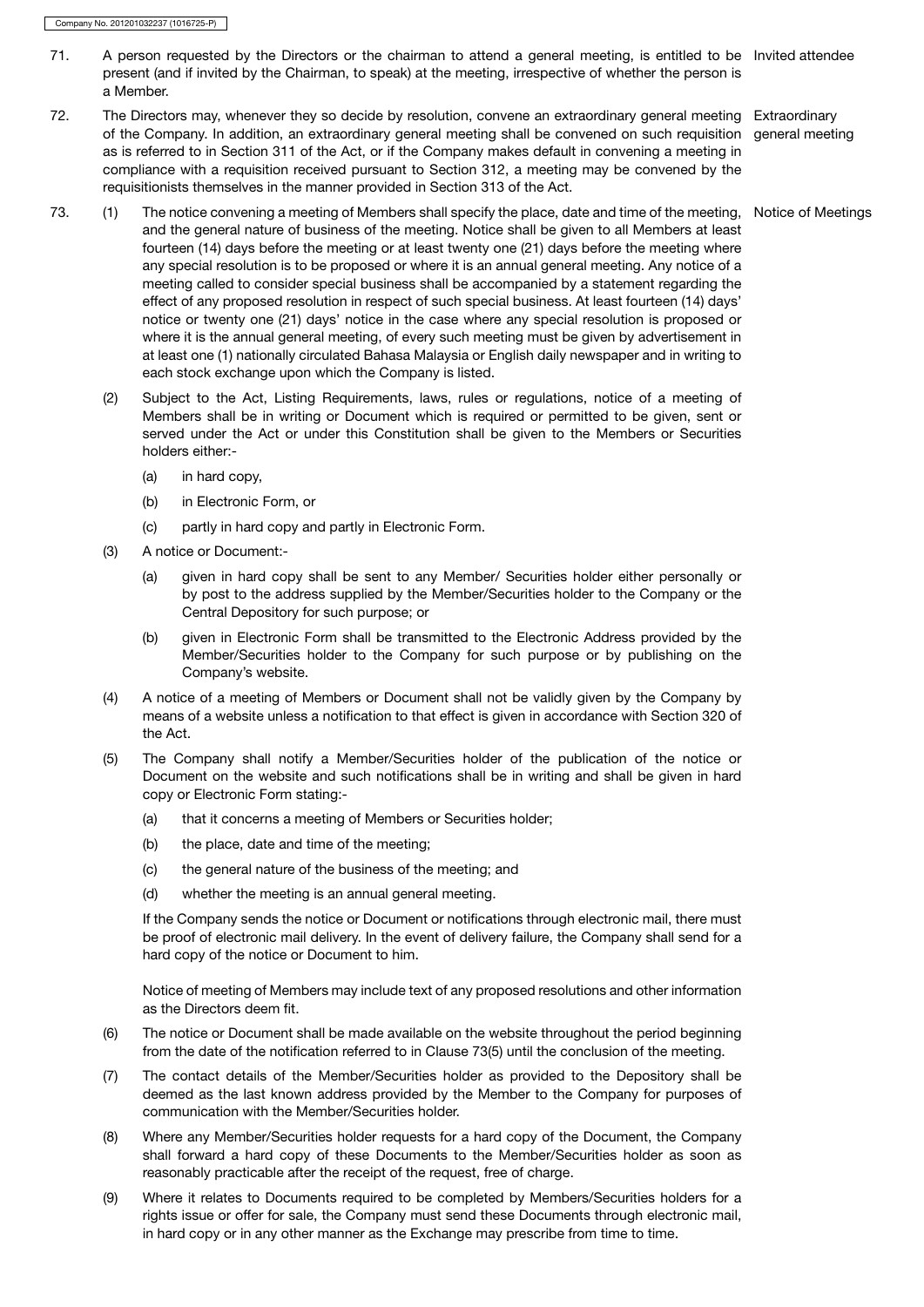any such meeting.

74. The Company shall request the Bursa Depository, in accordance with the Rules, to issue a Record of Notice of meeting Depositors to whom notices of general meetings shall be given by the Company. to Depositors on Record of **Depositors** 75. The Company shall also request the Bursa Depository in accordance with the Rules, to issue a Record of Depositors, as at the latest date which is reasonably practicable which shall in any event be not less than three (3) Market Days before the general meeting (hereinafter referred to as the "General Meeting Record of Depositors"). Depositors on the General Meeting Record of Depositors eligible to be present and vote 76. Subject to the Securities Industry (Central Depositories) (Foreign Ownership) Regulations 1996 (where applicable), a Depositor shall not be regarded as a Member entitled to attend any general meeting and to speak and vote thereat unless his name appears in the General Meeting Record of Depositors. Depositors not on the General Meeting Record of **Depositors** 77. Subject always to the provision of the Act, no business shall be transacted at a meeting of Members except business of which notice has been given in the notice convening the meeting. An annual general meeting shall be held to transact the business in accordance with the Act, which include the laying of the audited financial statement and the report of the Directors and auditors, the fixing of the Directors' fees and benefits payable, the election of Directors in the place of those retiring, and the appointment and fixing of the remuneration of the auditors. Business at meetings 78. In every notice calling a meeting of the Company, there shall appear with reasonable prominence, a Requirement in statement that a Member entitled to attend and vote is entitled to appoint not more than two (2) proxies notice calling to attend and vote in his stead. meeting 79. The accidental omission to give notice of any meeting, or the non-receipt of notice of a meeting, by any Omission to give person entitled to receive such notice shall not invalidate any resolution passed or the proceedings at notice

# PROCEEDINGS AT GENERAL MEETING

- 80. (a) No business shall be transacted at any general meeting unless a quorum of Members is present at Quorum the time when the meeting proceeds to business. Save as otherwise provided, two (2) Members present in person or represented by proxy, or, in the case of corporations, by a representative duly appointed in that behalf shall be a quorum. For the purposes of constituting a quorum:-
	- (i) one or more representatives appointed by a corporation shall be counted as one Member; or
	- (ii) one or more proxies appointed by a person shall be counted as one Member.
	- (b) Where a general meeting is conducted using technology approved by the Directors under this Constitution, and where permitted by law, the two (2) Members referred to in Clause 80(a) need not be physically present at the same place (or at any place) or as the case may be outside Malaysia.

Participation by a Member by using any technology or method that allows Member to participate and exercise his rights to participate and vote at the meeting shall be deemed as present at the meeting and shall be counted towards the quorum notwithstanding the fact that he is not physically present at the Main Venue where the meeting is to be held or as the case may be, the Member being out of Malaysia.

- 81. If within half an hour from the time appointed for the meeting a quorum is not present, the meeting, if Adjournment convened upon the requisition of Members shall be dissolved. In any other case it shall stand adjourned to the same day in the next week (or if that day be a public holiday then to the next Business Day following that public holiday) at the same time and place or to such other day and at such other time and place as the Directors may determine, but if a quorum is not present at such adjourned meeting within half an hour of the time appointed for the meeting, the Member present or by proxy or by attorney or by its duly authorised representative shall form a quorum.
- 82. (a) Subject to the Act, where a general meeting is convened by the Board, the Chairman may, in its Cancellation or absolute discretion, cancel the general meeting or postpone the holding of the general meeting or postponement of adjourn the general meeting before or after it has started, and whether or not quorum is present, general meetings if he considers that:-
	- (i) there is not enough room for the number of shareholders who wish to attend the meeting;
	- (ii) the behaviour of the people presents prevents, or is likely to prevent, the business of the meeting being carried out in an orderly way; or
	- (iii) an adjournment is necessary for any other reason, so that the business of the meeting can be properly carried out.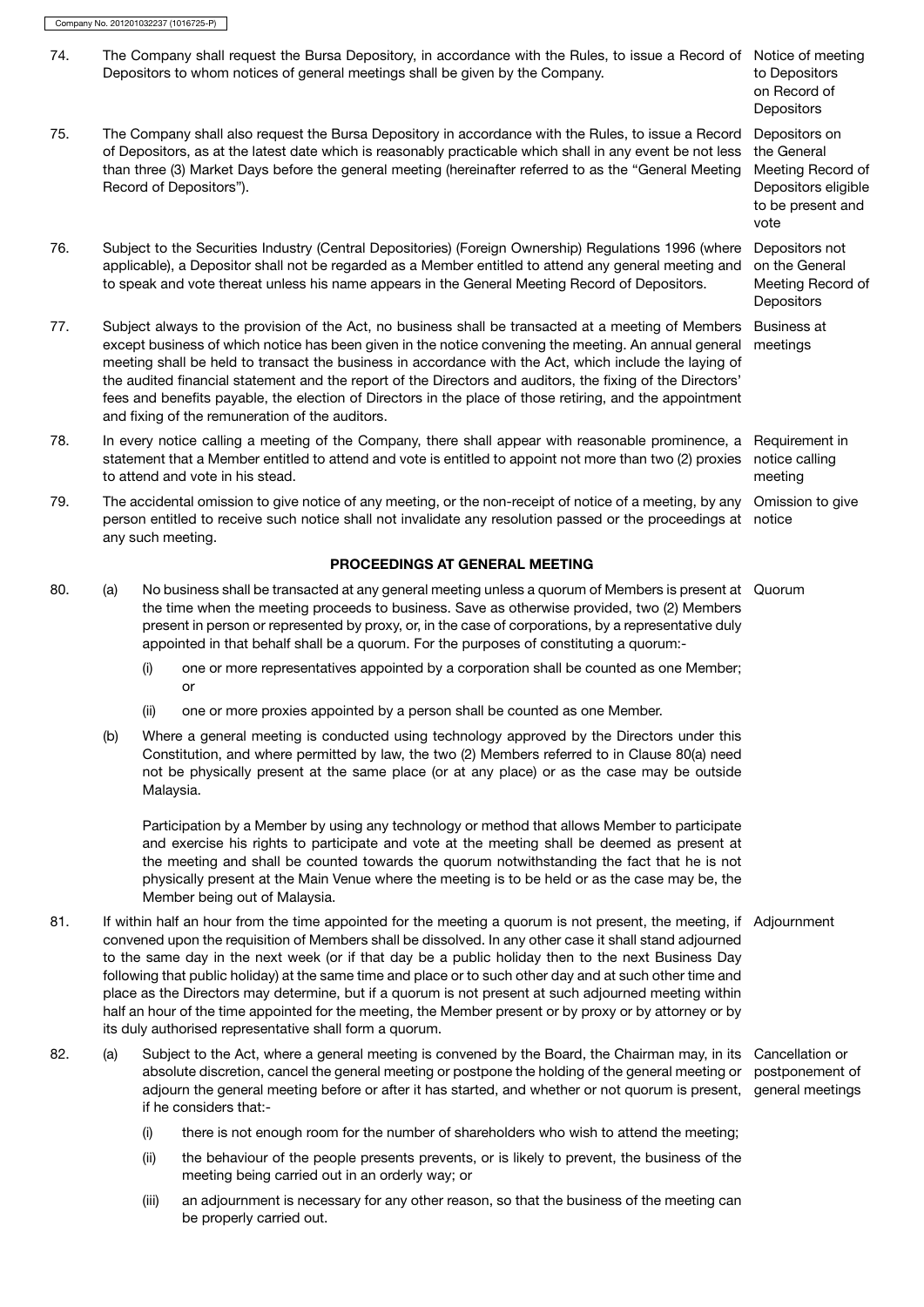The Chairman does not need the consent of the meeting to adjourn it for any of these reasons to a date and time or place which he decides. He may also adjourn the meeting to a later time on the same day or indefinitely. If the meeting is adjourned indefinitely, the directors will fix the date, time and place of the adjourned meeting. The cancellation or postponement of a general meeting is subject to the Listing Requirements and other requirements by the Exchange.

This Clause shall not apply to a general meeting convened in accordance with Sections 310(b) and 311 of the Act by a Member or Members unless with the written consent of the person who called or requisitioned the meeting.

- (b) Notice of cancellation or postponement or change of place of a general meeting must state the reason for cancellation or postponement and such a notice shall be:-
	- (i) published in at least one (1) nationally circulated Bahasa Malaysia or English daily newspaper;
	- (ii) given to the Exchange and given in such manner required by the Listing Requirements or other requirements by the Exchange; and
	- (iii) subject to the Act and the Listing Requirements, given in any other manner determined by the Board.
- (c) A notice of postponement of a general meeting must specify:-
	- (i) the postponed date and time for the holding of the general meeting;
	- (ii) a place for the holding of the general meeting which may be either the same as or different from the place specified in the notice convening the general meeting; and
	- (iii) if the general meeting is to be held in two (2) or more places, the technology that will be used to facilitate the holding of the general meeting in that manner.

The new time and place specified in the notice of postponement will be taken to be the time and place for the general meeting as if specified in the notice which called the general meeting originally.

Notice of the business to be transacted at such moved and/or postponed meeting is not required. The Board must take reasonable steps to ensure that Members trying to attend the general meeting at the original time, date/or place are informed of the new arrangements for the general meeting.

- (d) The only business that may be transacted at a postponed general meeting is the business specified in the original notice convening the general meeting.
- (e) Whereby the terms of an instrument appointing a proxy or attorney or an appointment of a representative:-
	- (i) the appointed person is authorised to attend and vote at a general meeting to be held on or before a specified date; and
	- (ii) the date for holding the general meeting is postponed to a date later than the date specified in the instrument of proxy, power of attorney or appointment of representative, then, by force of this Clause, that later date is substituted for and applies to the exclusion of the date specified in the instrument of proxy, power of attorney or appointment of representative. However, this does not apply if the Member appointing the proxy, attorney or representative gives notice in writing to the Company at the Office or another address (including electronic address) specified in the notice of general meeting to the contrary not less than twenty-four (24) hours before the time to which the holding of the general meeting has been postponed.
- (f) The non-receipt of notice of cancellation or postponement of a general meeting by, or the accidental omission to give notice of cancellation or postponement of a general meeting to, a person entitled to receive notice does not invalidate any resolution passed at a postponed general meeting or the cancellation or postponement of a general meeting.
- (g) A Director is entitled to receive notice of and to attend all general meetings and all separate meetings of the holders of any class of shares in the capital of the Company and is entitled to speak at those meetings.
- (h) If the Directors are required to convene and arrange to hold a general meeting as a result of a request by Members in accordance with Section 311 of the Act, the general meeting may be cancelled by the Directors if the Members who requisitioned the general meeting withdraw their requests prior to the date of the general meeting.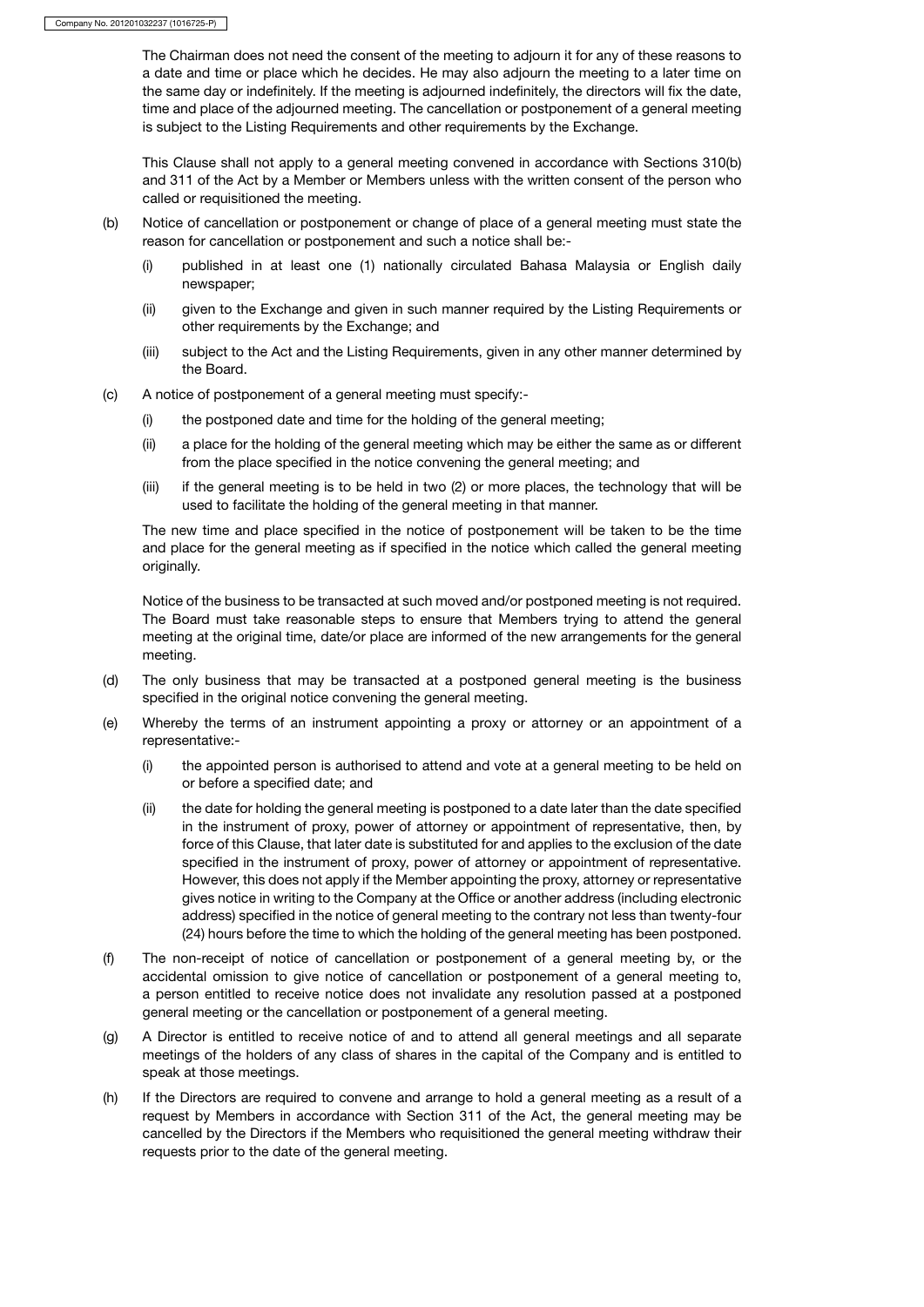- 83. The Chairman of the Board (if any) shall preside as Chairman at every general meeting. If the Company Chairman of has no Chairman or if at any general meeting, the Chairman is not present within fifteen (15) minutes general meetings after the time appointed for holding the meeting or if the Chairman of the Board is not willing to act as Chairman for the general meeting, the Directors present shall choose one of their number, to act as Chairman or if one (1) Director only is present, he shall preside as Chairman if he is willing to act. If no Director is present, or if each of the Directors present declines to preside as Chairman, the Members present and entitled to vote shall elect one (1) of their number to be the Chairman. The election of the Chairman of the meeting shall be by a show of hands.
- 84. The Chairman of the meeting may, with the consent of any meeting at which a quorum is present (and Adjournment shall if so directed by the meeting), adjourn the meeting from time to time and from place to place but no business shall be transacted at any adjourned meeting other than the business that might be transacted meeting or left unfinished at the meeting from which the adjournment took place. When a meeting is adjourned for thirty (30) days or more, notice of the adjourned meeting shall be given as in the case of an original meeting. Save as aforesaid it shall not be necessary to give any notice of an adjournment or of the business to be transacted at an adjourned meeting. with consent of
- 85. Without prejudice to any other power which the Chairman may:-
	- (a) have under the provisions of this Constitution or at common law and subject to the Act and the Chairman to Listing Requirements, the Chairman shall have full discretion on the general conduct of meeting, promote orderly procedures to be adopted at the meeting to ensure proper and orderly conduct of the business of conduct of the all general meetings and the Chairman's decision on matters of procedure or arising incidentally business of all from the business of such meetings shall be final, as shall be his determination as to whether general meetings any matter is of such a nature. The Chairman may also at his discretion and in accordance with applicable laws, decides whether to admit new business at a meeting of shareholders.
	- (b) if there is insufficient room at a venue used for the meeting, the Chairman may arrange another or a second or other venue (without giving notice or putting the matter to a vote).
- 86. (a) The Chairman can propose amendments to an ordinary or special resolution if they are Amendment to amendments to correct typographical errors in the resolution.
	- (b) Save as stated in Clause 86(a), no other amendments can be proposed to a special resolution. general meetings
	- (c) Amendments to an ordinary resolution which are within the scope of the resolution can be proposed if written notice of the proposed amendment is received at the Registered Office addressed to the Secretary at least 3 clear Business Days before the day fixed for the meeting or adjourned meeting.
	- (d) If the chairman, acting in good faith, rules an amendment out of order, an error in that ruling will not affect the validity of a vote on the original resolution.
- 87. The Chairman of a meeting can take any action he considers appropriate for proper and orderly conduct Actions for proper at a general meeting. This may include, demanding that debate or discussion on any business, question, motion or resolution being ended or that the business, question, motion or resolution be put to a vote of the Members or so that the meeting reflects the wishes of the majority.
- 88. Subject to Listing Requirements, any resolution set out in the notice of any general meeting, or in any notice of resolution which may properly be moved and is intended to be moved at any general meeting to be decided at shall be voted by poll. Notwithstanding the above, poll may be demanded in writing:-
	- (a) by the Chairman of the meeting;
	- (b) by at least three (3) Members present in person or by proxy or by attorney or in the case of a corporation by a representative;
	- (c) by any Member or Members present in person or by proxy or by attorney or in the case of a corporation by a representative and representing not less than one-tenth (1/10) of the total voting rights of all the Members having the right to vote at the meeting, excluding any voting rights attached to shares in the Company held as treasury shares; or
	- (d) by a Member or Members present in person or by proxy or by attorney or in the case of a corporation by a representative holding shares in the Company conferring a right to vote at the meeting being shares on which an aggregate sum has been paid-up equal to not less than onetenth (1/10) of the total sum paid-up on all the shares conferring that right, excluding any voting rights attached to shares in the Company held as treasury shares.
- 89. (1) Any poll duly demanded on the election of a Chairman of a meeting or on a question of adjournment How a poll is to be of meetings shall be taken forthwith at the meeting and without adjournment. A poll demanded takenon any other resolution shall be taken either immediately or at such subsequent time (not being more than thirty (30) days from the date of the meeting or adjourned meeting at which the poll was demanded) and place as the Chairman of the meeting may direct. If a poll is demanded before the declaration of the result of a show of hands and the demand is duly withdrawn, the meeting shall continue as if the demand had not been made.

resolution of

and orderly conduct at a general meeting

How resolution is general meeting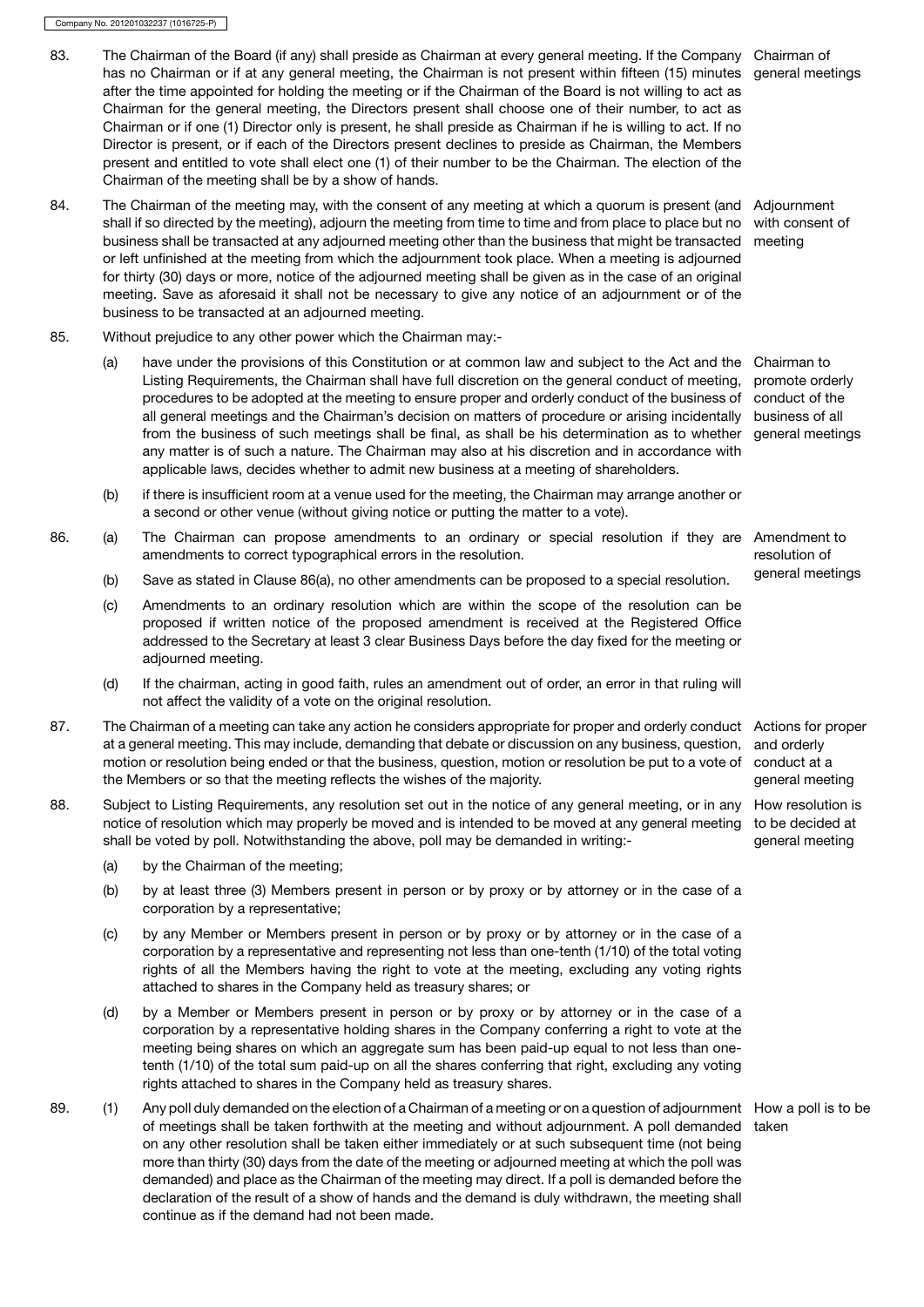(2) The demand for a poll shall not prevent the continuance of a meeting for the transaction of any business other than the question on which the poll has been demanded. The Chairman of the meeting may (and if so directed by the meeting shall) appoint scrutineers and may in addition to the powers of adjourning meetings contained in Clause 84, adjourn the meeting to some place and time fixed for the purpose of declaring the result of the poll.

(3) If:

- (a) any objection shall be raised as to the qualification of any voter; or
- (b) any votes have been counted which ought not to have been counted or which might have been rejected; or
- (c) any votes are not counted which ought to have been counted;

the objection or error shall not vitiate the decision of the meeting or adjourned meeting on any resolution unless the same is raised or pointed out at the meeting or the adjourned meeting at which the vote objected to is given or tendered or at which the error occurs. Any objection or error shall be referred to the Chairman of the meeting and shall only vitiate the decision of the meeting on any resolution if the Chairman decides that the same is of sufficient magnitude to vitiate the resolution or may otherwise have affected the decision of the meeting. The decision of the Chairman of the meeting on such matters shall be final and conclusive.

(4) A poll shall be taken in such manner as the Chairman of the meeting may director and at least one (1) scrutineer must be appointed to validate the votes cast at the general meeting. The appointed scrutineer must not be an officer of the Company or its related corporation, and must be independent of the person undertaking the polling process. If such scrutineer is interested in a resolution to be passed at the general meeting, the scrutineer must refrain from acting as he scrutineer for that resolution. The Chairman of the meeting may fix a place and time for declaring the results of the poll. The result of the poll shall be deemed to be the resolution of the meeting at which the poll was demanded.

The poll may be conducted manually using voting slips or electronically using various forms of electronic voting devices or if the meeting to be held virtual, the poll may be conducted virtually using any electronic means via any online platform, website or mobile application by any features available of that online platform, website or mobile application. Such votes shall be counted by the poll administrator, and verified by the scrutineers, as may be appointed by the Chairman of the meeting for the purpose of determining the outcome of the resolution(s) to be decided by poll.

90. The Chairman may appoint scrutineers for the purposes of a poll, and may either:- Declaration of

- (a) adjourn the meeting to some place and time fixed by him for the purpose of declaring the result result of the poll of the poll and for this purpose, the Chairman may delegate any other Director or the Company Secretary to be the Chairman of such adjourned meeting at which the result of the poll will be declared; or
- (b) determine that the results of the poll, if certified by any Director or the Company Secretary, shall be published on the Company's website without the requirement for the results being declared at any meeting or adjourned meeting.

Any such declaration at an adjourned meeting or publication on the Company's website of the results of the relevant poll which shows that a resolution has been carried or lost or has not been carried by any particular majority, and an entry to that effect in the minutes of the proceedings of the Company, shall, in the absence of manifest error, be conclusive evidence of such fact.

91. After the Chairman of general meeting shall have declared the meeting to be over and shall have left the No business and chair, no business and question shall under any pretext whatsoever be brought forward or discussed.

92. In the case of an equality of votes, whether on a show of hands or on a poll, the Chairman of the meeting Chairman's casting at which the show of hands takes place or at which the poll is demanded shall be entitled to a second voteor casting vote in addition to any other vote he may be entitled as a Member.

question after meeting is over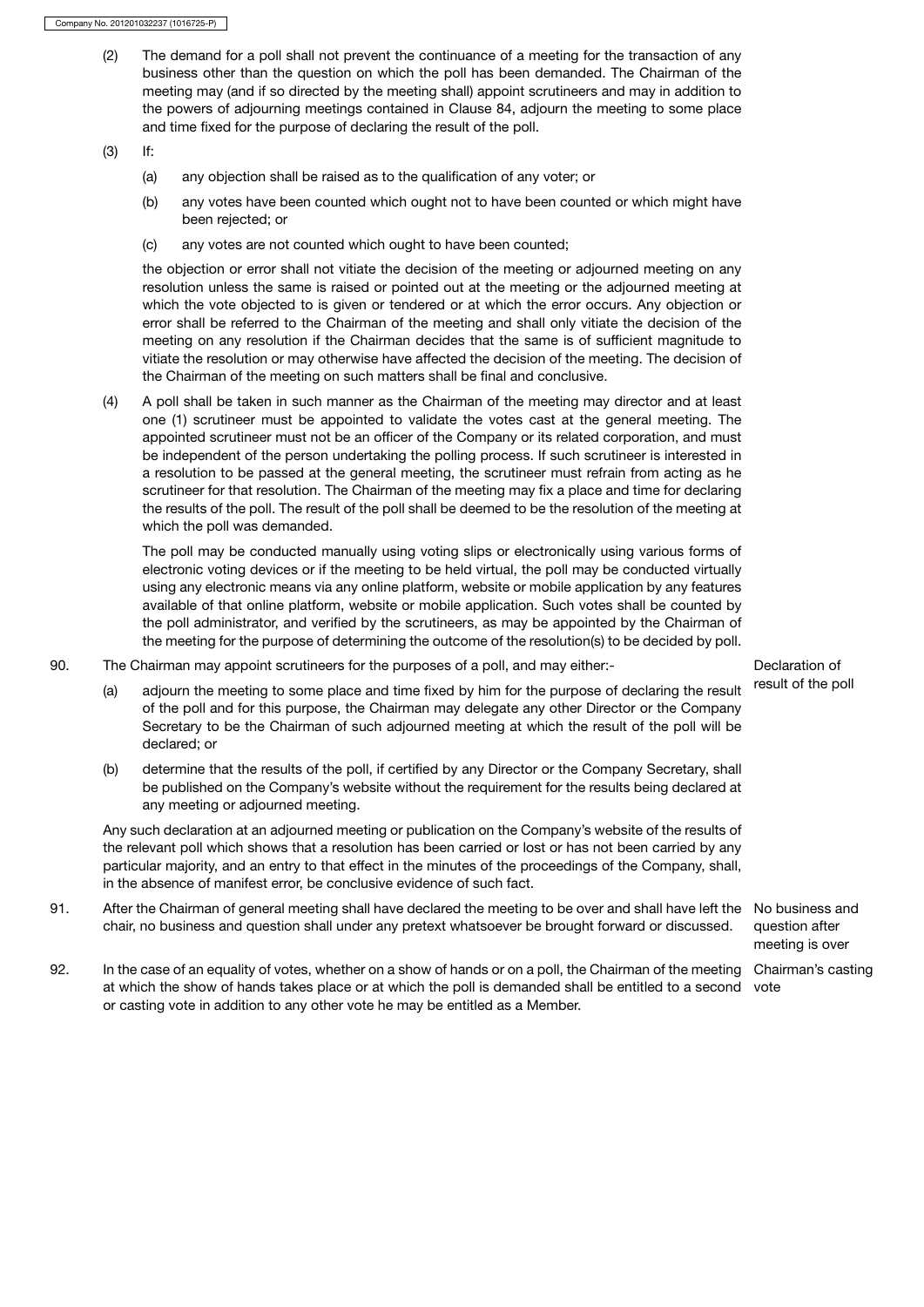- 93. Subject to any rights or restrictions for the time being attached to any class of shares at meetings of Voting rights Members or classes of Members and Clause 74, Clause 75 and Clause 76 above, each Member shall be entitled to be present and to vote at any general meeting in respect of any share or shares of which he is the registered holder and upon which all calls due to the Company have been paid, and may vote in person or by proxy or by attorney or by duly authorised representative for a corporation, and on a resolution to be decided on a show of hands, each holder of an ordinary share or, each holder of a preference share who is personally present and entitled to vote, shall be entitled to one (1) vote and on a poll, every such Member present in person or by proxy or attorney or representative for a corporation shall have one (1) vote for each share he holds. A proxy shall be entitled to vote on a show of hands or on a poll, on any question, at any general meeting. In a voting by poll, each proxy shall be entitled to such number of votes equal to the proportion of the Member's shareholdings represented by such proxy. A proxy may only vote as directed in the proxy form. However, a member is not precluded from attending the meeting in person after lodging the instrument of proxy. Such attendance shall automatically revoke the authority granted to the proxy. 94. Where the capital of the Company consists of shares of different monetary denominations, voting rights Shares of shall be prescribed in such a manner that a unit of capital in each class, when reduced to a common denominator, shall carry the same voting power when such right is exercisable. different monetary denominations 95. A Member who is of unsound mind or whose person or estate is liable to be dealt with in any way under Vote of Member of the law relating to mental disorder may vote, whether on a show of hands or on a poll, by his committee or by such other person who properly has the management of his estate, and any such committee or other person may vote by proxy or attorney. Any person entitled under Clause 39 to transfer any shares, may vote at any general meeting in the same manner as if he was the registered holder of such shares provided that he shall satisfy the Directors of his right to transfer such shares, unless the Directors shall have previously admitted his right to vote at such meeting in respect thereof, at least forty-eight (48) hours prior to the time of the meeting or adjourned meeting, at which he proposes to vote. unsound mind 96. No person shall be entitled to be present or to vote on any resolution either as a Member or otherwise as a proxy or attorney or representative for a corporation at any general meeting or demand a poll or be reckoned in the quorum in respect of any shares upon which calls are due and unpaid. Member barred from voting while call unpaid 97. Subject to the provisions of the Act and the Listing Requirements, the Directors may, at their sole Vote in absentia discretion, approve and implement, subject to such security measures as may be deemed necessary or expedient, such voting methods to allow members who are unable to vote in person at any general meeting the option to vote in absentia, including but not limited to voting by mail, electronic mail, facsimile. 98. No objection shall be raised to the qualification of any voter except at the meeting or adjourned meeting Time for Objection at which the vote objected to is given or tendered, and every vote not disallowed at such meeting shall be valid for all purposes. Any such objection made in due time shall be referred to the Chairman of the meeting whose decision shall be final and conclusive. 99. (1) A Member including Authorised Nominee entitled to attend and vote at a meeting of the Company, Appointment of or at a meeting of any class of Members of the Company, shall be entitled to appoint not more proxies than two (2) proxies to attend and vote in his stead at the meeting, and that a proxy may but need not be a Member. There shall be no restriction as to the qualification of the proxy. Where a Member appoints more than one (1) proxy, he shall specify the proportion of his holdings to be represented by each proxy, failing which the appointment shall be invalid. A proxy appointed to attend and vote at a meeting of the Company shall have the same rights as the Member to speak at the meeting. (2) Where a Member is an Exempt Authorised Nominee which holds ordinary shares in the Company for multiple Beneficial Owners in one Securities Account ("omnibus account"), there is no limit to the number of proxies which the Exempt Authorised Nominee may appoint in respect of each omnibus account it holds. 100. The instrument appointing a proxy shall be in writing under the hand of the appointor or of his attorney duly authorised in writing or, if the appointor is a corporation, either under the corporation's common appointing proxy seal or under the hand of an officer or attorney duly authorised and shall be in any form (including Instrument
- electronic) that the Directors prescribe or accept. The Directors, may but shall not be bound to, require evidence of the authority of any such attorney or officer. The instrument appointing a proxy shall be deemed to confer authority on the appointed proxy to demand or join in demanding a poll.
- 101. The instrument appointing a proxy shall be in such form as the Directors may from time to time prescribe Form of proxyor approve subject to such variations or circumstances as the Act or Listing Requirements may require.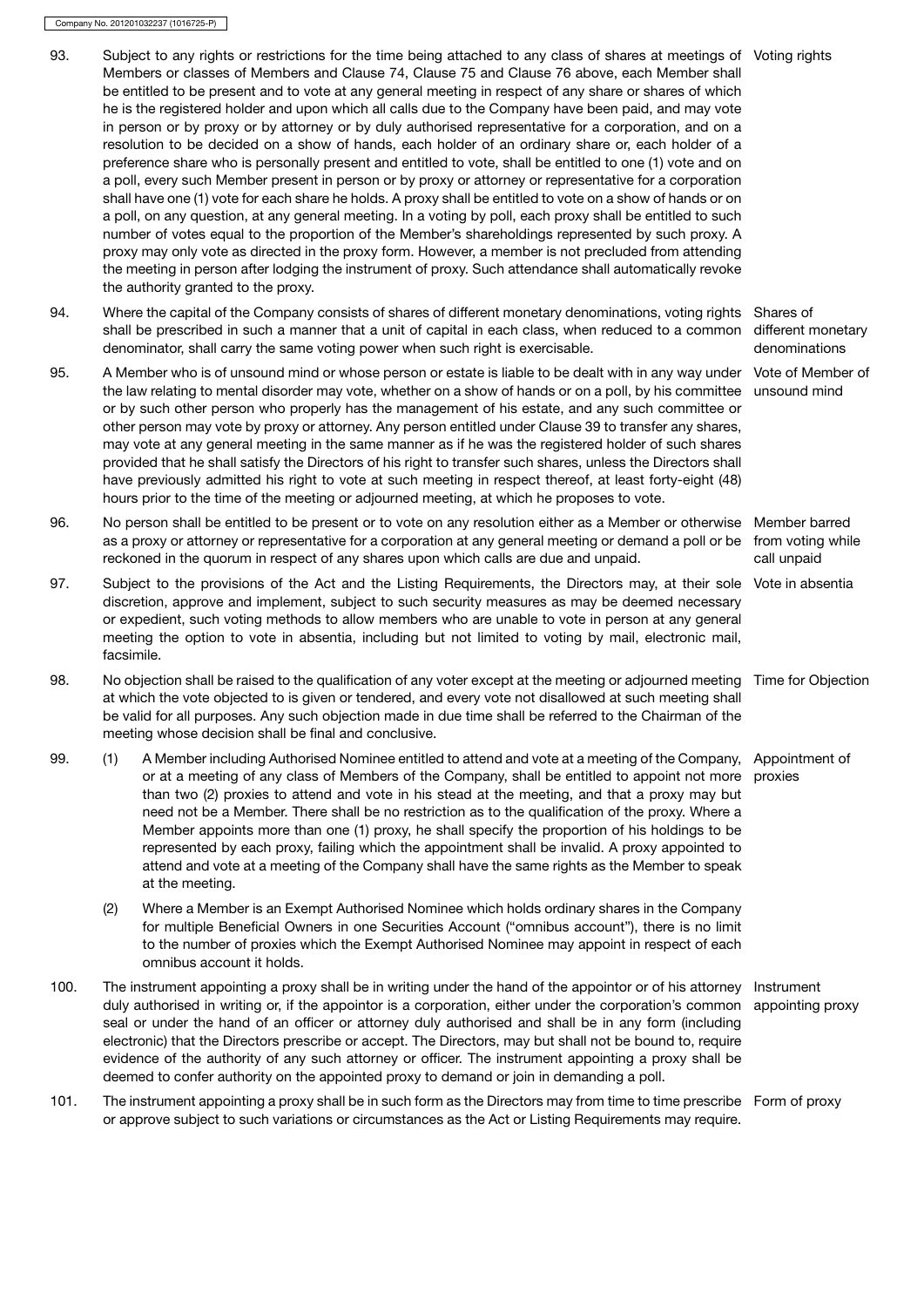- 102. The instrument appointing a proxy and the power of attorney or other authority, if any, under which it is Delivery of signed or a duly notarised certified copy of that power or attorney or authority, shall be deposited at the instrument Office or at such other place within Malaysia or in such other manner as is specified for that purpose appointing Proxies in the notice convening the meeting, not less than forty eight (48) hours before the time appointed for holding the meeting or adjourned meeting as the case may be, at which the person named in the instrument proposes to vote, and in the case of a poll, not less than twenty four (24) hours before the time appointed for the taking of the poll, and in default, the instrument of proxy shall not be treated as valid. The Company may specify a fax number and may specify an Electronic Address in the notice of meeting, for the purpose of receipt of proxy appointments subject to the Rules, regulations and laws at that time specified therein.
- 103. (1) Subject to the Act and the Listing Requirements, the Directors or any agent of the Company Appointment of so authorised by the Board, may accept the appointment of proxy received by Electronic Communication or electronic means using any technology or method that enables the appointment of proxy on such terms and subject to such conditions as they consider fit. The appointment of proxy by Electronic Communication or electronic means shall be in accordance with this Constitution.
	- (2) For the purpose of this Clause, the Directors may require such reasonable evidence they consider necessary to determine:-
		- (a) the identity of the Member and the proxy; and
		- (b) where the proxy is appointed by a person acting on behalf of the Member, the authority of that person to make the appointment.
	- (3) Without prejudice to this Clause, the appointment of proxy by Electronic Communication or by any electronic means must be received at the Electronic Address or any online portal, website, mobile application, or any other platform specified by the Company in any of the following sources and shall be subject to any terms, conditions or limitations specified therein:-
		- (a) Notice calling the meeting;
		- (b) Instrument of proxy sent out by the Company in relation to the meeting; or
		- (c) Website maintained by or on behalf of the Company.
	- (4) An appointment of proxy by Electronic Communication or electronic means must be received at the Electronic Address or any online portal, website, mobile application, or any other platform specified by the Company pursuant to this Clause not less than forty eight (48) hours before the time appointed for holding the meeting or adjourned meeting at which the person named in the form of appointment of proxy proposes to vote, or, in the case of a poll, not less than twenty four (24) hours before the time appointed for the taking of the poll, and in default the instrument of proxy shall not be treated as valid.
	- (5) If the instrument or form is otherwise unclear or incomplete, the Company may:-
		- (i) by oral or written communication, clarify with the Member any instruction on the appointment; and
		- (ii) complete or amend the contents of any instrument or form to reflect the clarification in the instructions received from the Member (which may occur later than the time specified in the notice of meeting for the receipt of direct votes or proxy appointments) and the Member appointed the Company as its attorney for this purpose.
	- (6) An appointment of proxy by Electronic Communication or electronic means which is not made in accordance with this Clause shall be invalid.
- 104. A Member is permitted to give the Company notice of revocation of a person's authority to act as Notice of proxy not less than forty eight (48) hours before the time appointed for holding the meeting. The notice revocation of revocation must be in writing and be deposited at the Office or any other designated office or by Electronic Communication, be send to the Electronic Address which specified by the Company as indicated in the form of proxy.
- 105. Every power, right or privilege of any Member to convene, attend, vote and in anyway take part in any Power of attorneymeeting of the Company, may be exercised in the event of such Member being out of Malaysia by any attorney, whether a Member or not, duly appointed by such Member for the purpose, by a power of attorney produced at the Office during business hours not less than forty eight (48) hours before the same is acted on or, in the case of the votes being taken by poll, not less than twenty four (24) hours before the same is acted on. Any vote given or things done by such attorney shall be valid notwithstanding the previous death or unsoundness of mind of the Member giving such power of attorney or revocation of such power of attorney by other means provided no intimation in writing of such death or unsoundness mind or revocation shall have been received at the Office before such vote is given or thing done.

proxy by Electronic Communication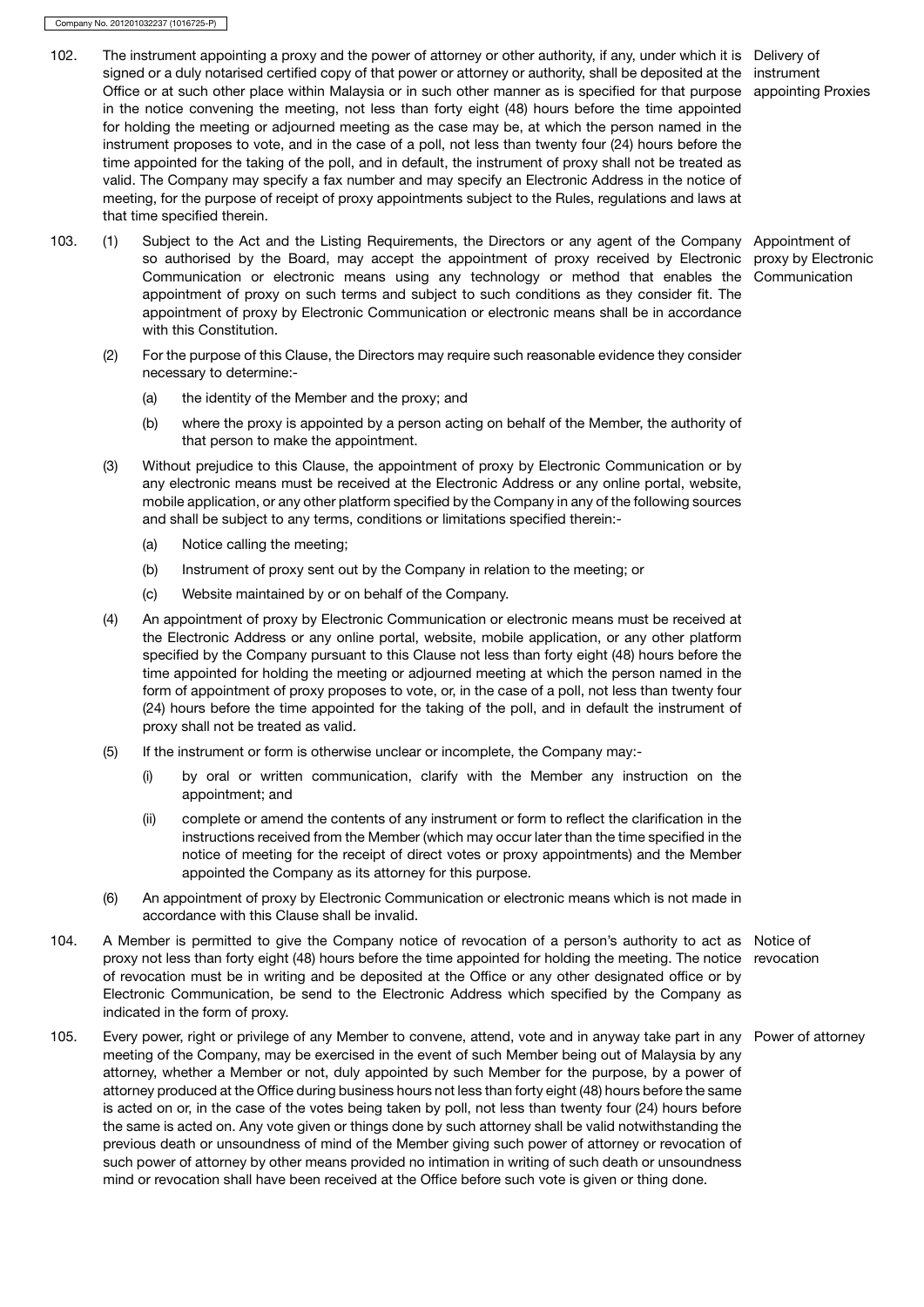- 106. A vote given in accordance with the terms of an instrument of proxy or attorney or authority shall be Validity of vote valid, notwithstanding the previous death or unsoundness of mind of the principal or revocation of given under proxy the instrument of proxy or attorney or authority under which the instrument of proxy was executed, or the transfer of the share in respect of which the instrument of proxy is given, if no intimation in writing of such death, unsoundness of mind, revocation or transfer as aforesaid has been received by the Company at the Office or at such other place as may be specified in the notice convening the meeting before the commencement of the meeting or adjourned meeting or in the case of a poll before the time appointed for the taking of the poll, at which the instrument of proxy is used.
- 107. A corporation, which is a Member may by resolution of its directors or other governing body, authorise Corporate such person as it thinks fit to act as its representative either at a particular meeting or at all meetings of the Company or of any class of Members and a person so authorised shall act in accordance with his authority and until his authority is revoked by the corporation, be entitled to exercise the same powers on behalf of the corporation as the corporation could exercise if it was an individual Member.

If the corporation authorises more than one person as its representative, every one of the representative is entitled to exercise the same powers on behalf of the corporation as the corporation could exercise if every one of the representative was an individual Member of the Company.

If the corporation authorises more than one person and more than one of the representatives purport to exercise the power on the above:-

- (a) where the representatives purport to exercise the power in the same way, the power is treated as exercised in that way; or
- (b) where the representatives do not purport to exercise the power in the same way, the power is treated as not exercised.

# DIRECTORS: APPOINTMENT, REMOVAL, ETC

- 108. Unless otherwise determine by the Company in general meeting and subject to the Listing Requirements, Number of the number of Directors shall not be less than two (2) or more than fifteen (15). The remaining Directors Directors may continue to act notwithstanding any vacancy in their body, but if and so long as their number is reduced below the aforesaid minimum, the remaining directors may, except in emergency, act only for the purpose of increasing the number of Directors to such minimum number or to summon a general meeting of the Company.
- 109. Unless otherwise determined by the Company in general meeting, by the Listing Requirements or under Independent law, at least two (2) Directors or one-third (1/3) of the Board, whichever is higher, shall be independent Directors Directors. If the number of Directors is not three (3) or multiple of three (3), then the number nearest onethird (1/3) shall be used for the purpose of determining the requisite number of independent Directors.
- 110. An election of Directors shall take place each year. At the first annual general meeting of the Company, Retirement of all the Directors shall retire from office, and at the annual general meeting in every subsequent year, Directors one-third (1/3) of the Directors for the time being or, if their number is not three (3) or a multiple of three (3), then the number nearest to one-third (1/3) shall retire from office and be eligible for re-election PROVIDED ALWAYS that all Directors shall retire from office at least once in every three (3) years but shall be eligible for re-election. A retiring Director shall retain office until the close of the meeting at which he retires whether adjourned or not.
- 111. The Directors to retire in each year shall be those who have been longest in office since their last Selection of election, but as between persons who became Directors on the same day, those to retire shall (unless Directors to retire they otherwise agree among themselves) be determined by lot. A retiring Director shall be eligible for re-election and shall act as a Director throughout the meeting at which he retires.
- 112. No person, not being a retiring Director, shall be eligible for election to the office of Director at any general Notice of intention meeting unless a Member intending to propose him for election has, at least eleven (11) Clear Days to appoint before the meeting, left at the Office of the Company, a notice in writing duly signed by the nominee, Directors giving his consent to the nomination and signifying his candidature for the office, or the intention of such Member to propose him for election, provided that in the case of a person recommended by the Directors for election, nine (9) Clear Days' notice only shall be necessary, and notice of each and every candidature for election to the Board shall be served on the registered Members at least seven (7) days prior to the meeting at which the election is to take place. The cost of serving the notice to propose the election of a Director where the nomination is made by a Member or Members shall be borne by the Member of Members making the nomination.
- 113. The Company at the meeting at which a Director so retires may fill the vacated office by electing a Retiring Director person thereto. Unless at that meeting it is expressly resolved not to fill the vacated office or a resolution deemed to be for the re-election of the Director retiring at that meeting is put to the meeting and lost or some other reappointedperson is elected a Director in place of the retiring Director, the retiring Director shall, if offering himself for re-election and not being disqualified under the Act from holding office as a Director, be deemed to have been re-elected.

representative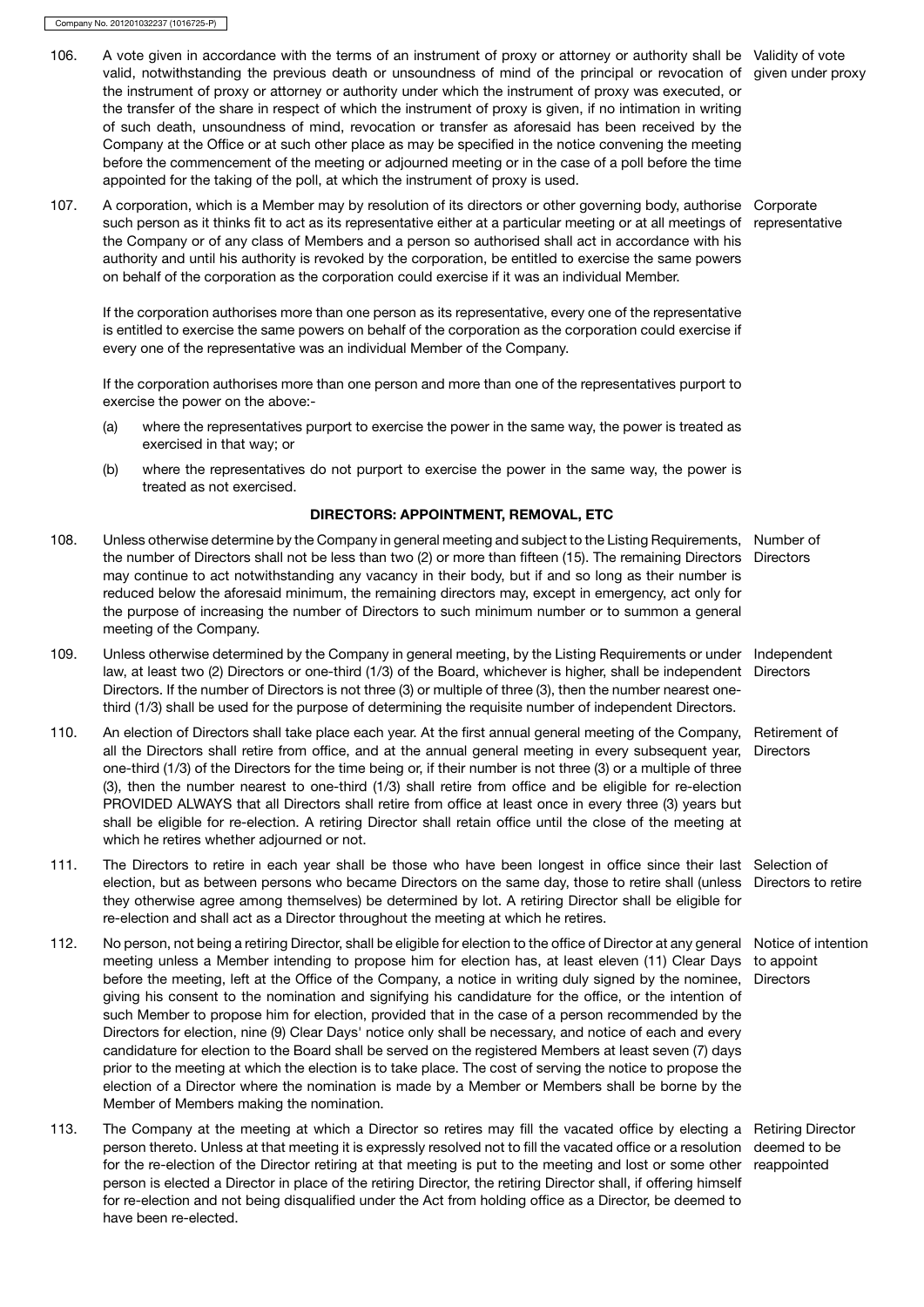- 114. At any general meeting at which more than one (1) Director is to be elected, each candidate shall be the Motion for subject of a separate motion and vote unless a motion for the appointment of two (2) or more persons appointment of as Directors by a single resolution shall have first been agreed to by the meeting without any vote being Directors given against it.
- 115. The Company may from time to time by ordinary resolution passed at a general meeting, increase or Increase or reduce reduce the number of Directors, and may also determine in what rotation the increased or reduced number is to retire from office.
- 116. Subject to the provisions of Sections 206 and 322 of the Act, the Company may by ordinary resolution Removal of of which special notice is given, remove any Director before the expiration of his period of office Directors notwithstanding any agreement between the Company and such Director. Such removal shall be without prejudice to any claim such Director may have for damages for breach of any contract of service between him and the Company. The Company may if thought fit, by ordinary resolution appoint another Director in his stead. The person so appointed shall hold office for so long as the Director in whose place he is appointed would as if he had not been removed.
- 117. The Directors shall have power at any time and from time to time, to appoint any person to be a Director, Power to fill either to fill a casual vacancy or as an addition to the existing Directors but so that the total number of vacancy or to add Directors shall not at any time exceed the maximum number fixed in accordance with this Constitution. Directors Any Director so appointed shall hold office only until the next following annual general meeting of the Company, and shall then be eligible for re-election but shall not be taken into account in determining the Directors who are to retire by rotation at that meeting.
- 118. The shareholding qualification for Directors may be fixed by the Company in general meeting and until Directors' so fixed, no shareholding qualification for Directors shall be required. All Directors shall be entitled to receive notice of and to attend all general meetings of the Company.

# ANNUAL SHAREHOLDER APPROVAL FOR DIRECTORS' FEES AND BENEFITS

- 119. The fees and benefits payable to the Directors of the Company and its subsidiaries including any Directors' compensation for loss of employment of Director or former Director shall from time to time be determined Remuneration by ordinary resolution in general meeting and such remuneration shall be divided among the Directors in such proportions and manner as the Directors may determine PROVIDED ALWAYS that:-
	- (a) fee payable to non-executive Directors shall be paid by a fixed sum and not by a commission on or percentage of profits or turnover;
	- (b) remuneration and other emoluments (including bonus, benefits, or any other elements) payable to Executive Directors who hold an executive office in the Company pursuant to a contract of service need not be determined by the Company in general meeting but such remuneration and emoluments may not include a commission on or percentage of turnover. Nothing herein shall prejudice the powers of the Directors to appoint any of their Members to be the employee or agent of the Company at such remuneration and upon such terms as they think fit provided that such remuneration shall not include commission on or percentage of turnover;
	- (c) fees payable to Directors and any benefits payable to Directors shall be subject to annual shareholder approval at a general meeting,
	- (d) any fee paid to an alternate Director shall be agreed between himself and the Director nominating him and shall be paid out of the remuneration of the latter; and
	- (e) the fees and / or benefits payable to non-executive Directors who is also Director of the subsidiaries includes fees, meeting allowances, travelling allowances, benefits, gratuity and compensation for loss of employment of Director or former Director of the Company provided by the Company and subsidiaries, but does not include insurance premium or any issue of Securities.
- 120. (1) The Directors shall be paid for all their travelling, hotel and other expenses properly and necessarily Reimbursement of expended by them in and about the business of the Company including their travelling and other expenses expenses incurred in attending meetings of the Directors or any committee of the Directors or general meetings or otherwise.
	- (2) If any Director being willing shall be called upon to perform extra services or to make any special exertions in going or residing away from his usual place of business or residence for any of the purposes of the Company or in giving special attention to the business of the Company as a Member of a committee of Directors, the Company may remunerate the Director so doing either by a fixed sum or otherwise (other than by a sum to include a commission on or percentage of turnover) as may be determined by the Board provided that in the case of non-executive Directors, the said remuneration shall not include a commission on or percentage of profits or turnover. In the case of an executive Director, such fee may be either in addition to or in substitution for his share in the fee from time to time provided for the Directors.

of number of **Directors** 

shareholding qualification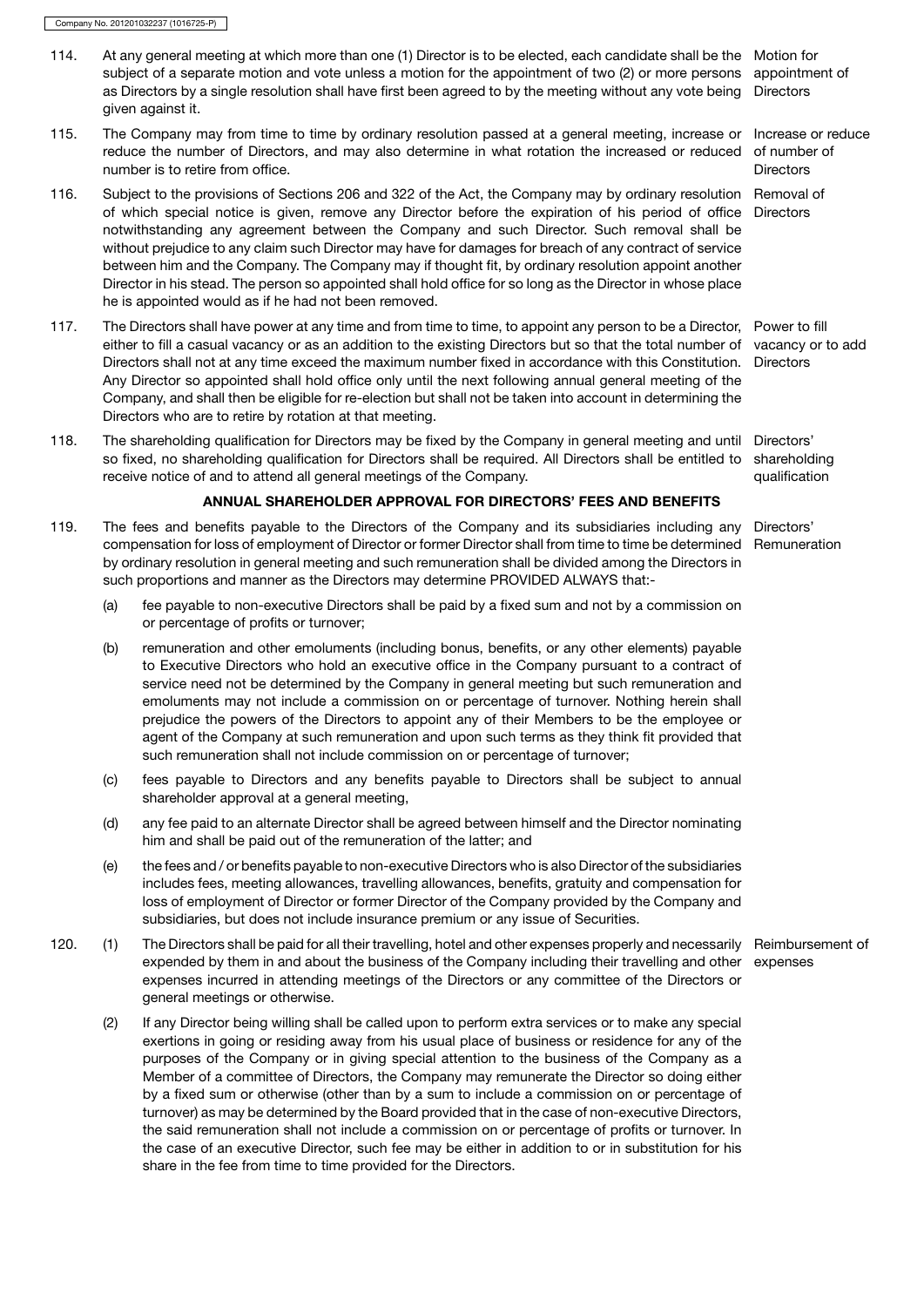# DISQUALIFICATION OF DIRECTORS

- 121. The office of a Director shall become vacant if the Director:- When office of
	- (a) becomes bankrupt or makes any arrangement or composition with his creditor generally during uncant his term of office;
	- (b) has been convicted of an offence relating to the promotion, formation or management of a corporation;
	- (c) has been convicted of an offence involving bribery, fraud or dishonesty;
	- (d) becomes disqualified from being a Director by reason of any order made under the Act or has been convicted of an offence under Sections 213, 217, 218, 228 and 539 of the Act;
	- (e) becomes of unsound mind or a person whose person or estate is liable to be dealt with in any way under the law relating to mental disorder during his term of office;
	- (f) is absent from more than fifty percent (50%) of the total Board meetings held during a financial year unless an exemption or waiver is obtained from the Exchange;
	- (g) resigns from his office by notice in writing to the Company and deposited at the Office of the Company;
	- (h) is removed from his office of Director by resolution of the Company in general meeting of which special notice has been given;
	- (i) has retired in accordance with the Act or this Constitution of the Company but is not re-elected;
	- (j) otherwise vacate his office in accordance with the Act or this Constitution of the Company; or
	- (k) is convicted by a court of law, whether in Malaysia or elsewhere, in relation to offences under the Act or any securities laws.

# POWERS AND DUTIES OF DIRECTORS

- 122. The business and affairs of the Company shall be managed by Directors or under the direction of the Business of Board who may pay all expenses incurred in promoting and registering the Company. The Board has all Company to be the powers necessary for managing and for directing and supervising the management of the business managed by and affairs of the Company and exercise all such powers of the Company as are not by this Constitution Directors or by the Act required to be exercised by the Company in general meeting, subject nevertheless, to any of the provisions of this Constitution, the Act, and such regulations, which are not being inconsistent with this Constitution or the provisions of the Act as may be prescribed by the Company in general meeting but no regulation made by the Company in general meeting shall invalidate any prior act of the Directors which would have been valid if such regulation had not been made.
- 123. The Directors shall not without the prior approval of the Company in general meeting:- Limitation on
	- (a) exercise any power of the Company to issue shares unless otherwise permitted under the Act;
	- (b) arrange or enter or carry into effect any proposal or execute any transaction for the acquisition of an undertaking or property of a substantial value, or the disposal of a substantial portion of or controlling interest in the Company's undertaking or property (include the whole or substantially the whole of the rights, including developmental rights and benefits);
	- (c) subject to Sections 228(2) and 229 of the Act, enter or carry into effect any arrangement or transaction with a Director or a substantial shareholder of the Company or its holding Company, or its subsidiary or with a person connected with such a Director or substantial shareholder to acquire from or dispose to such Director or substantial shareholder or person connected with such a Director any shares or non-cash assets of the requisite value as stated in the Act; or
	- (d) issue any Securities on such terms and subject to such conditions which confer a right to subscribe for new shares of the Company.
- 124. The Directors may exercise all the powers of the Company to borrow money and to mortgage or charge Directors' its undertaking, property and uncalled capital, or any part thereof and to issue debentures and other borrowing power Securities whether outright or as security for any debt, liability or obligation of the Company or subsidiary company or associate company or any related third party subject to the law including but not limited to the provisions of the Act and the Listing Requirements, as they may think fit.
- 125. The Directors shall not borrow any money or mortgage or charge any of the Company's or its subsidiaries' Restriction on undertaking, property or uncalled capital, or issue debentures or other Securities, whether outright or as borrowing powerssecurity, for any debt, liability or obligation of an unrelated third party.

Director deemed

Directors' Powers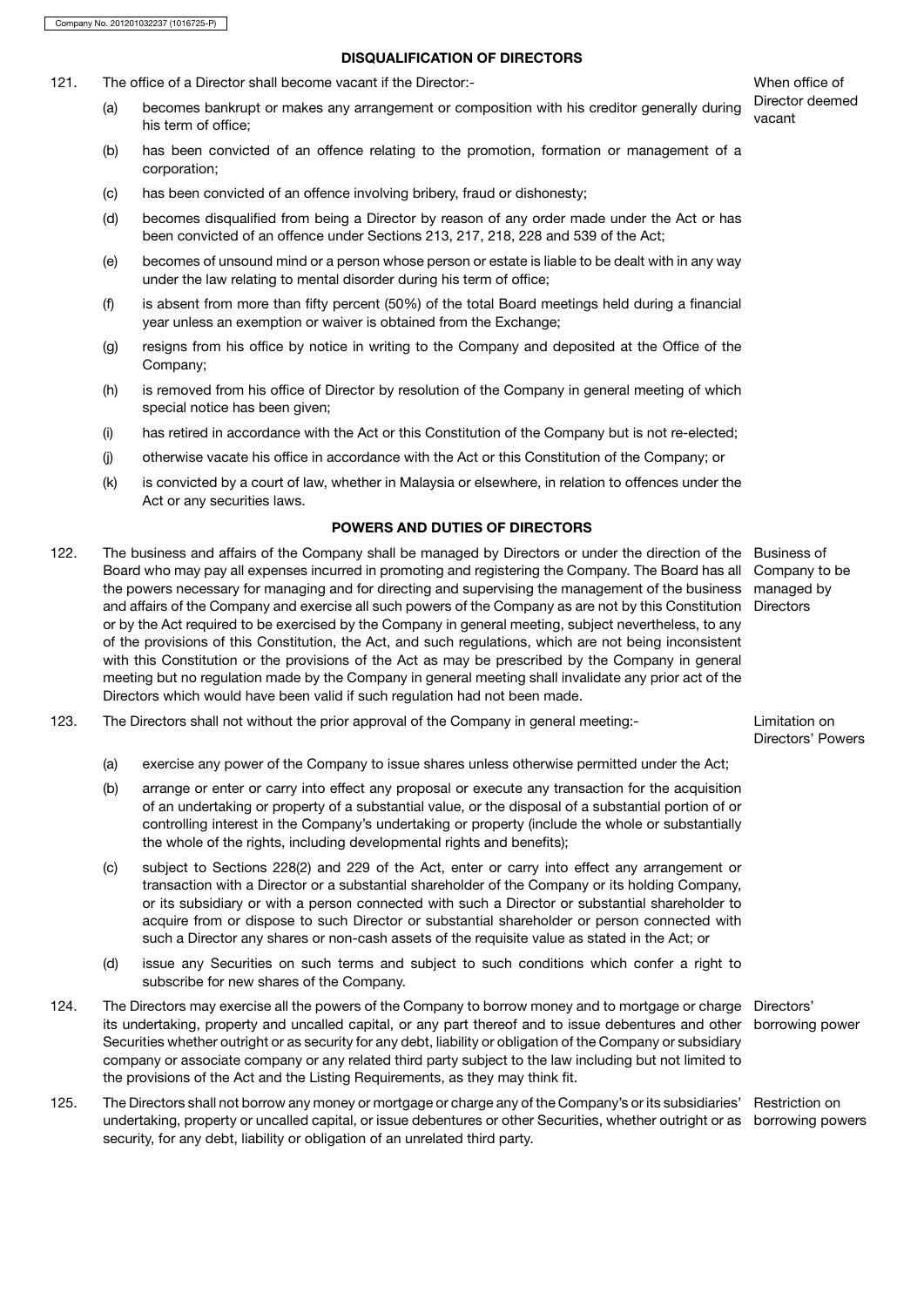126. The Directors may establish or arrange any contributory or non-contributory pension or superannuation Power to maintain scheme, share option/incentive scheme and trusts or other funds for the benefit of, or pay a gratuity, funds pension or emolument, and to issue and allot and/or transfer shares or Securities to any person who is or has been employed by or in the service of the Company or any subsidiary of the Company, or to any person who is or has been a Director or other officer of and holds or has held salaried employment in the Company or any such subsidiary, and the widow, family or dependants of any such person. The Directors may also subscribe to any association or fund which they consider to be for the benefit of the Company or any such subsidiary or any such person as aforesaid and make payments for or towards any hospital or scholastic expenses and any Director holding such salaried employment shall be entitled to retain any benefit received by him under this Clause subject only, where the Act requires, for proper disclosure to the Members and the approval of the Company in general meeting. 127. The Company may exercise the powers conferred by Section 62 of the Act with regards to having an Official Seal for Official Seal for use abroad and such power shall be vested in the Board. use abroad or share certificates etc

- 128. The Directors may from time to time by power of attorney under the Seal, appoint any corporation, Appointment of firm or person or body of persons, whether nominated directly or indirectly by the Directors, to be the attorney/attorneys of the Company for such purposes and with such powers, authorities and discretions (not exceeding those vested in or exercisable by the Directors under this Constitution) and for such period and subject to such conditions as they may think fit, and any such power of attorney may contain such provisions for the protection and convenience of persons dealing with any such attorney as the Directors may think fit and may also authorise any such attorney to delegate all or any of the powers, authorities and discretions vested in him. attorneys
- 129. All cheques, promissory notes, drafts, bills of exchange and other negotiable instruments and all receipts Signing of cheques for money paid to the Company shall be signed, drawn, accepted, endorsed, or otherwise executed, as the case may be in such manner as the Directors may from time to time by resolution determine. etc.
- 130. Subject to the Act, the Company's documents shall be executed, as the case may be, in such manner Execution of and by such person as the Directors shall from time to time determine.
- 131. A Director shall at all times act honestly and use reasonable diligence in the discharge of the duties of Discharge of his office and shall not make use of any information acquired by virtue of his position to gain directly or indirectly an improper advantage for himself or for any other person or to cause detriment to the Company.
- 132. Every Director shall give notice to the Company of such events and matters affecting or relating to Notice of himself as may be necessary or expedient to enable the Company and its officers to comply with the requirements of the Act.
- 133. Subject always to the Act and Listing Requirements, a Director may hold any other office or place of profit under the Company (other than the office of Auditor) in conjunction with his office of Director for such period and on such terms (as to remuneration and otherwise) as the Directors may determine and no Director or intending Director shall be disqualified by his office from contracting with the Company either with regard to his tenure of any such other office or place of profit or as vendor, purchaser or otherwise nor shall any such contracts, or any contract or arrangement entered into by or on behalf of the Company in which any Director is in any way interested, be liable to be avoided, nor shall any Director so contracting or being so interested be liable to account to the Company for any profit realised by any such contract or arrangement by reason of such Director holding that office or of the fiduciary relationship thereby established but the nature and extent of interest must be declared by him at the meeting of the Directors at which the contract or arrangement is determined, if the interest then exists or in any other case, at the first meeting of the Directors after the acquisition of the interest.
- 134. Unless prohibited by the rules and/or Listing Requirements, any Director may act by himself or his firm Director may act in a professional capacity for the Company and he or his firm shall be entitled to remuneration for his in his professional or his firm's professional services as if he was not a Director, provided that nothing herein contained shall authorise a Director or his firm to act as auditor of the Company and provided further that such professional services shall be provided at normal commercial terms.

# PROCEEDINGS OF DIRECTORS

- 135. The Directors may meet together for the despatch of business, adjourn and otherwise regulate their meetings as they think fit. Any Director may at any time and the Secretary shall on the requisition of any of the Directors, summon a meeting of the Directors by giving them not less than seven (7) days' notice thereof unless such requirement is waived by them.
- 136. Unless otherwise determined by the Directors from time to time, notice of all Directors' meetings Notice of shall be given and circulated to all Directors and their alternates by facsimile, electronic mail or other Directors' Meetingcommunication modes / equipment. Except in the case of an emergency, reasonable notice of every Directors' meeting shall be given in writing. The majority of the Board may waive notice of any meeting and any such waiver may be retroactive.

documents

duties

disclosures

Director may hold other office and declaration of interest

capacity

Meeting of **Directors**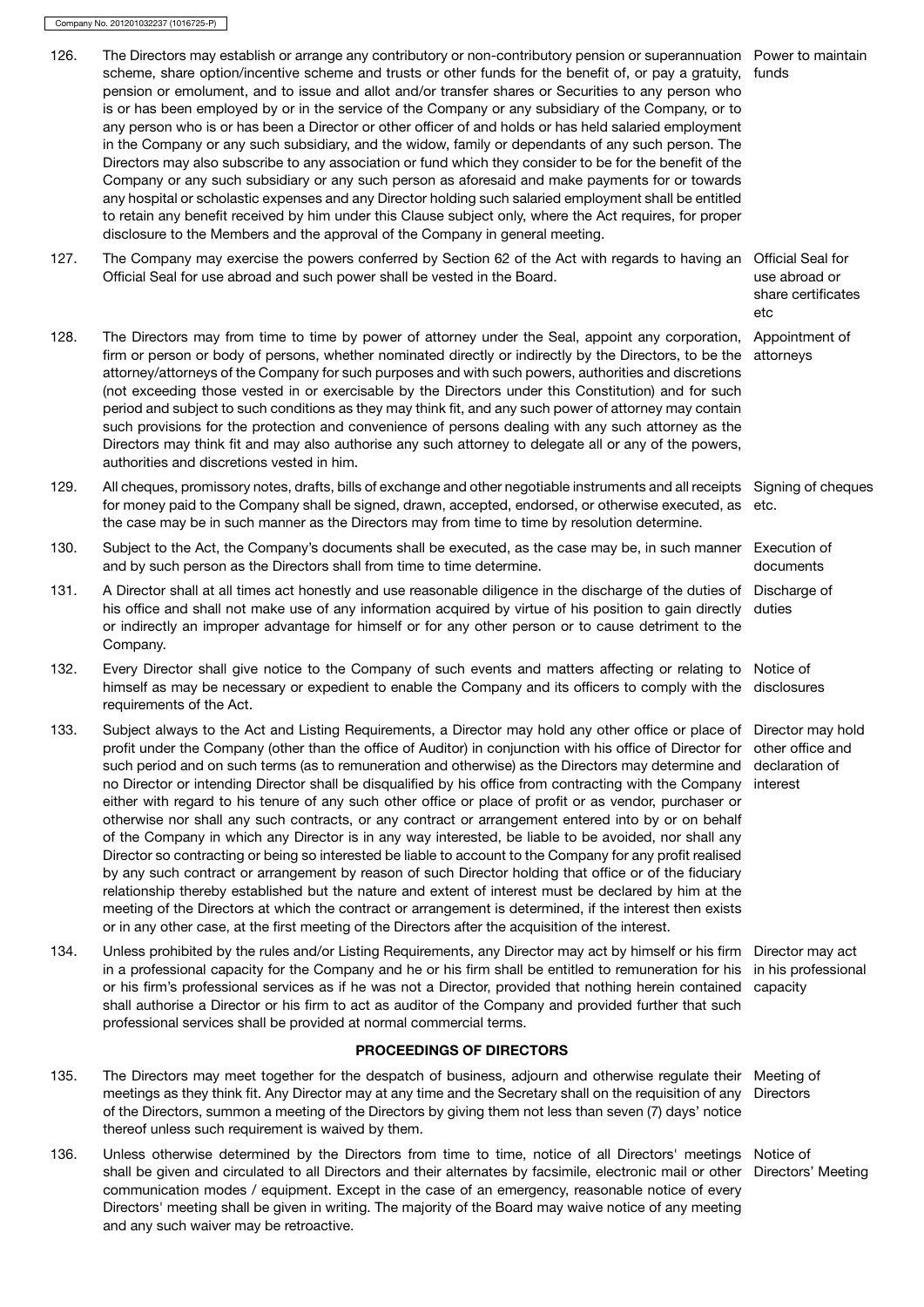- 137. The quorum necessary for the transaction of business of the Directors shall be two (2) and a meeting of Quorum of the Director for the time being at which a quorum is present shall be competent to exercise all or any meetings of of the powers, authorities and discretion by or under this Constitution vested in or exercisable by the Directors Directors generally.
- 138. Directors may participate in a meeting of Directors by means of conference telephone, conference Meeting by videophone or any similar or other communications by electronic means.

electronic means

- 139. A person in communication by electronic means with the Chairman and with all other parties to a meeting of the Directors or of a committee of Directors shall be regarded for all purposes as personally attending such a meeting and shall be counted in a quorum and be entitled to vote but only for so long he has the ability to communicate interactively and simultaneously with all other parties attending the meeting including all persons attending by electronic means.
- 140. A meeting at which one or more of the Directors attends by electronic means is deemed to be held at such place as the Directors shall at the said meeting resolve. In the absence of a resolution as aforesaid, the meeting shall be deemed to be held at the place, if any, where a majority of the Directors attending the meeting are physically present, or in default of such a majority, the place at which the Chairman of the meeting is physically present.
- 141. Subject to the Act, all business transacted in the manner provided above by electronic means shall for the purpose of this Constitution be deemed to be validly and effectively transacted at a meeting of the Board PROVIDED that at least one (1) of the Directors present at the meeting was at such place as resolved or deemed (as the case may be) pursuant to Clause 140 for the duration of the meeting. All information and documents must be made equally available to all participants prior to or at/during the meeting.
- 142. The Directors may elect and remove a Chairman of their meetings and determine the period for which Chairman of Board he is to hold office but if no such Chairman is elected, or if at any meeting the Chairman is not present within fifteen (15) minutes after the time appointed for holding the meeting, the Directors present may choose one of their members to be Chairman of the meeting.
- 143. The Directors shall not have any power to appoint any person from time to time as their proxies to Appointment of represent them at Directors' meetings, save and except for their duly appointed alternate Directors. proxy
- 144 Subject to this Constitution, any question arising at any meeting of Directors shall be decided by a Votes by majority majority of votes and a determination by a majority of Directors shall for all purposes be deemed a and Chairman to determination of the Directors. In case of an equality of votes, the Chairman of the meeting shall have a have casting vote second or casting vote. The Chairman of the meeting shall however not have a second or casting vote where two (2) Directors form a quorum and only such a quorum is present at the meeting or only two (2) Directors are competent to vote on the question at issue.
- 145. The remaining Director or Directors may continue to act notwithstanding any vacancy in their body, Directors may act but if and so long as their number is reduced below the minimum number fixed by or pursuant to this notwithstanding Constitution as the necessary quorum of Directors, the remaining Director or Directors may, except in an emergency, act only for the purpose of increasing the number of Directors to such minimum number or to summon a general meeting of the Company. vacancy
- 146. Every Director shall comply with the provisions of Sections 221 and 219 of the Act in connection with the Disclosure of disclosure of his shareholding and interests in the Company and his interest in any contract or proposed contract with the Company and in connection with the disclosure, every Director shall state the fact and the nature, character and extent of any office or possession of any property whereby whether directly or indirectly, duties or interests might be created in conflict with his duty or interest as a Director. interest
- 147. A Director may contract with and be interested in any contract or proposed contract with the Company Directors may and shall not be liable to account for any profit made by him by reason of any such contract; PROVIDED ALWAYS THAT the nature of the interest of the Director in any such contract be declared at a meeting Company of the Directors as required by Section 221 of the Act. contract with the
- 148 A Director shall not participate in any discussion or vote in regard to any contract or proposed contract Restriction on or arrangement in which he has, directly or indirectly, an interest (and if he shall do so his vote shall not voting be counted).
- 149. A Director notwithstanding his interest may, provided that none of the other Directors present disagree, be counted in the quorum present at any meeting whereat any decision is taken upon any contract or notwithstanding proposed contract or arrangement in which he is in any way interested PROVIDED ALWAYS that he has complied with Section 221 and all other relevant provisions of the Act and this Constitution. Quorum interest
- 150. A Director may vote in respect of:- **Relaxation of a set of the set of the set of the set of the set of the set of the set of the set of the set of the set of the set of the set of the set of the set of the set of the** 
	- (a) any arrangement for giving the Director himself or any other Directors any security or indemnity less in the strategy of the strategy is a security of the strategy of the strategy in the strategy of the strategy in the in respect of money lent by him to or obligations undertaken by him for the benefit of the Company; and
	- (b) any arrangement for the giving by the Company of any security to a third party in respect of a debt or obligation of the Company for which the Director himself or any other Director has assumed responsibility in whole or in part, under a guarantee or indemnity or by the deposit of a security.

restriction on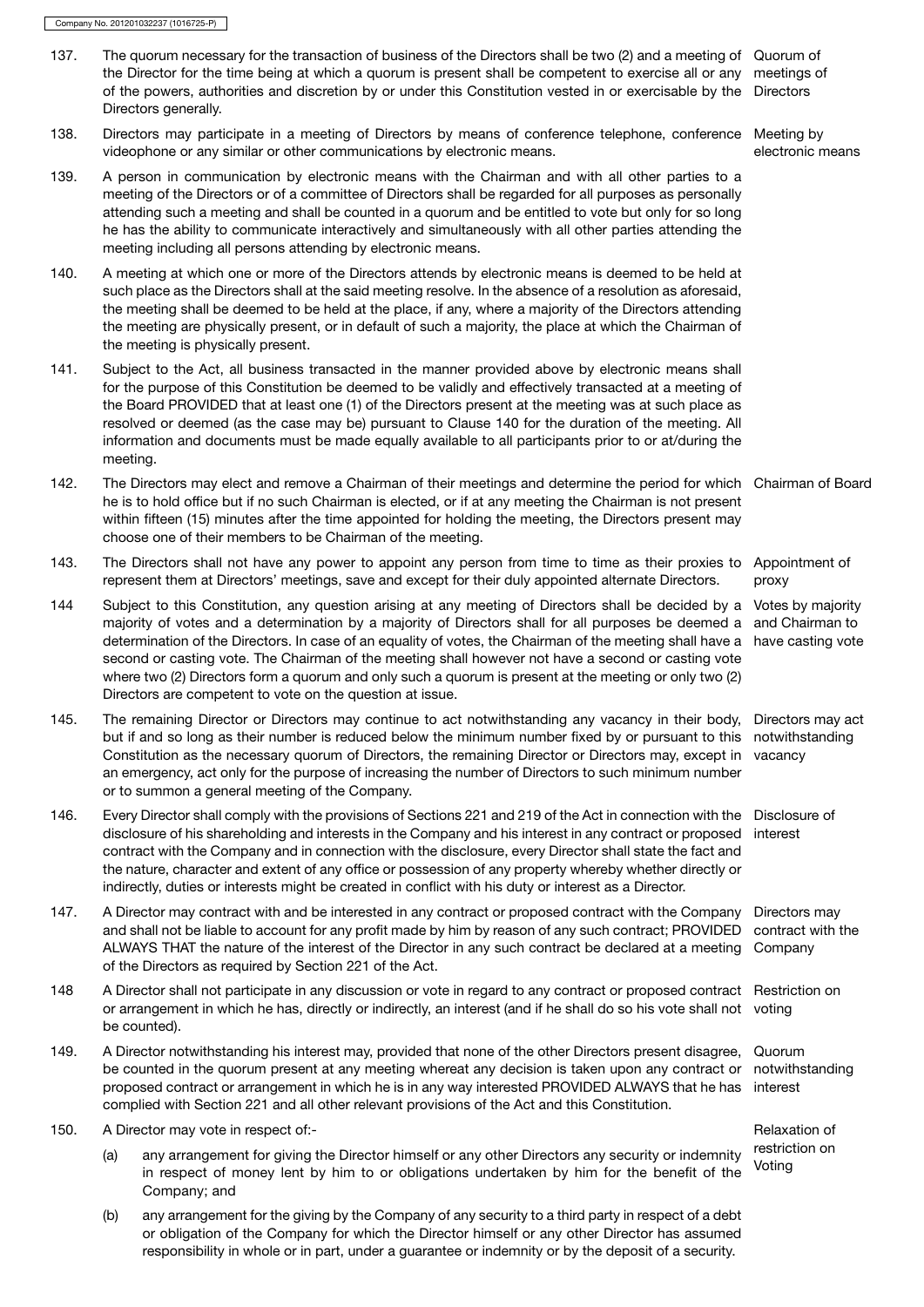151. A Director of the Company may be or become a director or other officer of or otherwise interested in any Directors corporation promoted by the Company or in which the Company may be interested as shareholder or may become otherwise or any corporation which is directly and indirectly interested in the Company as shareholder Directors of other or otherwise and no such Director shall be accountable to the Company for any remuneration or other corporation benefit received by him as a director or officer of, or from his interest in, such corporation unless the Company otherwise directs at the time of his appointment. The Directors may exercise the voting power conferred by the shares or other interest in any such other corporation held or owned by the Company, or exercisable by them as directors of such other corporation, in such manner and in all respects as they think fit (including the exercise thereof in favour of any resolution appointing themselves or any of the Directors or other officers of such corporation), and any Director may vote in favour of the exercise of such voting rights in manner aforesaid, notwithstanding that he may be or is about to be appointed a director or other officer of such corporation and as such is or may become interested in the exercise of such voting rights in the manner aforesaid.

ALTERNATE DIRECTOR

- 152. (1) A Director may from time to time nominate any person to act as his alternate Director, PROVIDED Alternate Directors that:-.
	- (i) Such person is not a Director of the Company;
	- (ii) Such person does not act as an alternate for more than one Director of the Company;
	- (iii) The appointment is approved by a majority of the other Directors.
	- (2) An alternate Director shall (except as regards the power to appoint an alternate Director and remuneration) be subject in all respects to the terms and conditions existing with reference to the other Directors, and shall be entitled to receive notices of all meetings of the Directors and to attend, speak and vote at any such meeting at which his appointor is not present.
	- (3) A Director may at any time by writing revoke the appointment of any alternate appointed by him, and appoint another person approved as aforesaid. An alternate Director shall ipso facto vacate office if the Director appointing him vacates office as director or removes the alternate Director from office. Any appointment or removal of an alternate Director may be made and communicated by his appointor to the Office by electronic transmission or in any other manner approved by the Directors. Any electronic transmission shall be confirmed as soon as possible by letter, but may be acted upon by the Company in the meantime.
	- (4) If a Director making any such appointment as aforesaid shall cease to be a Director (otherwise than by reason of vacating his office at a meeting of the Company at which he is re-elected), the person appointed by him shall thereupon cease to have any power or authority to act as an alternate Director.
	- (5) An alternate Director shall not be taken into account in reckoning the minimum or maximum number of Directors allowed for the time being but he shall be counted for the purpose of reckoning whether a quorum is present at any meeting of the Directors attended by him at which he is entitled to vote.
	- (6) No Director may act as an alternate director and a person may not act as an alternate director for more than one Director.
	- (7) Every person acting as an alternate Director shall be deemed to be an officer of the Company, and shall alone be responsible to the Company for his own acts and defaults, and he shall not be deemed to be an agent of or for the Director appointing him.

#### MANAGING AND/OR EXECUTIVE DIRECTORS

- 153. The Directors may from time to time appoint one (1) or more of their body to any executive office or Managing / person performing the functions of a Managing Director by whatever name called including the offices Executive Director of Managing Director, Deputy Managing Director or Executive Director for such period and upon such terms as they think fit. The appointment may entrust to and confer upon the Directors holding such executive office, any powers exercisable by them as Directors generally as they may think fit, but such Managing Director, Deputy Managing Director or Executive Director shall be subject to the control of the Board. The Board may from time to time (subject to any provisions of any contract between him and the Company) remove or dismiss him or them from office and appoint another or others in his or their place or appoint a substitute during his or their absence from illness or any other cause and in case of any breach of any agreement his or their remedy against the Company shall be in damages only and he or they shall have no right or claim to continue in such office contrary to the will of the Directors or of the Company in general meeting.
- 154. The remuneration of a Director holding an executive office pursuant to this Constitution shall, subject Remuneration of to Clause 119, be fixed by the Board and may be by way of salary or commission or participation in Director holding profits or otherwise or by any or all of these modes but shall not include a commission on or percentage executive officeof turnover.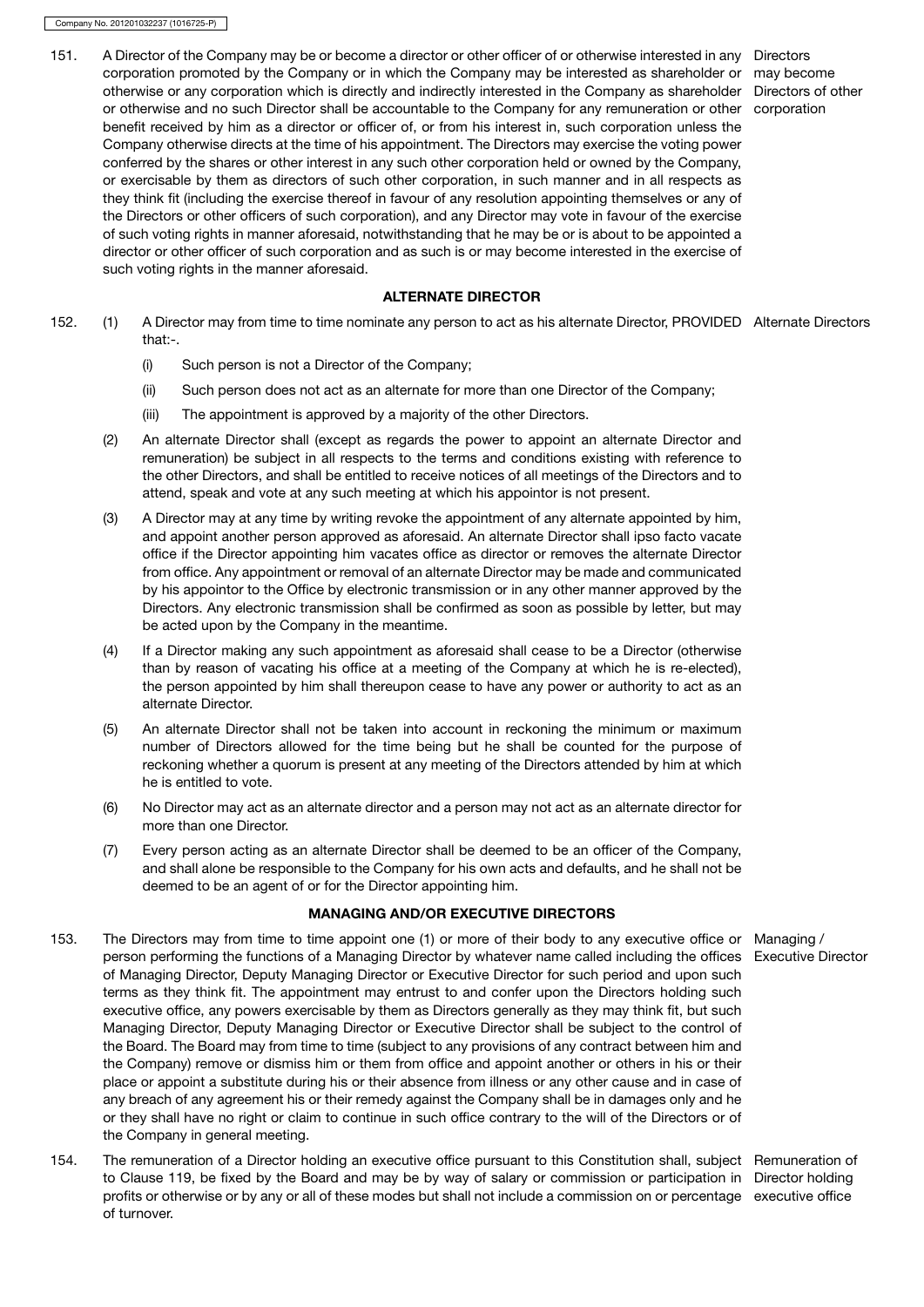155. A Managing Director or a Deputy Managing Director shall while he continues to hold that office, be Retirement subject to retirement by rotation and shall be reckoned as a Director for the purpose of determining by rotation of the rotation or retirement of Directors or in fixing the number of Directors to retire, but he shall, subject to provisions of any contract between him and the Company, be subject to the same provision as to resignation and removal as the other Directors of the Company and if he ceases to hold the office of Director for any cause shall ipso facto and immediately cease to be a Managing Director or Deputy Managing Director.

Managing Director and/or Deputy Managing Director

# COMMITTEES OF DIRECTORS

- 156. The Directors may establish any committees (including, without limitation, a management committee), Power of Directors local boards or agencies comprising two (2) or more persons for managing any other affairs of the to appoint Company either in Malaysia or elsewhere, and may lay down, vary or annul such rules and regulations as they may think fit for the conduct of the business thereof, and may appoint any person or persons to be the member or members of any such committee or local board or agency and may fix their remuneration and may delegate to any such committee or local board or agency any of the powers, authorities and discretion vested in the Directors, with power to sub-delegate, and may authorise the member or members of any such committee or local board or agency or any of them, to fill any vacancies therein, and to act notwithstanding vacancies, and any such appointment or delegation may be made upon such terms and subject to such conditions as the Directors may think fit, and the Directors may remove any person so appointed, and may annul or vary any such delegation, but no persons dealing in good faith and without notice of any such annulment or variation shall be affected thereby. The regulations herein contained for the proceedings of Directors shall so far as not altered by any regulations made by the Directors apply also to the meetings and proceedings of any committee.
- 157. Subject to any rules and regulations made pursuant to Clause 156, a committee may meet and adjourn Determination of as it thinks proper and questions arising at any meeting shall be determined by a majority of votes of votes of Meeting the members present and in the case of any equality of votes, the Chairman shall have a second or of Committees casting vote.
- 158. A committee may elect a Chairman of its meetings. If no such Chairman is elected or if at any meeting Chairman of the Chairman is not present within fifteen (15) minutes after the time appointed for holding the meeting, Committees the members of the committee present may choose one (1) of their number to be Chairman of the meeting.
- 159. Notwithstanding any provisions to the contrary contained in this Constitution, any member of a Participation committee may participate at a committee meeting by way of telephone and video conferencing or by at Committee means of other communication equipment whereby all persons participating in the meeting are able to Meeting by way hear each other, in which event such member shall be deemed to be physically present at the meeting of telephone and whether for the purposes of this Constitution or otherwise. A member participating in a meeting in video conference the manner aforesaid may also be taken into account in ascertaining the presence of a quorum at the meeting. Any meeting held in such manner shall be deemed to be held at such place as shall be agreed upon by the members attending the meeting PROVIDED that at least one (1) of the members present at the meeting was at such place for the duration of that meeting.

# VALIDATION OF ACTS OF DIRECTORS

- 160. All acts bona fide done by any meeting of the Directors or a committee of the Board by any person Validity of acts of acting as a Director shall, notwithstanding that it is afterwards discovered that there was some defect Directors in the appointment of any such Director or person acting as aforesaid, or that they or any of them were disqualified, be as valid as if every such person had been duly appointed and was qualified to be a Director, or member of such committee as aforesaid.
- 161. Any sale or disposal by the Directors of a substantial portion of the Company's main undertaking or Substantial property shall be subject to approval by shareholders in general meeting. Disposal

# DIRECTORS' CIRCULAR RESOLUTIONS

162. A resolution in writing signed, approved or assented by letter, electronic mail or facsimile by a majority Directors' circular of the Directors for the time being present in Malaysia entitled to receive notice of a meeting of the resolutionDirectors shall be valid and effectual as if it had been passed at a meeting of the Directors duly called and constituted provided that where a Director is not so present but has an alternate who is so present, then such resolution must also be signed by such alternate. Any such resolution may consist of several documents in like form (prepared and circulated by facsimile, electronic mail or other communication modes / equipment), each signed by one (1) or more Director or their alternates. An approval by letter or other written means of a proposed resolution in writing (which has been prepared and circulated as aforesaid) signed by a Director and sent by him by facsimile, electronic mail or other communication modes / equipment shall be deemed to be a document signed by him for the purposes of the foregoing provisions.

Any such document may be accepted as sufficiently signed by a Director or his alternate if transmitted to the Company by any technology purporting to include a signature and/or electronic or digital signature of the Director or his alternate.

committees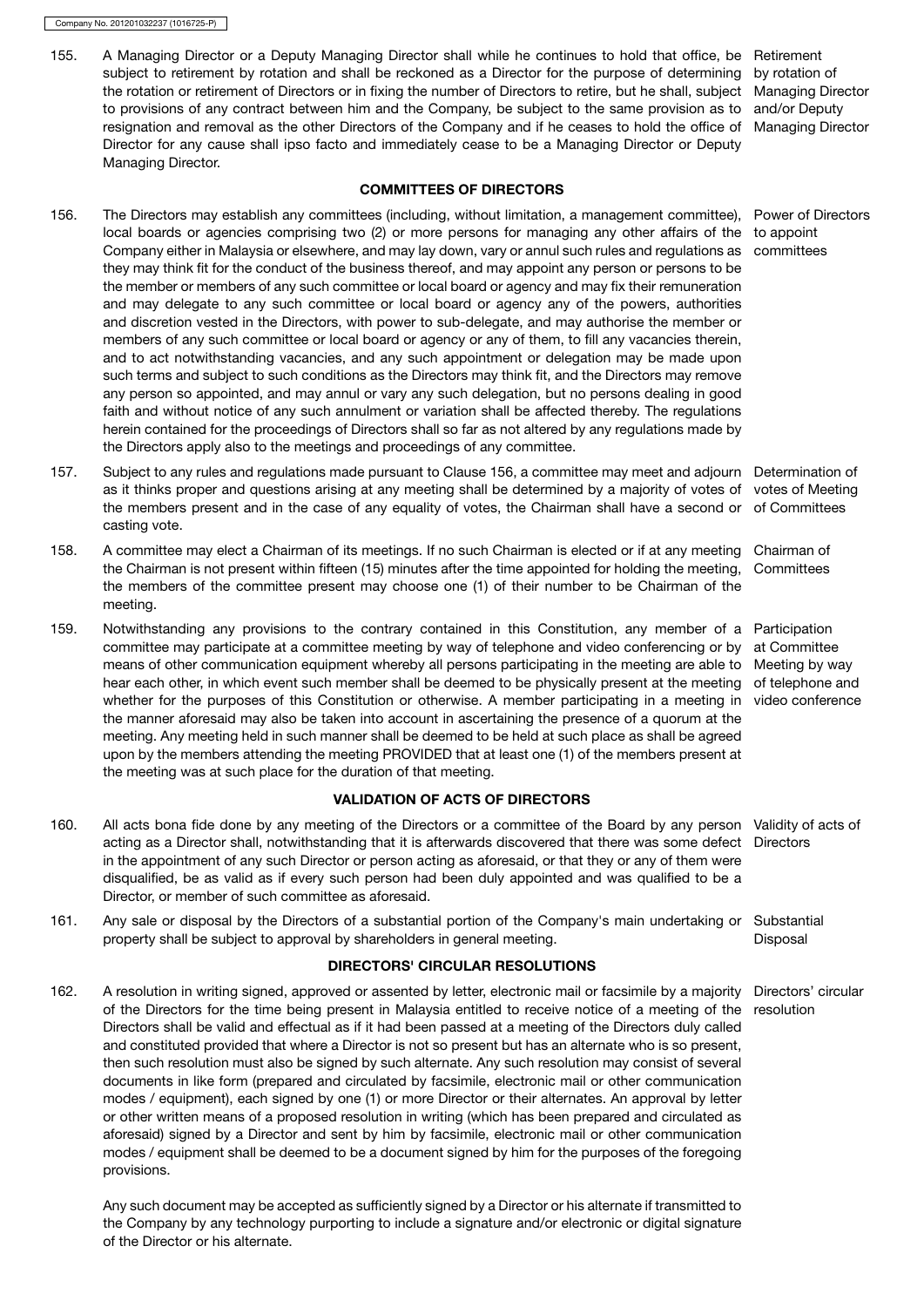# AUTHENTICATION OF DOCUMENTS

163. Any Director or the Secretary or any person appointed by the Directors shall have power to authenticate Authentication of any documents affecting this Constitution of the Company and any resolution passed by the Company or the Directors and any books, records, documents and accounts relating to the business of the Company, and to certify copies thereof or extracts therefrom as true copies or extracts.

Where any books, records, documents or accounts are kept elsewhere than in the Office, the local manager or other officer of the Company having the custody thereof shall be deemed to be a person appointed by the Directors as aforesaid.

- 164. A document purporting to be a copy of a resolution of the Directors or any extract from the minutes of Conclusive a meeting of the Directors which is certified by person having powers to authenticate the documents evidence of as such in accordance with the provisions of Clause 163, shall be conclusive evidence in favour of all resolutions and persons dealing with the Company on the faith that such resolution has been duly passed or that such extract is a true and accurate record of a duly constituted meeting of the Directors, as the case may be.
- 165. For the avoidance of doubt, any document or instrument transmitted by any technology purporting to Validity of include a signature and / or electronic or digital signature, including but not limited to signing with a platform such as DocuSign, of any of the following persons:-
	- (a) a holder of shares;
	- (b) a Director;
	- (c) an alternate Director;
	- (d) in the case of a corporation, which is a holder of shares, its Director or Secretary or a duly appointed attorney or duly authorised representative;

shall in the absence of express evidence to the contrary available to the person relying on such document or instrument at the relevant time, be deemed to be a document or instrument signed by such person in the terms in which it is received.

# MINUTES AND REGISTERS

- 166. (i) The Directors shall cause minutes to be duly entered in books provided for the purpose of:- Minutes of
	-
	- restings a) all appointments of officers;<br>resolutions<br>b) the names of all the Directors present at each meeting of the Directors and of any committee the names of all the Directors present at each meeting of the Directors and of any committee of the Board and of the Company in general meeting;
	- (c) all resolutions and proceedings of general meetings and of all meetings of the Company, class of Members, Directors and committee of the Board; and
	- (d) all orders made by the Directors and any committee of the Board.

Such minutes shall be signed by the Chairman of the meeting at which the proceedings were held or by the Chairman of the next succeeding meeting and shall be accepted as prima facie evidence without further proof of the facts stated therein.

- (ii) The Company shall in accordance with the provisions of the Act keep at the Office, a register Particulars containing such particulars with respect to the Directors, Managers and Secretaries of the Company as are required by the Act, and shall from time to time notify the Registrar of Companies of any change in such register and of the date of change in the manner prescribed by the Act. of Directors, Managers and **Secretaries**
- 167. The books containing the minutes of proceedings of any general meeting shall be kept by the Company Minutes kept at at the Office of the Company and shall be open to the inspection of any Member without charge. **Office**
- 168. The Company shall also keep at the Office, registers which shall be open to the inspection of any Member without charge and to any other person on payment of a prescribed fee for each inspection, all such matters required to be so registered under the Act, and in particular:- Registers to be Kept
	- (a) a register of substantial shareholders and of information received in pursuance of the requirements under Sections 144 and 56(4) of the Act; and
	- (b) a register of the particulars of each of the Directors' shareholdings and interests as required under Section 59 of the Act.
- 169. Any register, index, minute book, accounting record or other book pursuant to the Act or the provisions Electronic registersof this Constitution to be kept by or on behalf of the Company may, subject to and in accordance with the Act, be kept either in hard copy form or in electronic form, and arranged in the manner that the Directors think fit. If such records are kept in electronic form, the Directors shall ensure that they are capable of being reproduced in hard copy form, and shall provide for the manner in which the records are to be authenticated and verified. In any case where such records are kept otherwise than in hard copy form, the Directors shall take reasonable precautions for ensuring the proper maintenance and authenticity of such records, guarding against falsification and for facilitating discovery.

**Documents** 

extract of minutes of meetings Electronic/ Digital **Signature** 

meetings and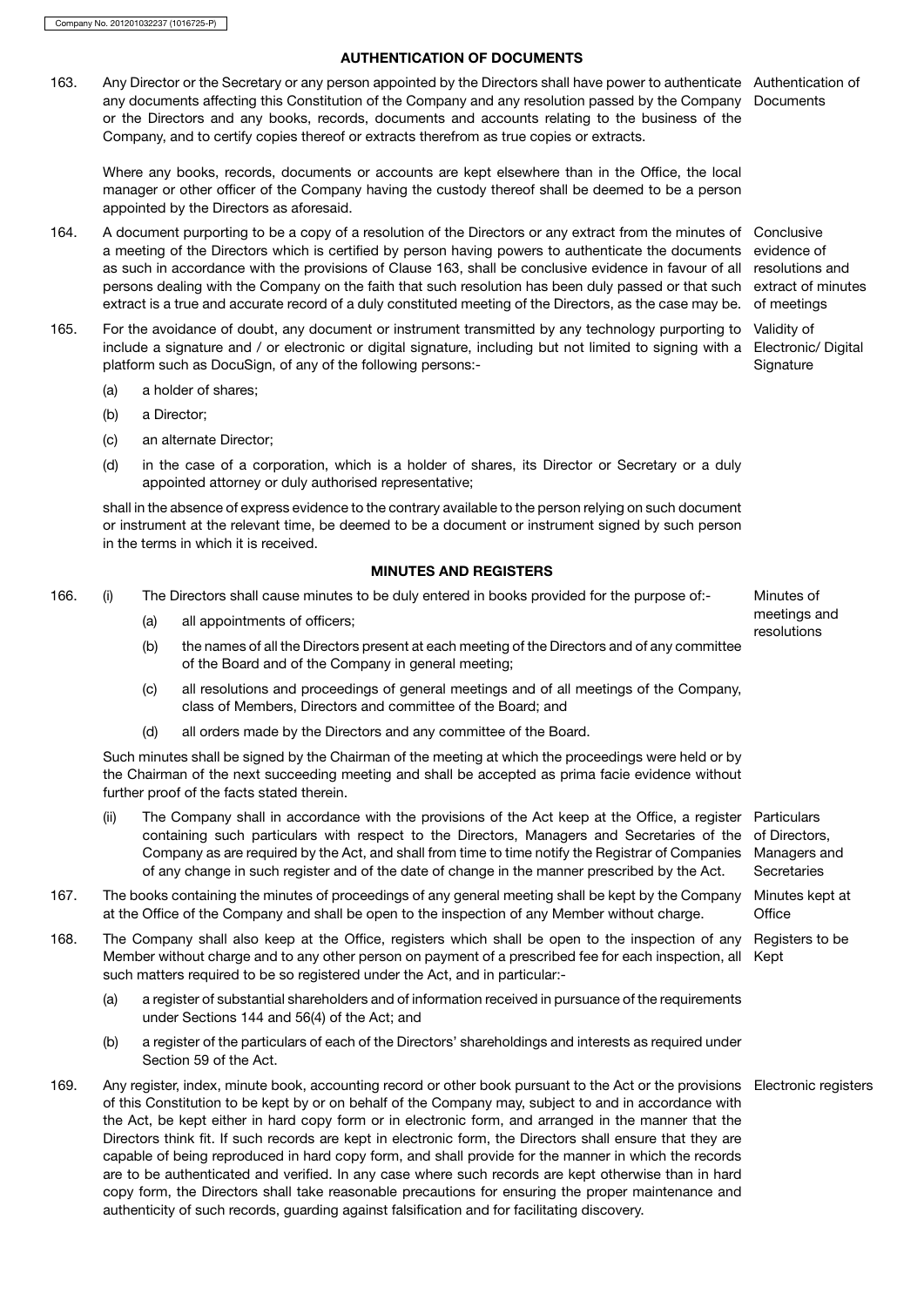# **SECRETARY**

170. The Secretary or Secretaries shall in accordance with the Act be appointed by the Directors for such Secretary term and at such remuneration and upon such conditions as they think fit. The Secretary may resign from his office by giving notice to the Board and his resignation shall take immediate effect.

# **SEAL**

- 171. (1) The Directors shall provide for the safe custody of the Seal which shall only be used pursuant Authority for use to a resolution of the Directors or a committee of the Board authorising the use of the Seal. of Seal The Directors may from time to time make such regulations as they think fit determining the persons and the number of such persons in whose presence the Seal shall be affixed and, until otherwise so determined, the Seal shall be affixed in the presence of at least one (1) Director and counter-signed by the Secretary or by a second Director or by some other person appointed by the Directors for the purpose who shall sign every instrument to which the Seal is affixed. The Directors may by resolution determine either generally or in any particular case that the signature of any Director, the Secretary or such other persons appointed as aforesaid may be affixed or reproduced by facsimile, autographic or other mechanical means provided that the use of such is restricted to a certificate or other documents of title in respect of any share, stock, debenture or marketable security created or issued by the Company to be given under the Seal of the Company. The Company may exercise the powers of Section 62 of the Act, and such powers are accordingly hereby vested in the Directors.
	- (2) The Company may also have a share seal pursuant to Section 63 of the Act. Share seal

# ACCOUNTS AND AUDIT

- 172. The Company, Directors and managers of the Company shall cause to be kept proper books of account Keeping and with respect to all sums received and expended by the Company and the matters in respect of which inspection of such receipt and expenditure takes place and of the assets, credits and liabilities of the Company. The books of account Directors shall from time to time determine whether and to what extent and at what times and places and under what conditions or regulations, the accounts and other records of the Company or any of them, shall be opened to the inspection of Members not being Directors, and no Member (not being a Director) shall have any right of inspecting any account or book or document of the Company except as conferred by law or this Constitution or authorised by the Directors or by the Company in general meeting. Subject always to Section 245 of the Act, the books of account or records of operations shall be kept at the Office or at such other place as the Directors think fit and shall always be open to inspection by the Directors.
- 173. A copy of the reports by the Directors and auditors of the Company, the profit and loss accounts, balance To whom copies sheets and group accounts (if any) (including all documents required by law to be annexed or attached of profit and loss to all or any of them) shall be sent (not later than the time prescribed by the Listing Requirements and/ account etc, may or the Act) to all Members, holders of debentures and all other persons entitled to receive notices of be sent general meetings under the Act or this Constitution in Electronic Form, which shall be transmitted to the Electronic Address provided by the securities holders to the Company for such purpose by publishing on a website.
- 174. Auditors shall be appointed and their duties regulated in accordance with the Act. Auditors

# DIVIDENDS AND RESERVES

- 175. (1) The Company in general meeting may declare dividend, but no dividend shall exceed the amount Declaration of recommended by the Directors. No dividend shall be payable otherwise than out of profits of the dividends Company or shall bear interest against the Company.
	- (2) The Directors may, if they think fit from time to time, declare and pay to the Members such interim Interim dividend dividends as appear to the Directors to be justified by the profits of the Company. If at any time the share capital of the Company is divided into different classes, the Directors may pay such interim dividends in respect of those shares in the capital of the Company which confer on the holders thereof deferred or non-preferential rights, as well as in respect of those shares which confer on the holders thereof preferential rights with regard to dividend.

Provided that the Directors act bona fide, they shall not incur any responsibility to the holder of shares conferring any preferential rights for any damage that they may suffer by reason of the payment of an interim dividend on any shares having deferred or non-preferential rights. The Directors may also pay half-yearly or at other suitable intervals to be settled by them, any dividend which may be payable at a fixed rate if they are of the opinion that the profits justify the payment.

- (3) The Directors may authorise a distribution of dividend at such time and in such amount as the Solvent Directors consider appropriate, if the Directors are satisfied that the Company will be solvent immediately after the distribution is made, and in accordance with the Act.
- (4) No higher dividend shall be paid than is authorised by the Directors, and the declarations of the Directors as to the distribution shall be conclusive.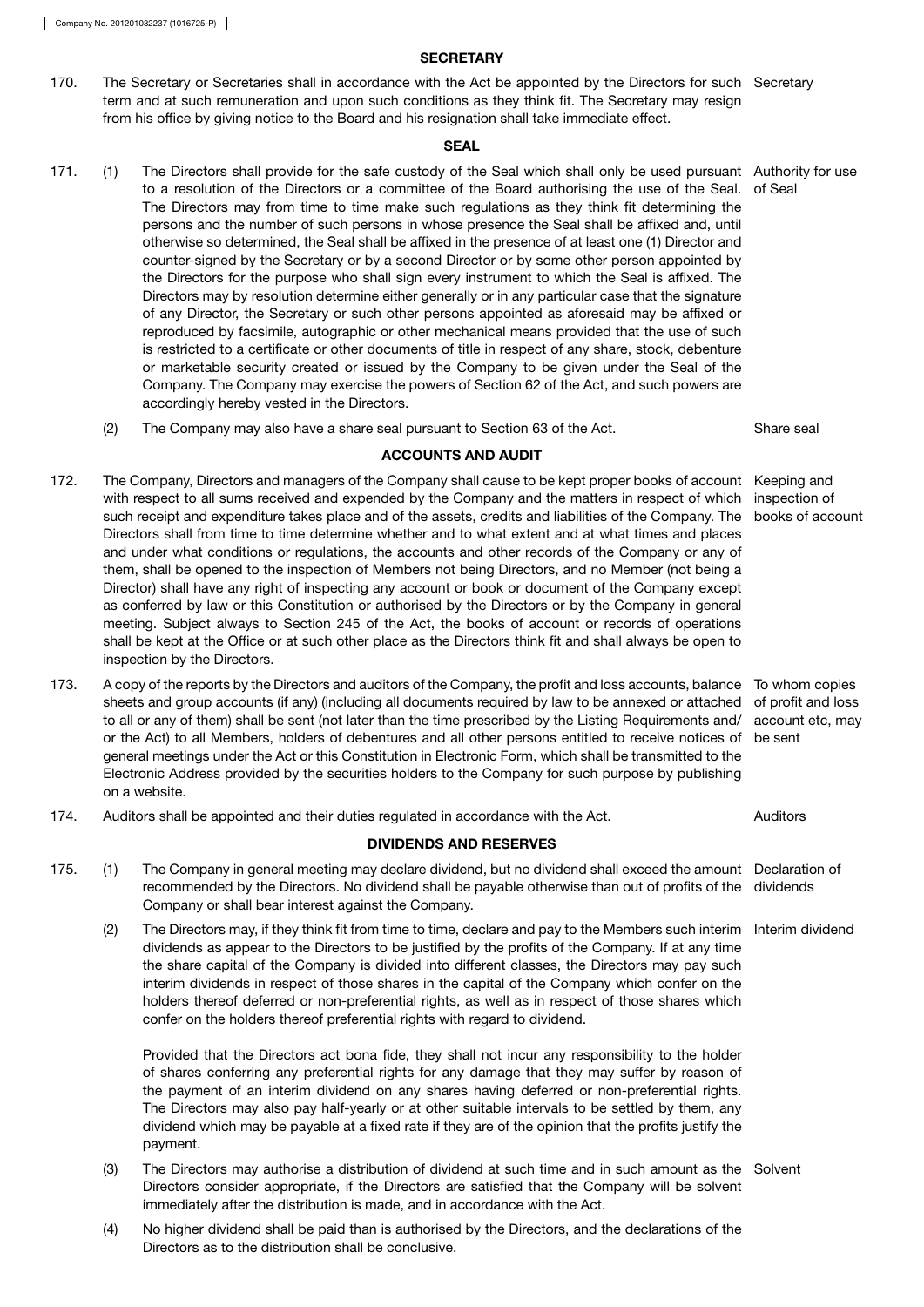- 176. The Directors may, before recommending any dividend, set aside out of the profits available of the Directors may form Company such sums as they think proper as reserves which shall, at the discretion of the Directors, be reserve fund and applicable for any purpose to which the profits of the Company may be properly applied. Pending any invest such application, such profits may, at the discretion of the Directors, either be employed in the business of the Company or be invested in such investments as the Directors may from time to time think fit. The Directors may also without placing the profits to reserve, carry forward any profits which they think prudent not to divide.
- 177. The Directors may establish a reserve to be called either "capital reserve" or "realisation account" and shall carry to the credit of such reserve from time to time, all monies realised on the sale of any investments held by the Company in excess of the then book price of the same in providing for depreciation or contingencies. Such capital reserve or realisation account and all other monies in the nature or otherwise, shall be treated for all purposes as capital monies and not as profits available for dividend. Any losses realised on the sale of any investments may be carried to the debit of capital reserve or realisation account except in so far as the Directors shall decide to make good the same out of other monies of the Company. Capital reserve or realisation account
- 178. Subject to the rights of persons, if any, entitled to shares with special rights as to dividend, all dividends Payment of shall be declared and paid according to the amounts paid or credited as paid on the shares in respect of which the dividend is paid, but no amount paid or credited as paid on a share in advance of call shall be treated for the purposes of this Constitution as paid on the share. All dividends shall be apportioned and paid proportionately to the amounts paid or credited as paid on the shares during any portion or portions of the period in respect of which the dividend is paid; but if any share is issued on terms providing that it shall rank for dividend as from a particular date, that share shall rank for dividend accordingly. dividends
- 179. The Directors may deduct from any dividend payable to any Member, all sums of money, if any, presently Deduction of payable by him to the Company on account of calls or otherwise in relation to the shares of the Company held by him. dividends

invested

- 180. The Directors may retain the dividends payable upon shares in respect of which any person is entitled Dividends due may to become a Member under the provision as to the transmission of shares in this Constitution, or which any person is under this Constitution entitled to transfer, until such person shall become a Member in respect of such shares or shall transfer the same. be retained until registration
- 181. All dividends unclaimed for one (1) year, subject to the Unclaimed Monies Act, 1965 after having been declared may be dealt with in accordance with the provisions of the Unclaimed Money Act 1965. Unclaimed dividends may be
- 182. Any general meeting declaring a dividend or bonus may direct payment of such dividend or bonus, wholly or partly by the distribution of specific assets and in particular, of paid-up shares, debenture or debenture stock of any other company or in any one or more of such ways and the Directors shall give effect to such resolution, and where any difficulty arises in regard to such distribution, the Directors may settle the same as they think expedient, and fix the value for the distribution of such specific assets or any part thereof and may determine that cash payments shall be made to any Member upon the footing of the value so fixed in order to adjust the rights of all parties and may vest any such specific assets in trustees as may seem expedient to the Directors. Manner of realisation of dividend and bonus
- 183. (1) Any dividend, interest or other money payable in cash in respect of shares or other Securities may Mode of Payment be paid by direct transfer by means of the electronic payment systems upon terms and subject to conditions as the Directors may stipulate or by cheque or warrant sent by post to the registered address of the holder on the Register or the Record of Depositors or to such person and to such address as the holder may direct in writing. Every such cheque or warrant or remittance via the electronic payment systems shall be made payable to the order of the person to whom it is sent or to such person as the holder may direct, and the payment of any such cheque or warrant or remittance via the electronic payment systems shall operate as a good and full discharge of the Company in respect of the dividend, interest or other money payable in cash in respect of shares or other Securities represented thereby, notwithstanding that it may subsequently appear that the same has been stolen or that the endorsement thereon has been forged. Every such cheque or warrant shall be sent at the risk of the any person entitled to the money thereby represented.
	- (2) Whenever the Directors or the Company in general meeting have resolved or proposed that a Stock Dividend dividend (including an interim, final, special or other dividend) be paid or declared on the ordinary shares of the Company, the Directors may further resolve that Members entitled to such dividend be entitled to elect to receive an allotment of ordinary shares credited as fully paid in lieu of cash in respect of the whole or such part of the dividend as the Directors may think fit. In such case, the following provisions shall apply:-
		- (i) the basis of any such allotment shall be determined by the Directors;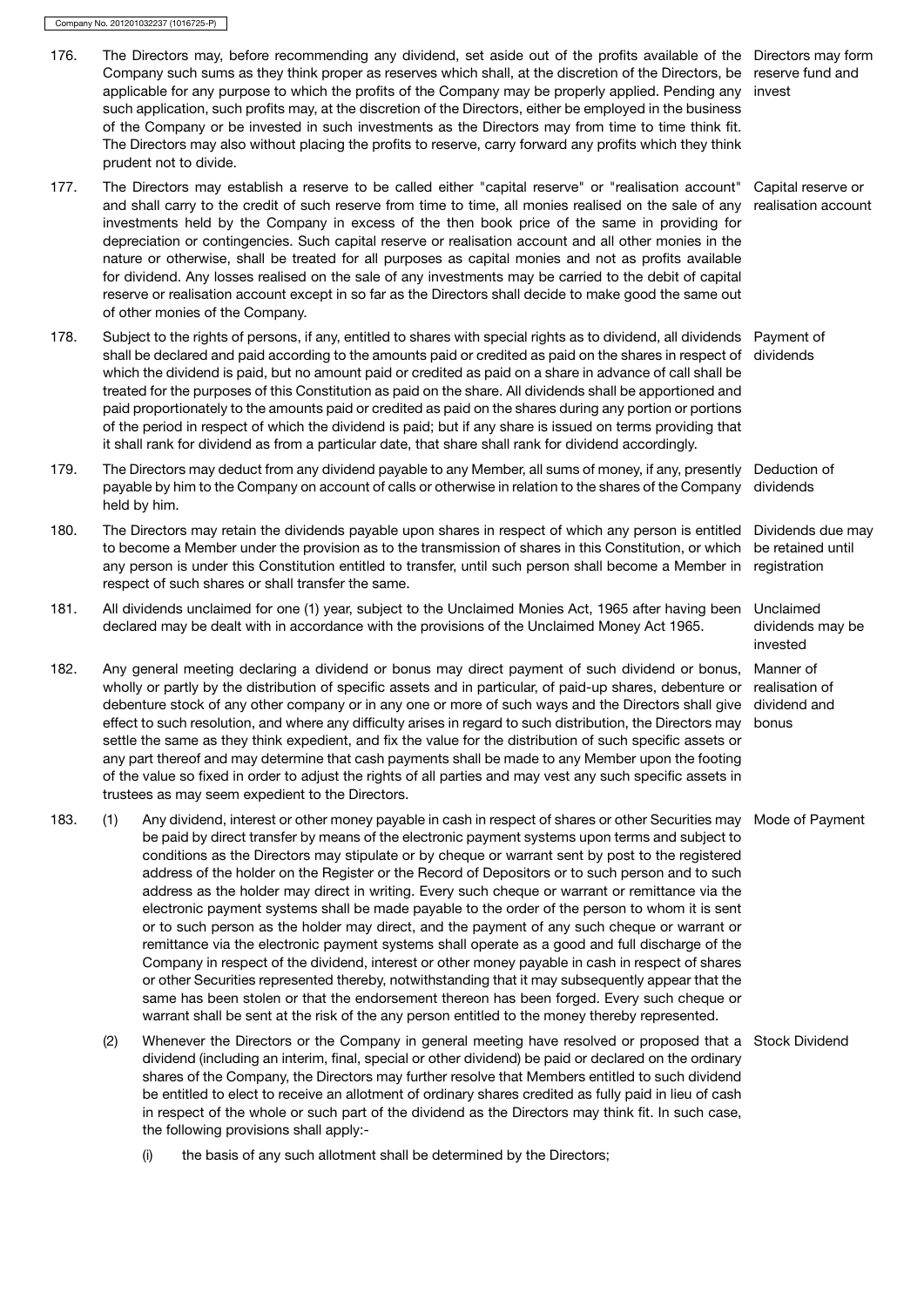- (ii) the Directors shall determine the manner in which Members shall be entitled to elect to receive an allotment of ordinary shares credited as fully paid in lieu of cash in respect of the whole or such part of any dividend in respect of which the Directors shall have passed such a resolution as aforesaid, and the Directors may make such arrangements as to the giving of notice to Members, providing for forms of election for completion by Members (whether in respect of a particular dividend or dividends or generally), determining the procedure for making such elections or revoking the same and the place at which and the latest date and time by which any forms of election or other documents by which elections are made or revoked must be lodged, and otherwise make all such arrangements and do all such things, as the Directors consider necessary or expedient in connection with the provisions of this Constitution;
- (iii) the right of election may be exercised in respect of the whole of that portion of the dividend in respect of which the right of the election has been accorded provided that the Directors may determine, either generally or in any specific case, that such right shall be exercisable in respect of the whole or any part of that portion; and
- (iv) the dividend (or that part of the dividend in respect of which a right of election has been accorded) shall not be payable in cash on ordinary shares in respect whereof the share election has been duly exercised (the "Elected Ordinary Shares") and in lieu and in satisfaction thereof ordinary shares shall be allotted and credited as fully paid to the holders of the Elected Ordinary Shares on the basis of allotment determined as aforesaid and for such purpose (notwithstanding any provision of the Constitution to the contrary), the Directors shall (i) capitalise and apply the amount standing to the credit of any of the Company's reserve accounts or any sum standing to the credit of the profit and loss account or otherwise available for distribution as the Directors may determine, such sum as may be required to pay up in full the appropriate number of ordinary shares for allotment and distribution to and among the holders of the Elected Ordinary Shares on such basis, or (ii) apply the sum which would otherwise have been payable in cash to the holders of Elected Ordinary Shares towards payment of the appropriate number of ordinary shares for allotment and distribution to and among the holders of the Elected Ordinary Shares on such basis.
- (3) The ordinary shares allotted pursuant to the provisions of paragraph (2) of this Clause shall rank Ranking pari passu in all respects with the ordinary shares then in issue save only as regards participation in the dividend which is the subject of the election referred to above (including the right to make the election referred to above) or any other distributions, bonuses or rights paid, made, declared or announced prior to or contemporaneous with the payment or declaration of the dividend which is the subject of the election referred to above, unless the Directors shall otherwise specify.
- (4) The Directors may do all acts and things considered necessary or expedient to give effect to any Capitalisation on capitalisation pursuant to the provisions of paragraph (2) of this Clause, with full power to make stock dividend such provisions as they think fit in the case of fractional entitlements to ordinary shares (including, notwithstanding any provision to the contrary in this Clause, provisions whereby, in whole or in part, fractional entitlements are disregarded or rounded up or down, or whereby the benefit of fractional entitlements accrues to the Company rather than the Members).
- (5) The Directors may, on any occasion when they resolve as provided in paragraph (2) of this Clause, Rights of election determine that the rights of election under that paragraph shall not be made available to the on stock dividend persons who are registered as holders of ordinary shares in the Register of Members or the Depository Register, as the case may be, or in respect of ordinary shares the transfer of which is registered, after such date as the Directors may fix subject to such exceptions as the Directors think fit, and in such event the provisions of this Constitution shall be read and construed to such determination.
- (6) The Directors may, on any occasion when they resolve as provided in paragraph (2) of this Clause, Rights of Directors further determine that no allotment of shares or rights of election for shares under that paragraph on stock dividend shall be made available or made to Members whose registered addresses entered in the Register or the Record of Depositors, as the case may be, is outside Malaysia or to such other Members or class of Members as the Directors may in their sole discretion decide and in such event the only entitlements of the Members aforesaid shall be to receive in cash the relevant dividend resolved or proposed to be paid or declared.
- (7) Notwithstanding the foregoing provisions of this Constitution, if at any time after the Directors' resolution to apply the provisions of paragraph (2) of this Clause in relation to any dividend but prior to the allotment of ordinary shares pursuant thereto, the Directors shall consider that, by stock dividendreason of any event or circumstance (whether arising before or after such resolution) or by reason of any matter whatsoever, it is no longer expedient or appropriate to implement that proposal, the Directors may at their absolute discretion and as they deem fit in the interest of the Company, cancel the proposed application of paragraph (2) of this Clause.

Rights of Directors on cancellation of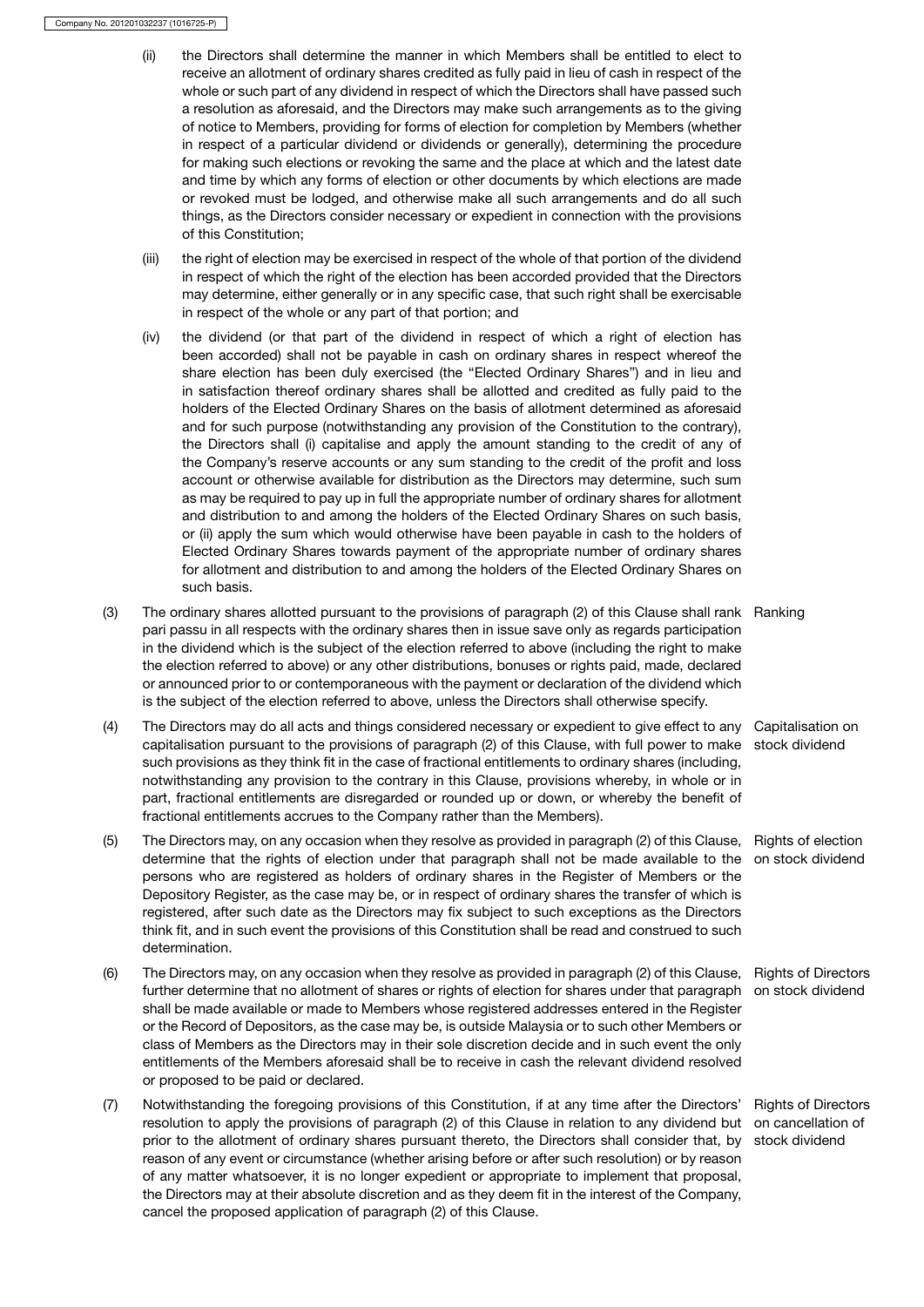# CAPITALISATION OF PROFITS

- 184. The Director may, with the sanction of an ordinary resolution of the Company:- Capitalisation
	- (a) issue bonus shares for which no consideration is payable to the Company to the persons registered as holders of shares in the Register of Members or (as the case may be) the Record of Depositors at the close of business on:-

of reserved undistributable profit

- (i) the date of the ordinary resolution (or such other date as may be specified therein or determined as therein provided); or
- (ii) such other date as may be determined by the Directors,

in the proportion to their holdings of shares; and/or

- (b) capitalise any sum standing to the credit of any of the Company's reserve accounts or any sum standing to the credit of profit and loss account by appropriating such sum to the persons registered as holders of shares in the Register or (as the case may be) in the Record of deposit Depositors at the close of business on:-
	- (i) the date of the ordinary resolution (or such other date as may be specified therein or determined as therein provided); or
	- (ii) such other date as may be determined by the Directors,

in proportion to their then holdings of shares and applying such sum on their behalf in paying up in full unissued shares (or, subject to any special rights previously conferred on any shares or class of shares for the time being issued, unissued shares of any other class not being redeemable shares) for allotment and distribution credited as fully paid up to and amongst them as bonus shares in the proportion aforesaid.

The Directors may do all acts and things considered necessary or expedient to give effect to any such bonus issue or capitalisation under this Clause, with full power to the Directors to make such provisions as they think fit for any fractional entitlements which would arise on the basis aforesaid (including provisions whereby fractional entitlements are disregarded or the benefit thereof accrues to the Company rather than to the Members concerned). The Directors may authorise any person to enter on behalf of all the Members interested into an agreement with the Company providing for any such bonus issue or capitalisation and matters incidental thereto and any agreement made under such authority shall be effective and binding on all concerned.

In addition and without prejudice to the power to capitalise profits and other moneys provided for by this Clause, the Directors shall have the power to issue shares for which no consideration is payable and to capitalise any undistributable profits or other monies of the Company not required for the payment or provision of any dividends on any shares entitled to cumulative or non-cumulative preferential dividends (including profits or other monies carried and standing to any reserve or reserves) and to apply such profits or other monies in paying up in full, in each case on terms that such shares shall, upon issue, be held by or for the benefit of participants of any share option scheme or plan implemented by the Company and approved by Members in general meeting and on such terms as the Directors shall think fit.

185. Whenever such a resolution as aforesaid shall have been passed, the Directors shall make all Director's duties appropriations and applications of the undivided profits resolved to be capitalised thereby, and all and powers in allotments and issues of fully paid shares or debentures, if any, and generally shall do all acts and things capitalisation required to give effect thereto, with full power to the Directors to make such provision by the issue of fractional certificates or by payment in cash or otherwise as they think fit for the case of shares or debentures becoming distributable in fractions, and also to authorise any person to enter on behalf of all the Members entitled thereto into an agreement with the Company providing for the allotment to them respectively, credited as fully paid-up, of any further shares or debentures to which they may be entitled upon the capitalisation, or (as the case may require) for the payment by the Company on their behalf, by the application thereto of their respective proportions of the profit resolved to be capitalised, of the amounts or any part of the amounts remaining unpaid on their existing shares, and any agreement made under such authority shall be effective and binding on all such Members.

#### LANGUAGE

186. Where any accounts, minute books or other records required to be kept by the Act are not kept in TranslationBahasa Malaysia or English language, the Directors shall cause a true translation of such accounts, minute books and other records to be made in either English or Bahasa Malaysia, from time to time at intervals of not more than seven (7) days and shall cause such translation to be kept with the original accounts, minute books and other records for so long as the original accounts, minute books and other records are required by the Act to be kept.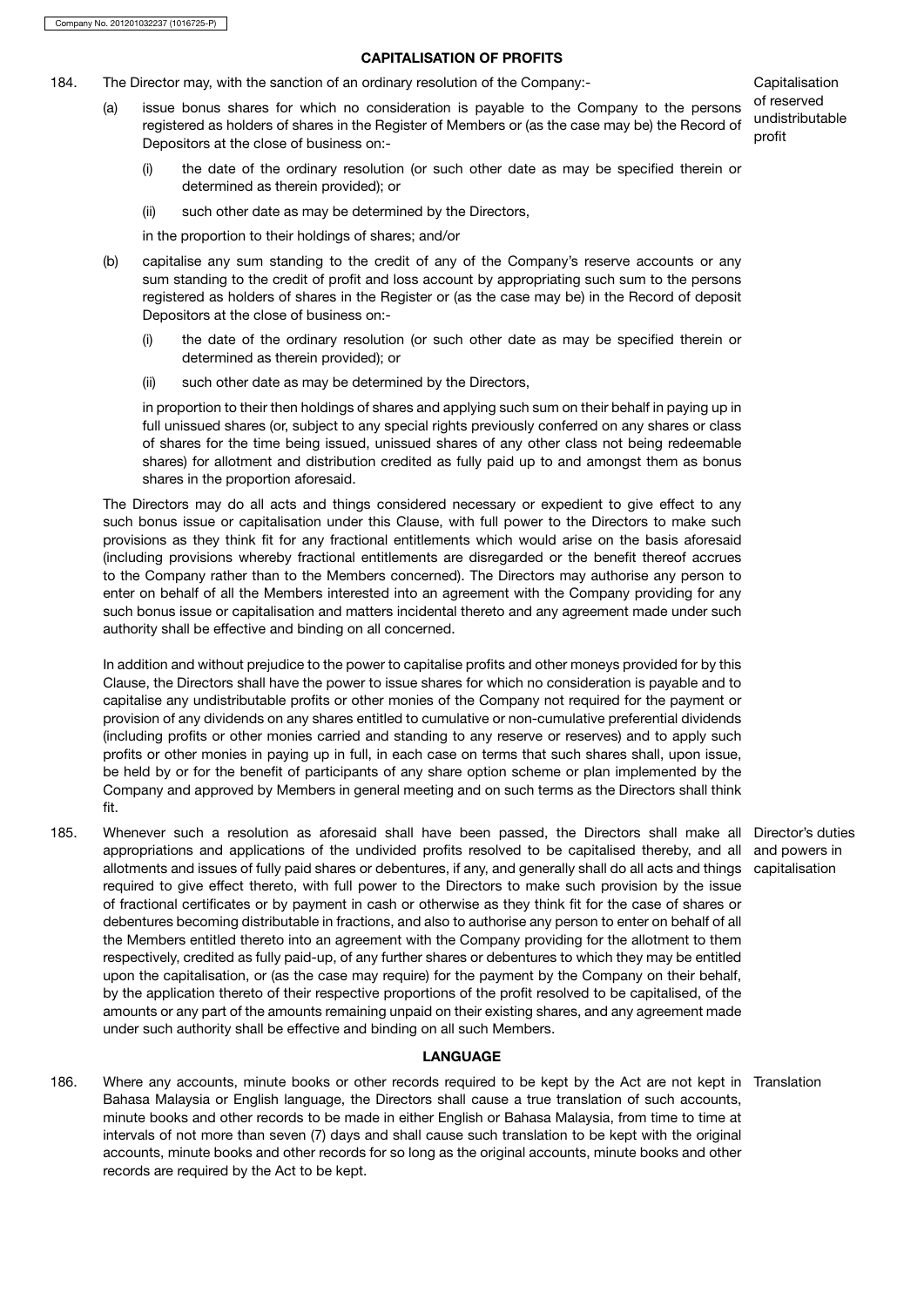# DESTRUCTION OF DOCUMENTS

- 187. The Company shall be entitled to destroy all instruments of transfer which shall have been registered Company at any time after a reasonable time from the date of registration thereof, and all share certificates and may destroy dividend mandates which have been cancelled or have ceased to have effect at any time after the documents expiration of one (1) year from the date of cancellation or cessation thereof, and all notifications of change of name or address after the expiration of one (1) year from the date they were recorded, and in favour of the Company it shall conclusively be presumed that every entry in the register which purports to have been made on the basis of an instrument of transfer or other document so destroyed was duly and properly made and every share certificate so destroyed was a valid certificate duly and properly cancelled and every other document hereinbefore mentioned so destroyed was a valid and effective document in accordance with the recorded particulars thereof in the books or records of the Company PROVIDED THAT:-
	- (a) the foregoing provisions of this Clause shall apply only to the destruction of a document in good faith and without express notice that the preservation of such document was relevant to a claim;
	- (b) nothing contained in this Clause shall be construed as imposing upon the Company any liability in respect of the destruction of any such document earlier than as aforesaid or in any other circumstances which would not attach to the Company but for the provisions of this Clause; and
	- (c) reference in this Clause to the destruction of any document include references to its disposal in any manner.

# **NOTICES**

- 188. Unless expressly provided otherwise in this Constitution, any notice to be given to or by any person Service of notices pursuant to this Constitution, the Act and/or the Listing Requirements, statements, reports or documents (including proxy forms) required to be sent to or completed by Members, shall be in writing either in hardcopy, in Electronic Form or partly in hardcopy and partly in Electronic Form.
- 189. Any notice or Document required to be sent to Members shall state the place, date and time of the Method of giving general meeting, may be given and by the Company or the Secretary to any Member:-
	- (i) in hard copy or in Electronic Form, as recorded or stored in a physical mode of storage, either sent personally or by post to him in a prepaid letter addressed to him at his last known address supplied by the Member to the Company.
	- (ii) in Electronic Form and sent by the following Electronic Communication(s):-
		- (a) transmitting to his last known electronic mail address; or
		- (b) publishing the notice of general meeting, annual report or document on the Company's website for download provided that a notification of the said publication on the website via hard copy or Electronic Communication(s) or short messaging service has been given to them accordingly; or
		- (c) using any other electronic platform maintained by the Company or third parties that can host the information in a secure manner for access by Members provided that a notification of the publication or availability of the notice or Documents on the electronic platform via hard copy or Electronic Communication(s) or short messaging service has been given to them accordingly; or
	- (iii) partly in hardcopy and partly in electronic form.
- 190. Any notice or Document shall be deemed to have been served by the Company to a Member:- When service
	- (i) where the notice or Document is sent in hard copy, or in Electronic Form as recorded or stored in deemed effected a physical mode of storage, by post, on the day the prepaid letter, envelope or wrapper containing such notice or document is posted.

In proving service by post, it shall be sufficient to prove that the letter, envelope or wrapper was properly addressed and put into a post office letter box or post box or by a letter from the Secretary certifying that the letter, envelope or wrapper was so addressed and posted.

- (ii) where the notice or Document is left by the Company at a registered address of a Member, it shall be deemed to have been served on the day it was left there.
- (iii) where the notice or Document is in Electronic Form sent by the following Electronic Communication(s):-
	- (a) via electronic mail, at the time of transmission to a Member's last known electronic mail address pursuant to Clause 189(ii)(a), provided that the Company has record of the electronic mail being sent and that no written notification of delivery failure is received by the Company;
	- (b) via publication on the Company's website, on the date the notice or Document is first made available on the Company's website provided that the notification on the said publication of notice or Document on website has been given pursuant to Clause 189(ii)(b); or

and/or Documents

notice, etc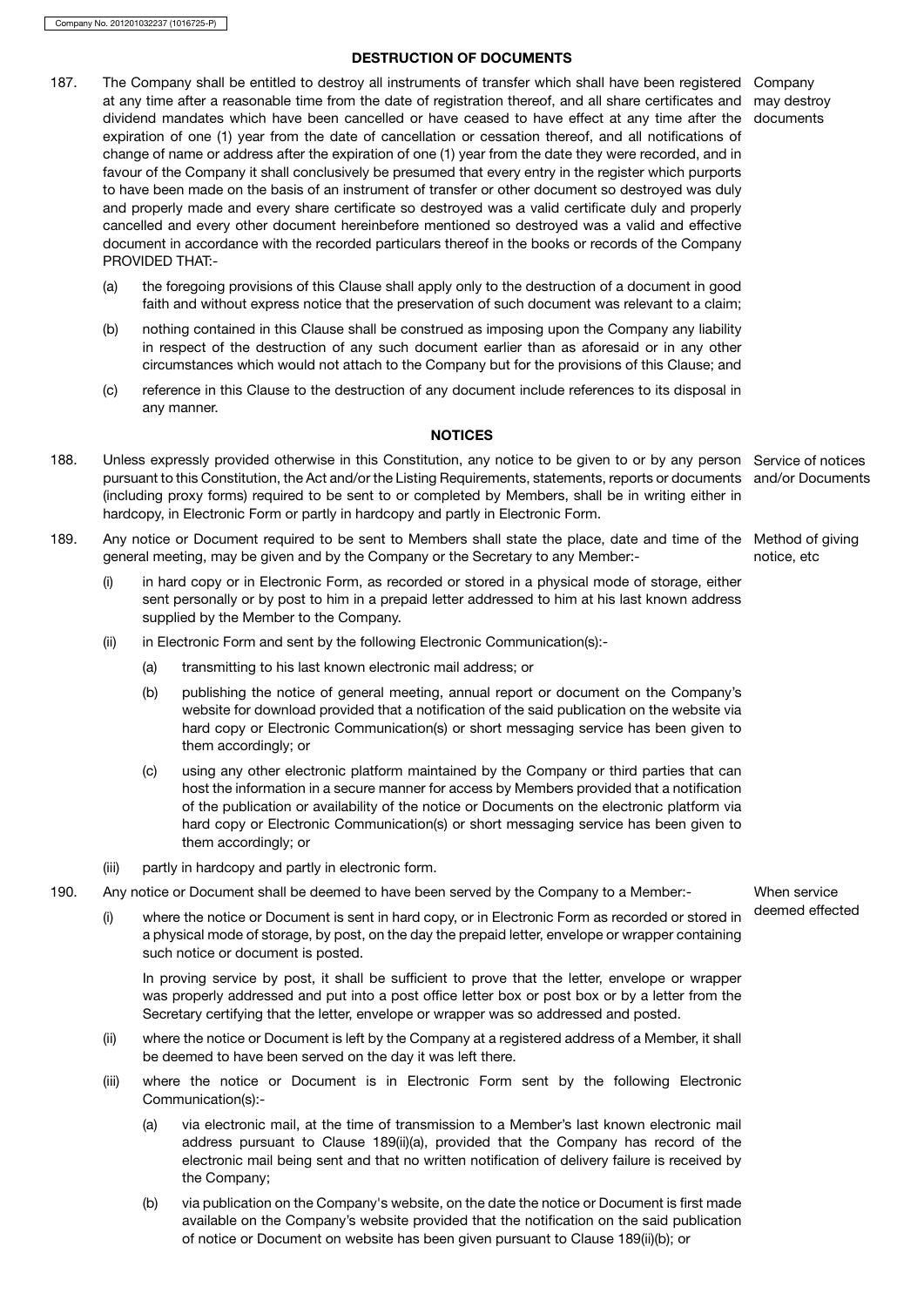- (c) via electronic platform maintained by the Company, on the date the notice or Document is first made available thereon provided that the notification on the publication or availability of the notice or document on the relevant electronic platform has been given pursuant to Clause 189(ii)(c).
- (iv) where the notice or Document is published by way of advertisement, it shall be deemed to have been served or delivered on the day it was published.

In the event that service of a notice or Document pursuant to this Clause is unsuccessful, the Company must, within two (2) Market Days from discovery of delivery failure, make alternative arrangements for the service of notice or document in hard copy in accordance with this Constitution.

- 191. A Member's address, electronic mail address and any other contact details provided to the Bursa Last known Depository shall be deemed as the last known address, electronic mail address and contact details address for service respectively for purposes of communication including but not limited to service of notices and/or Documents to the Member.
- 192. Any notice and/or Document required by a court of law or otherwise required or allowed to be given by Special the Company to the Members or any of them, and not expressly provided for by this Constitution or circumstances on which cannot for any reason be served in the manner referred to in this Constitution shall be sufficiently service of notices given if given by advertisement, and any notice and/or Document required to be or which may be and/or Document given by advertisement, shall be deemed to be duly advertised once advertised in a widely circulated newspaper in Malaysia in the national language and in a widely circulated newspaper in Malaysia in the English language.
- 193. If a notice, proxy form, other document or information relating to a meeting or other proceeding is Notice deemed accidentally not sent or is not received, the meeting or other proceeding will not be invalid as a result. received

A Member present, either in person (including by a representative) or by proxy, at any meeting of the Company or of the holders of any class of shares in the Company is treated as having received notice of the meeting and, where requisite, of the purpose of that meeting.

- 194. A notice and/or Document required to be given to Members may be given by the Company to the Notice and/or persons entitled to a share in consequence of the death or bankruptcy of a Member by sending it Documents in through representatives of the deceased or assignee of the bankrupt or by any like description, at case of death or his last known address, in any manner in which the same might have been served if the death or bankruptcy bankruptcy had not occurred. Every person who, by operation of law, transfer, transmission or other means whatsoever, shall become entitled to any share, shall be bound by every notice and/or Document in respect of such share, which prior to his name and address being entered in the Register or Record of Depositors as the registered holder of such shares, shall have been duly given to the person from whom he derives the title to such share.
- 195. (1) Notice of every general meeting shall be given in a manner herein before specified to:- Who may receive
	-
	- (a) the Directors of the Company;<br>
	(b) every Member at his last known address:<br>
	(b) every Member at his last known address: every Member at his last known address;
	- (c) every person entitled to a share in consequence of the death or bankruptcy of a Member who, but for his death or bankruptcy, would be entitled to receive notice of the meeting;
	- (d) the auditors of the Company; and
	- (e) the Exchange.
	- (2) Save as otherwise provided in this Constitution or in the Act, no other person shall be entitled to receive notices of general meetings.
	- (3) All notices served for and on behalf of the Company or the Directors shall only be effectual if it bears the name of a Director or the Secretary or a duly authorised Officer of the Company and which are issued by order of the Board pursuant to a resolution duly passed by the Directors.
	- (4) Whenever any notice is required to be given under the provisions of the laws of Malaysia or of this Constitution, waiver or the shortening of the period of such notice, may be effectively given by complying with Section 316(4) of the Act.
- 196. Subject to the Laws and Listing Requirements, the Company does not have to send notices, Documents Notice and/or or information to a Member whose address on the Register of Member or Record or Register of Depositors Documents to is outside Malaysia. This Clause applies to joint shareholders with an address outside Malaysia.

Members outside Malaysia

For a Member registered on a branch register, notices, Documents or information can be posted or despatched in Malaysia or in the country where the branch register is kept.

notice of general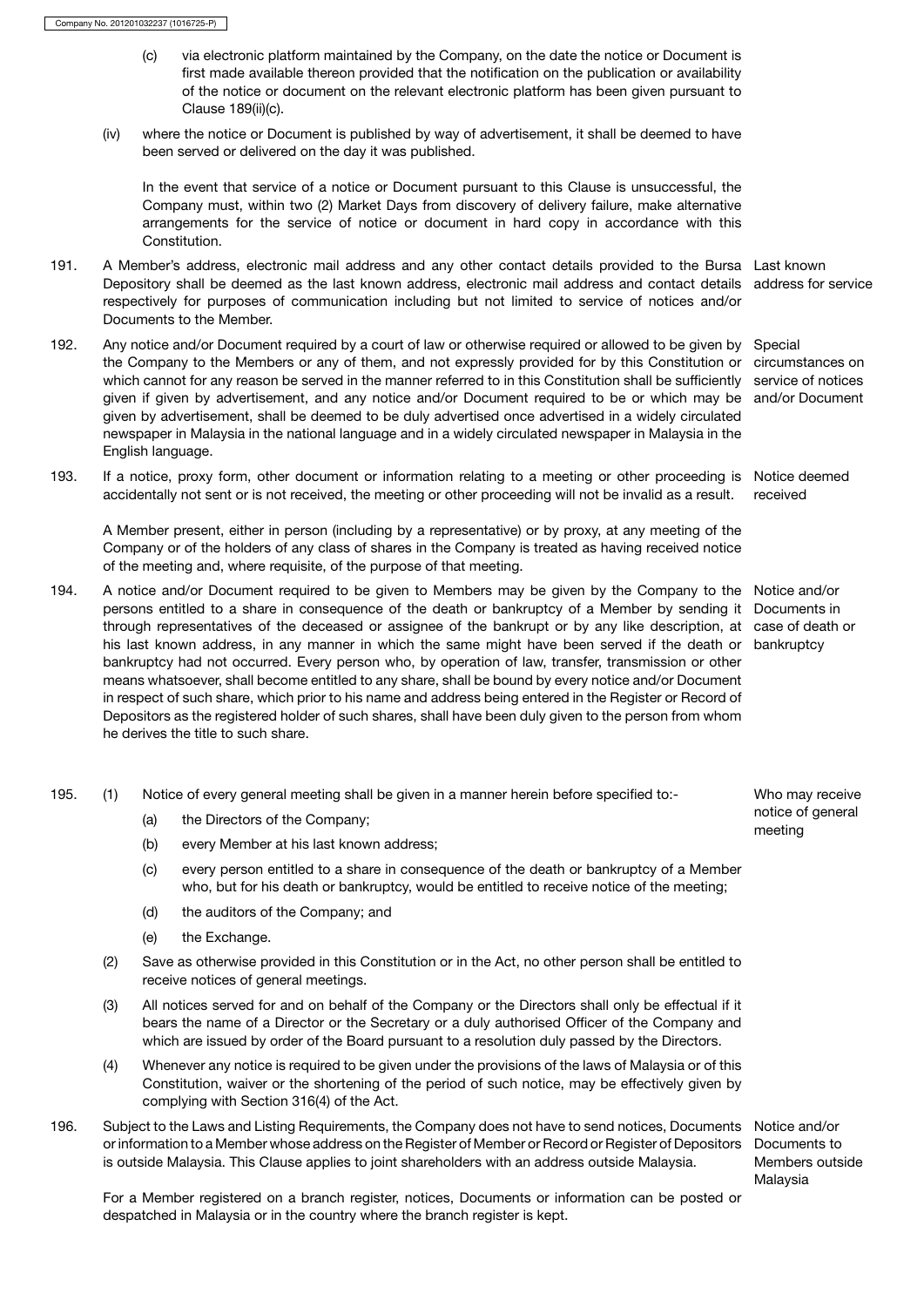197. This Clause applies where, on two consecutive occasions, notices, Documents or information sent or Undelivered supplied by post have been returned undelivered. If the shareholder registers a new address with the notices and/or Company and the Depository (if they hold Depository Shares) where notices, Documents or information Documents to can be sent or supplied, the shareholder is entitled to have notices, Documents or information sent Members or supplied to them at that address. Otherwise, the shareholder is not entitled to receive any notices, Documents or information from the Company.

#### WINDING UP

- 198. If the Company is wound up, the liquidator may, with the sanction of a special resolution of the Company, Distribution of divide amongst the Members in kind the whole or any part of the assets of the Company (whether they consist of property of the same kind or not) and may for that purpose set such value as he deems fair upon any property to be divided as aforesaid and may determine how the division shall be carried out as between the Members or different classes of Members. The liquidator may, with the like sanction, vest the whole or any part of any such assets in trustees upon such trusts for the benefit of the contributor as the liquidator, with the like sanction, think fit, but so that no Member shall be compelled to accept any shares or other Securities whereon there is any liability. assets in specie
- 199. (1) Save that this Constitution shall be without prejudice to the rights of holders of shares issued Distribution of upon special terms and conditions, the following provisions shall apply:-
	- (a) if the Company shall be wound up and the assets available for distribution among the Members as such, shall be insufficient to repay the whole of the paid-up capital, such assets shall be distributed so that as nearly as may be the losses shall be borne by the Members in proportion to the capital paid up, or which ought to have been paid up at the commencement of the winding-up, on the shares held by them respectively; and
	- (b) if in a winding-up the assets available for distribution among the Members shall be more than sufficient to repay the whole of the capital paid up at the commencement of the winding-up, the excess shall be distributed among the Members in proportion to the capital paid up, or which ought to have been paid up at the commencement of the winding-up, on the shares held by them respectively.
	- (2) Where it is proposed that the whole or part of the business or property of the Company is to be transferred or sold to another corporation in a voluntary winding up, with the sanction of a special resolution of the Company conferring either a general authority on the liquidator or an authority in respect of any particular arrangement, the liquidator of the Company may:-
		- (a) receive in compensation or part compensation for the transfer or sale of the shares, debentures, policies or other like interests in the corporation for distribution among the Members of the Company; or
		- (b) enter into any other arrangement whereby the Members of the Company may, in lieu of receiving cash, shares, debentures, policies or other like interests or in addition to the arrangement, participate in the profits of or receive any other benefit from the corporation,

and any such transfer, sale or arrangement shall be binding on the Members of the Company.

- (3) If any Member of the Company expresses his dissent on matters referred to in subsection (2) in writing addressed to the liquidator and delivered to the office of the liquidator within seven (7) days from the passing of the resolution, the Member may require the liquidator to either abstain from carrying the resolution into effect or to purchase his interest at a price to be determined by an agreement or by arbitration in the manner set out in Section 457 of the Act.
- 200. Subject to Section 454 of the Act, on the voluntary liquidation of the Company, no commission or Liquidator's fee shall be paid to a liquidator unless it shall have been approved by the Members. The amount of fees in voluntary such payment shall be notified to all Members at least seven (7) days before the meeting at which the liquidation commission or fee is to be considered.

# SECRECY CLAUSE

- 201. (1) Save as may be provided by the Act, no Member shall be entitled to enter into or inspect any Secrecy premises or property of the Company or to require disclosure of any information in respect of any detail of the Company's trading, manufacturing or any matter which is or may be in the nature of a trade secret or secret process which may relate to the conduct of the business of the Company and which in the opinion of the Directors, it would be inexpedient in the interest of the Members to communicate to the public.
	- (2) Directors or officers of the Company shall be entitled, if he thinks fit, to decline to answer any questions concerning the business of the Company which may be put to him on any occasion (including during any meeting of the Company) on the ground that the answer to such question would disclose or tend to disclose the trade secrets of the Company.

assets